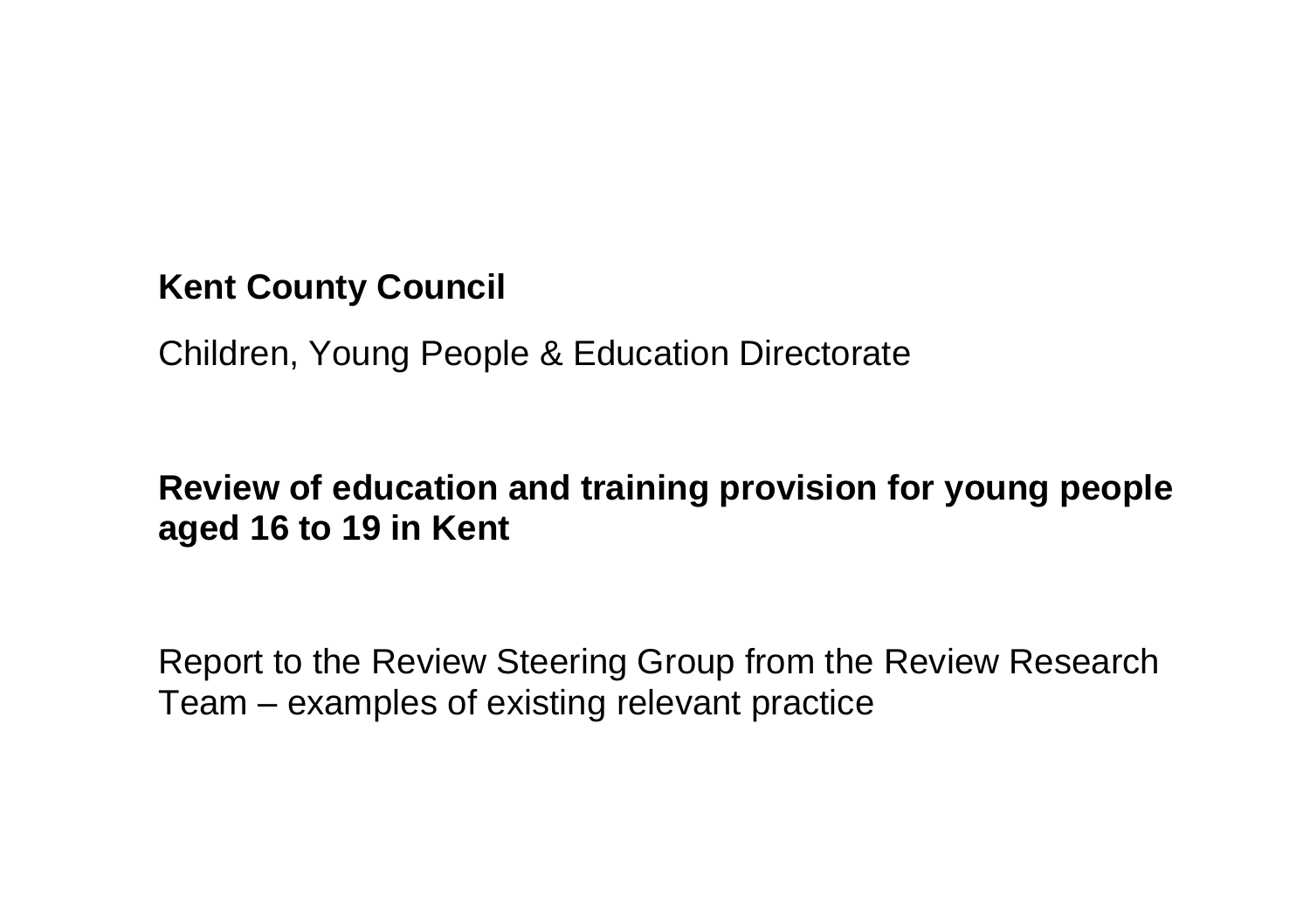# **Contents**

|     | Examples of relevant practice relating to the report's main recommendations,       |  |
|-----|------------------------------------------------------------------------------------|--|
| 4.1 |                                                                                    |  |
| 4.2 |                                                                                    |  |
| 4.3 |                                                                                    |  |
| 4.4 |                                                                                    |  |
| 4.5 |                                                                                    |  |
| 4.6 |                                                                                    |  |
| 4.7 |                                                                                    |  |
| 4.8 |                                                                                    |  |
|     | Examples of relevant practice relating to the report's subsidiary recommendations, |  |
|     |                                                                                    |  |
| 5.1 |                                                                                    |  |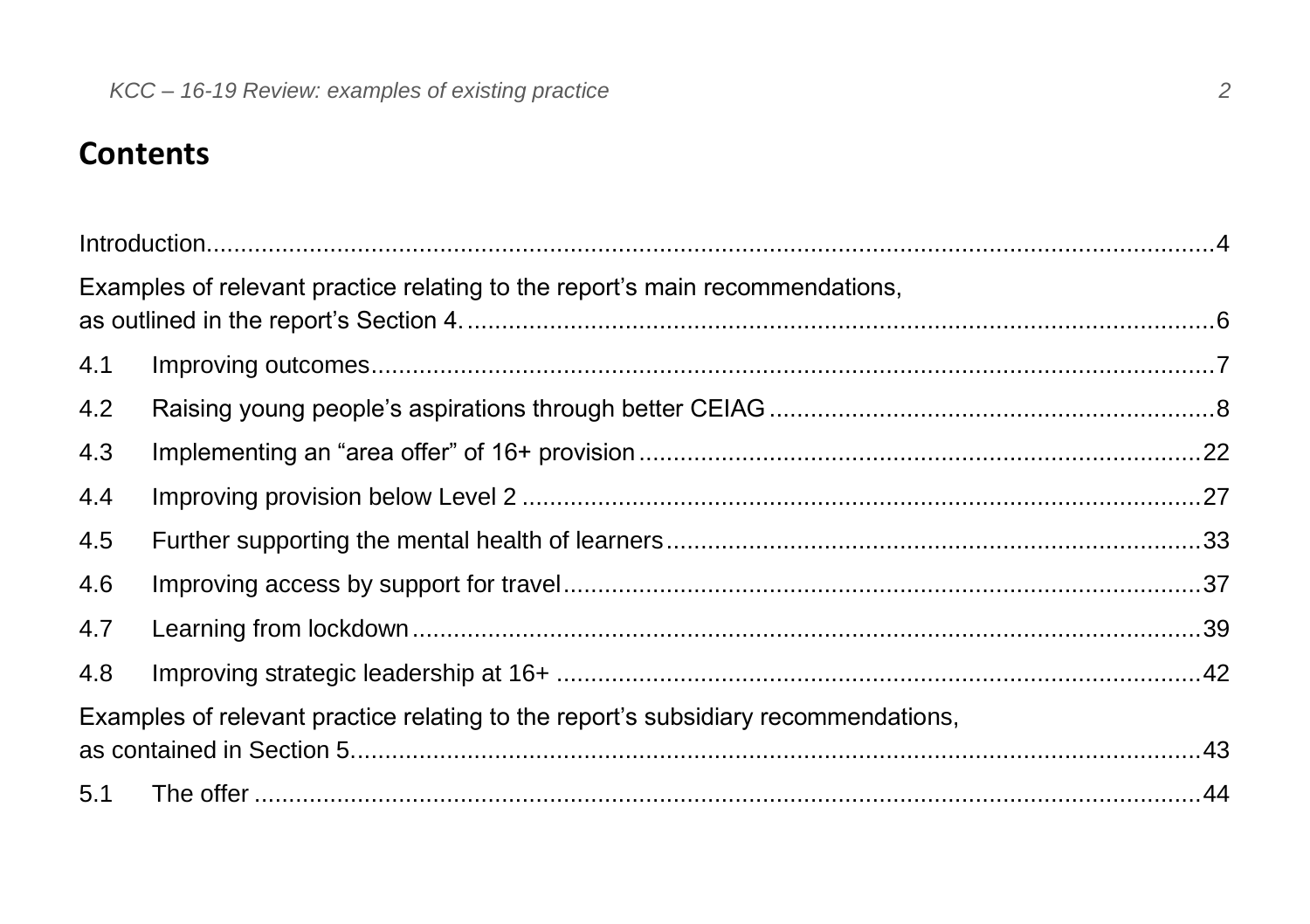<span id="page-2-0"></span>

| 5.3 |  |
|-----|--|
| 5.4 |  |
| 5.5 |  |
| 5.6 |  |
| 5.7 |  |
| 5.8 |  |
| 5.9 |  |
|     |  |
|     |  |
|     |  |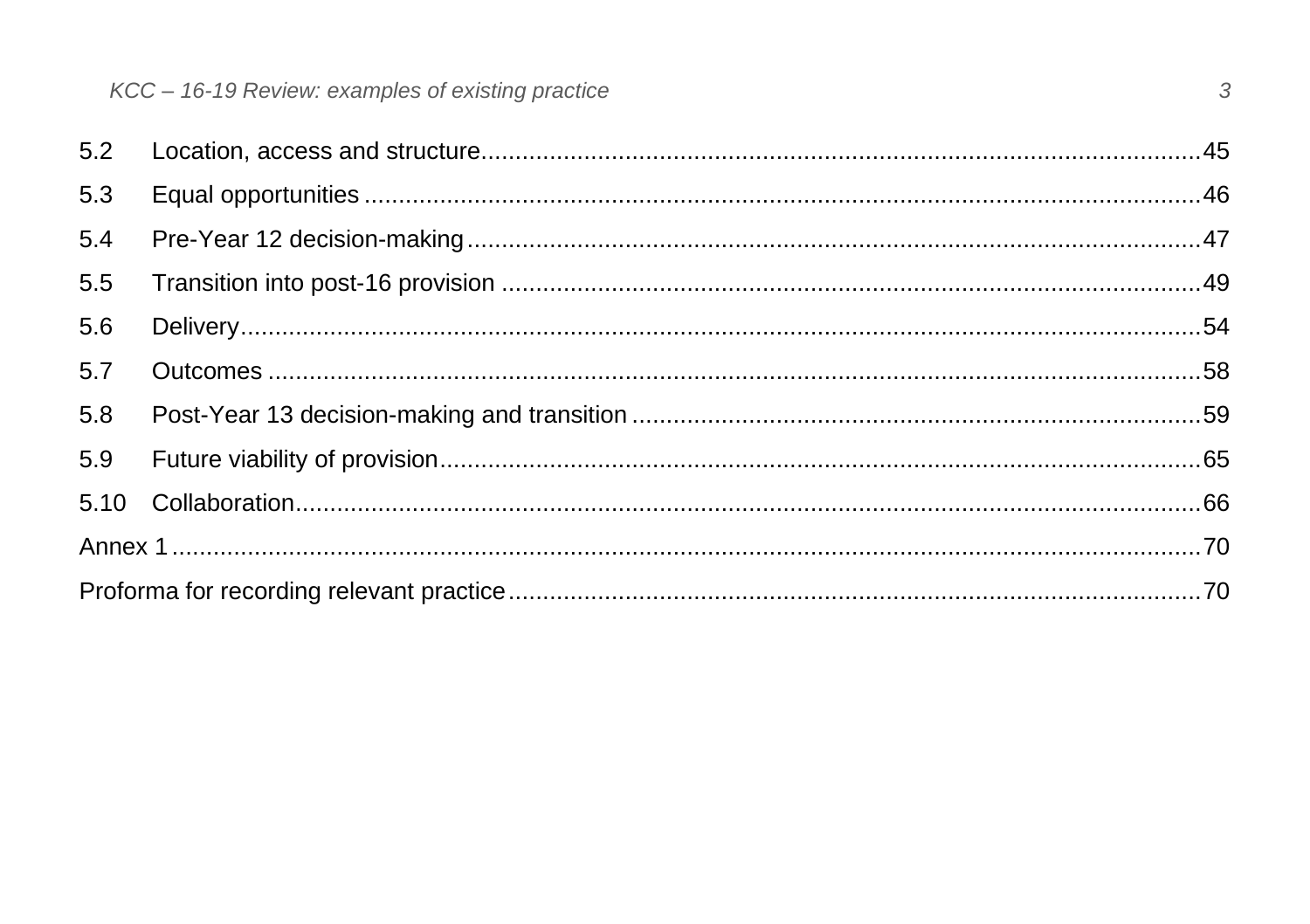#### **Introduction**

During the course of fieldwork interviews for the project, a range of current practice was identified.

Reference is made to this "relevant practice" at the end of each subsection in sections 4. and 5. of the main report: this document provides more detail for each of the practices listed there.

For ease of reference, in the following pages the practices are grouped by the related section 4. and 5. subsection and presented in a standard format as follows:

| [Brief outline of the practice – the name of the provider, and in brackets a  | (Reference – by highlighting    |
|-------------------------------------------------------------------------------|---------------------------------|
| reference to where the one-line summary of good practice is given in the main | - to the relevant sub-section   |
| report in either Section 4. or Section 5.1                                    | in Section 4. or to Section 5.) |
| [Description of the practice]                                                 |                                 |

Amongst other things, the practice highlighted suggests that already, within Kent, providers are taking actions that would, partially if not entirely, address some of the Review's recommendations.

Where a sub-section is left blank (4.1 for example), this simply means that no suitable examples of relevant practice were identified in the fieldwork for the Review. The Review process only sampled existing practice, of course, and such relevant practice may well exist.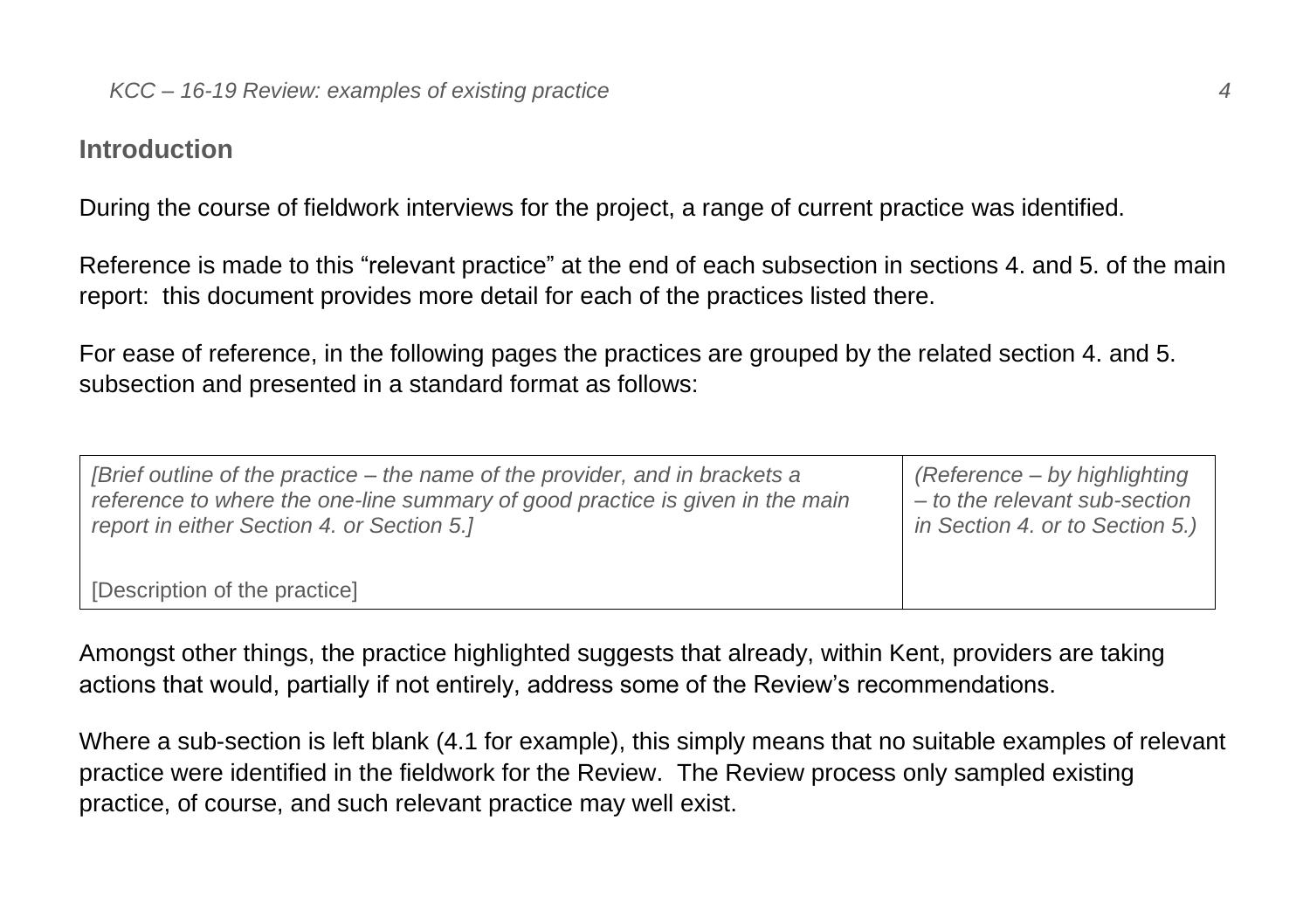The content of the examples cited have all been cleared with the provider concerned – the text shared with the provider may vary slightly in order to ensure that there is an overall consistency to the presentation.

The hope is that this document will evolve over time as more providers bring forward relevant activities that they consider could be of interest to a wider audience. Annex 1 of this document includes a template for recording examples of such practice [and has been put into Microsoft Forms format on the KELSI website<sup>1</sup> – see [https://www.kelsi.org.uk/kent-16-to-19-review.](https://www.kelsi.org.uk/kent-16-to-19-review)]

<sup>1</sup> KELSI is a resource for school professionals in Kent run by Kent County Council.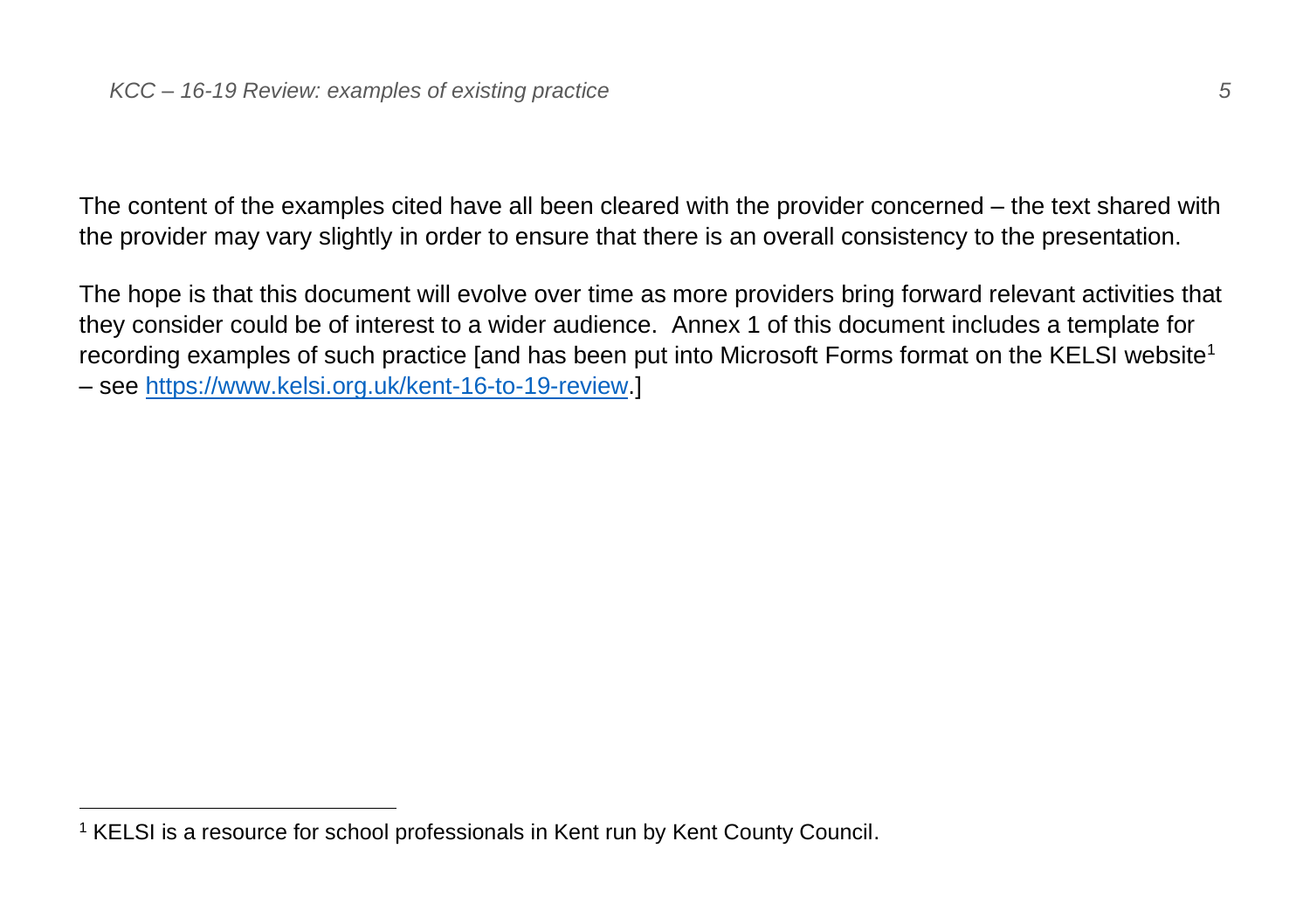<span id="page-5-0"></span>**Examples of relevant practice relating to the main recommendations, as outlined in Section 4 of the main report**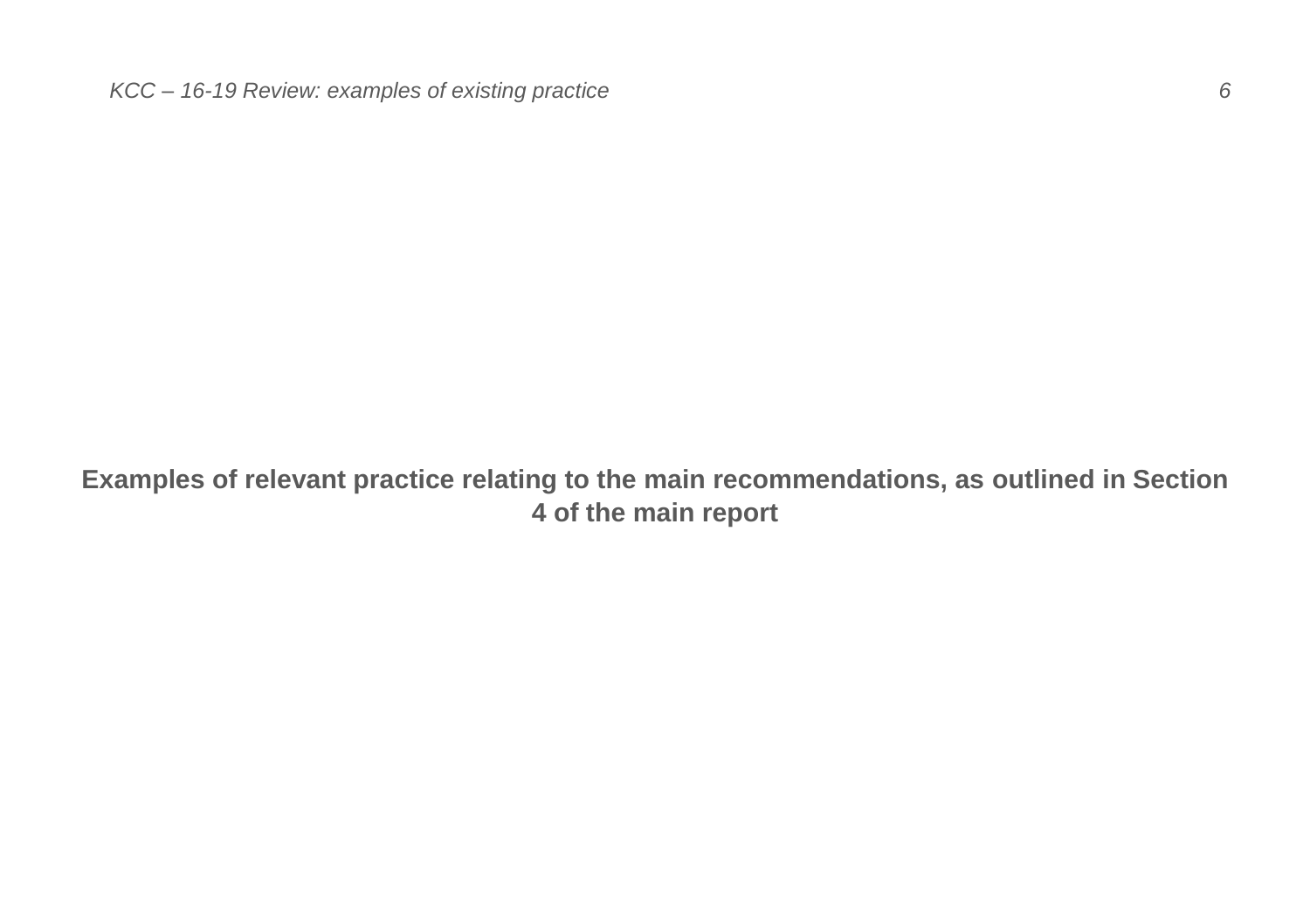#### <span id="page-6-0"></span>**4.1 Improving outcomes**

*No current examples identified at present.*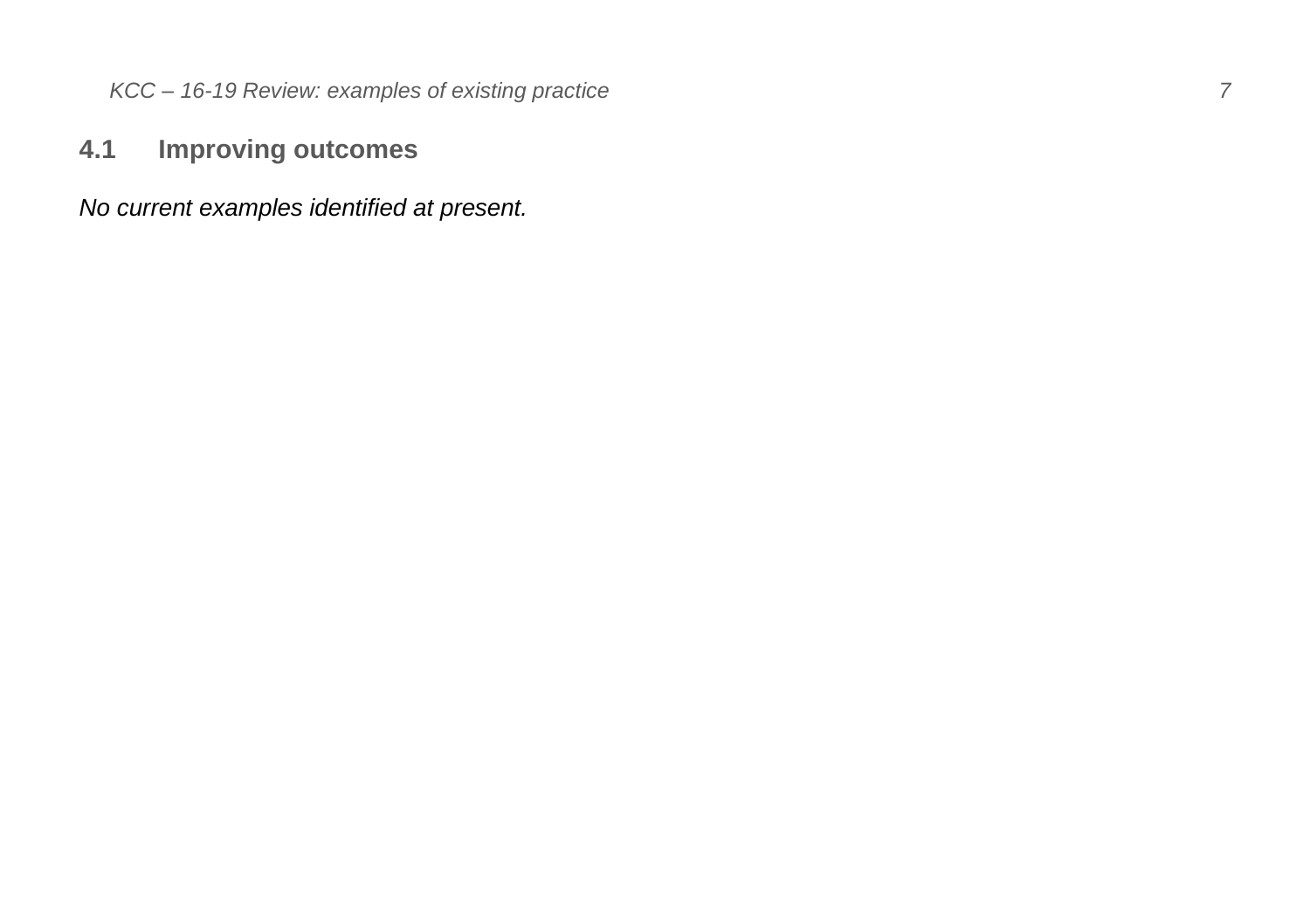## <span id="page-7-0"></span>**4.2 Raising young people's aspirations through better CEIAG**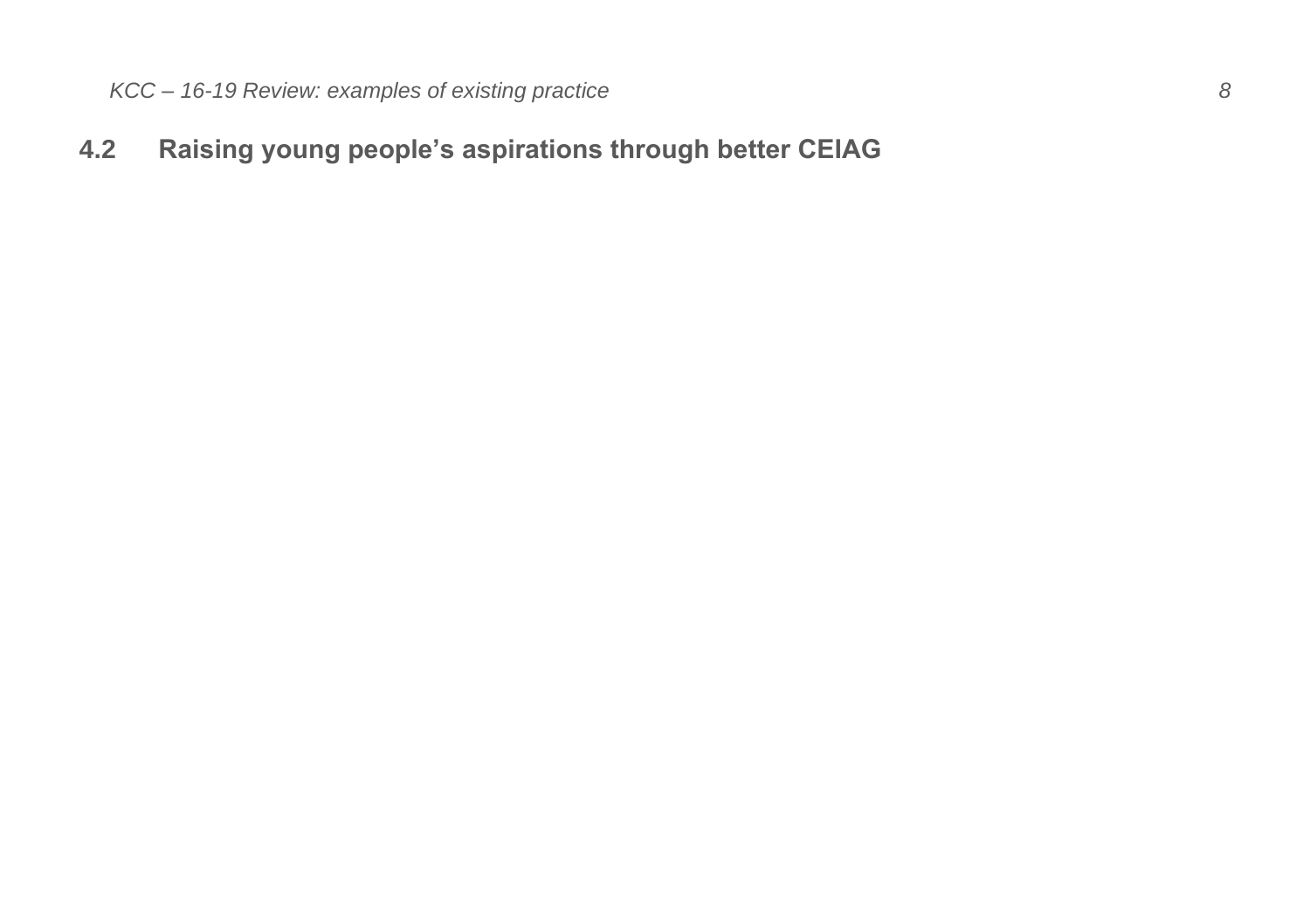*Employer engagement – Romney Resource Centre [RRC] (4.2a)*

| RRC is a specialist post-16 provider working predominantly with those who have<br>SEMH challenges. Supporting these young people to identify and work towards<br>their next step is a critical part of RRC's work: this requires RRC to work hard on<br>engagement with local employers if relevant work experience and employment<br>opportunities are to be available to its young people. Post-16 students have<br>opportunities to meet employers, go to taster sessions, and experience work on<br>placement – each arranged by a work placement coordinator, and tailored<br>according to the individual's interests and stage of readiness.                                                                        | 1.<br>2.<br>3.<br>4.<br>5. | Improving outcomes<br>Raising young people's<br>aspirations through CEIAG<br>Implementing an "area offer"<br>of 16+ provision<br>Improving provision below<br>Level 2<br>Further supporting the |
|---------------------------------------------------------------------------------------------------------------------------------------------------------------------------------------------------------------------------------------------------------------------------------------------------------------------------------------------------------------------------------------------------------------------------------------------------------------------------------------------------------------------------------------------------------------------------------------------------------------------------------------------------------------------------------------------------------------------------|----------------------------|-------------------------------------------------------------------------------------------------------------------------------------------------------------------------------------------------|
| The whole process is worked through very carefully and thoroughly to make sure<br>that RRC's World of Work [WoW] engagement, both on and off-site, is appropriate<br>and aspirational for the individual. Students are taught how to create and<br>maintain their CV, supported in making applications for apprenticeships or the<br>workplace (or college), and helped to develop their interview<br>techniques. Because RRC's young people are often highly susceptible to<br>setbacks, a trauma-informed approach is used to manage the whole WoW<br>process, including with employers. As a result the probability that any setbacks<br>that are encountered can be coped with by all concerned is greatly increased. | 6.<br>7.<br>8.             | mental health of learners<br>Improving access by<br>support for travel<br>Learning from lockdown<br>Improving strategic<br>leadership at 16+<br>Section $5-$                                    |
| The overall aim is to ensure that expectations are set at an appropriate level for<br>each young person such that their ambition (and RRC's ambition for them) is<br>realistic and not diminished, and that they can perform in the workplace as the<br>expected. The process is very time-consuming and input-heavy for RRC's staff,<br>but vital if a positive progression for most of its young people is to be achieved.                                                                                                                                                                                                                                                                                              |                            |                                                                                                                                                                                                 |

This good practice refers to: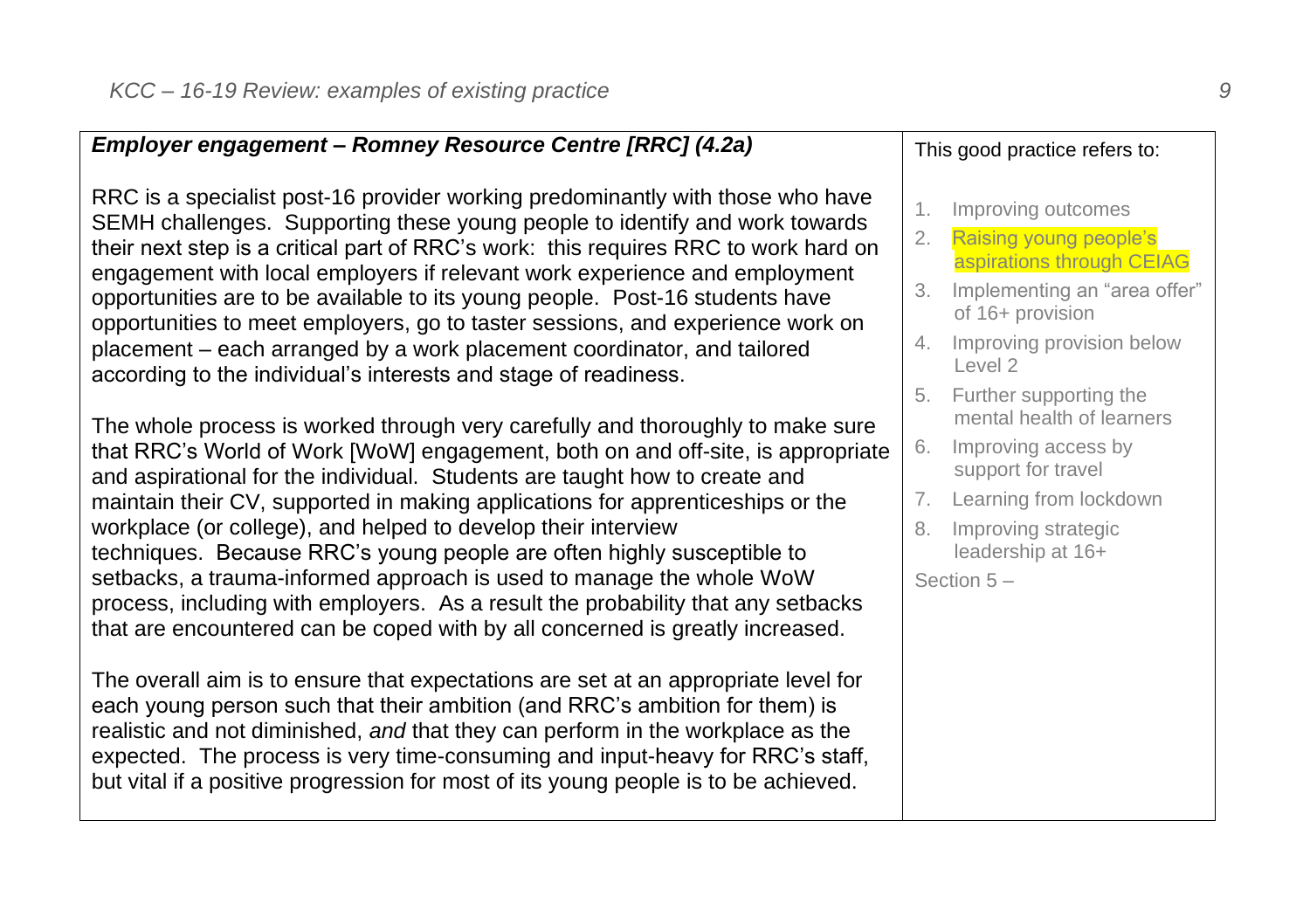| Raising aspirations - EKCG (Broadstairs) (4.2d)                                                                                                                                                                                        |   | This good practice refers to:                                             |
|----------------------------------------------------------------------------------------------------------------------------------------------------------------------------------------------------------------------------------------|---|---------------------------------------------------------------------------|
| During the pandemic, the college ran a project to introduce vocational areas to<br>pupils at risk of becoming NEET – the project ran across 17 schools and was<br>delivered to 133 pupils.                                             | 2 | Improving outcomes<br>Raising young people's<br>aspirations through CEIAG |
| Boxes containing the necessary materials to support delivery of a practical<br>session were sent to each school. The session was then delivered remotely by<br>college-based staff, with in-classroom support from the school's staff. | 3 | Implementing an "area offer"<br>of 16+ provision                          |
|                                                                                                                                                                                                                                        | 4 | Improving provision below<br>Level 2                                      |
| The project proved to be a useful way of engaging with pupils, introducing them to<br>some of the range of vocational opportunities that could be open to them post-16                                                                 | 5 | Further supporting the<br>mental health of learners                       |
| at EKCG, and thereby hopefully preventing at least some from becoming NEET.                                                                                                                                                            | 6 | Improving access by<br>support for travel                                 |
|                                                                                                                                                                                                                                        |   | Learning from lockdown                                                    |
|                                                                                                                                                                                                                                        |   | Improving strategic<br>leadership at 16+                                  |
|                                                                                                                                                                                                                                        |   | Section $5-$                                                              |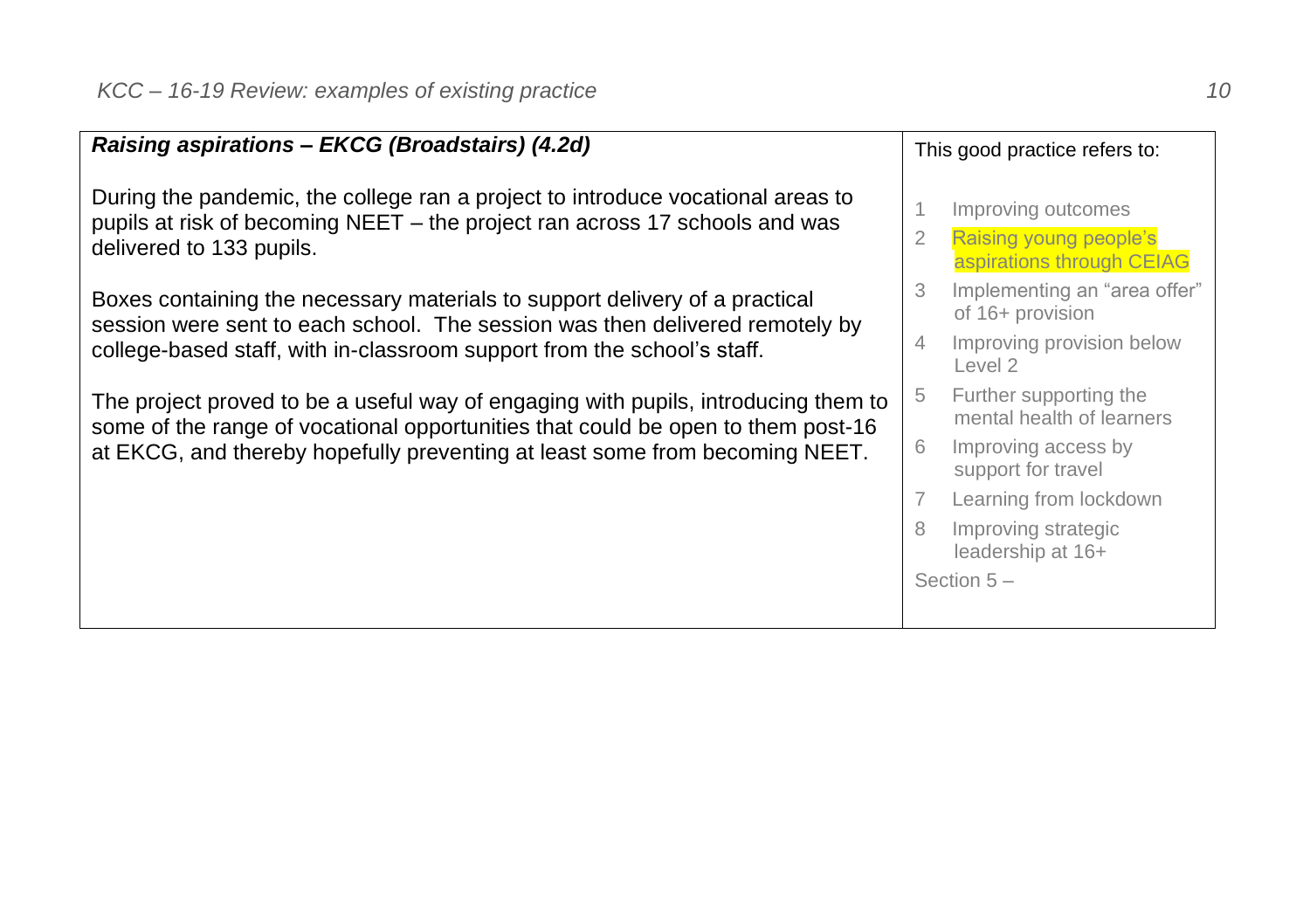| Access to young people to discuss work-based opportunities - EKCG                                                                                                                                                                                                                                                                                                                                                                                                                                                                                                                                                                                                                                                                                                                                                          | This good practice refers to:                                                                                                                                                                                                                                                                                                                       |
|----------------------------------------------------------------------------------------------------------------------------------------------------------------------------------------------------------------------------------------------------------------------------------------------------------------------------------------------------------------------------------------------------------------------------------------------------------------------------------------------------------------------------------------------------------------------------------------------------------------------------------------------------------------------------------------------------------------------------------------------------------------------------------------------------------------------------|-----------------------------------------------------------------------------------------------------------------------------------------------------------------------------------------------------------------------------------------------------------------------------------------------------------------------------------------------------|
| (Work Higher) [WH] (4.2e)<br>WH has a good relationship with some schools and is allowed in to create a level<br>of awareness of, and provide information on, apprenticeships. In the best cases,<br>this goes well beyond attending a careers fair and, for example, includes:<br>Providing an overview of apprenticeships<br>Offering advice to those who are interested on where to find an<br>apprenticeship<br>Providing further inputs for individual pupils including advice, support and<br>$\bullet$<br>guidance on which area(s) might be of interest to them<br>Informing young people about and sharing information on current<br>$\bullet$<br>vacancies<br>Running workshops to cover key elements of the application process -<br>CVs, applications, covering letters, presentation and interview skills etc | Improving outcomes<br>2 Raising young people's<br>aspirations through CEIAG<br>3 Implementing an "area offer"<br>of 16+ provision<br>4 Improving provision below<br>Level 2<br>5 Further supporting the mental<br>health of learners<br>6 Improving access by support<br>for travel<br>7 Learning from lockdown<br>8 Improving strategic leadership |
| Where access to young people is more restricted, the process is very much reliant<br>on the young person initiating the contact. WH has an "express your interest"<br>service, where young people can register their interest in becoming an apprentice<br>and relevant opportunities will then be sent through. Of course, there is a risk that<br>many young people may be unaware of this service – and that even if they are,<br>they will not have benefitted from the sort of additional inputs, as outlined above,<br>that WH is able to offer and which would make their decisions more informed.                                                                                                                                                                                                                  | at $16+$<br>Section $5-$                                                                                                                                                                                                                                                                                                                            |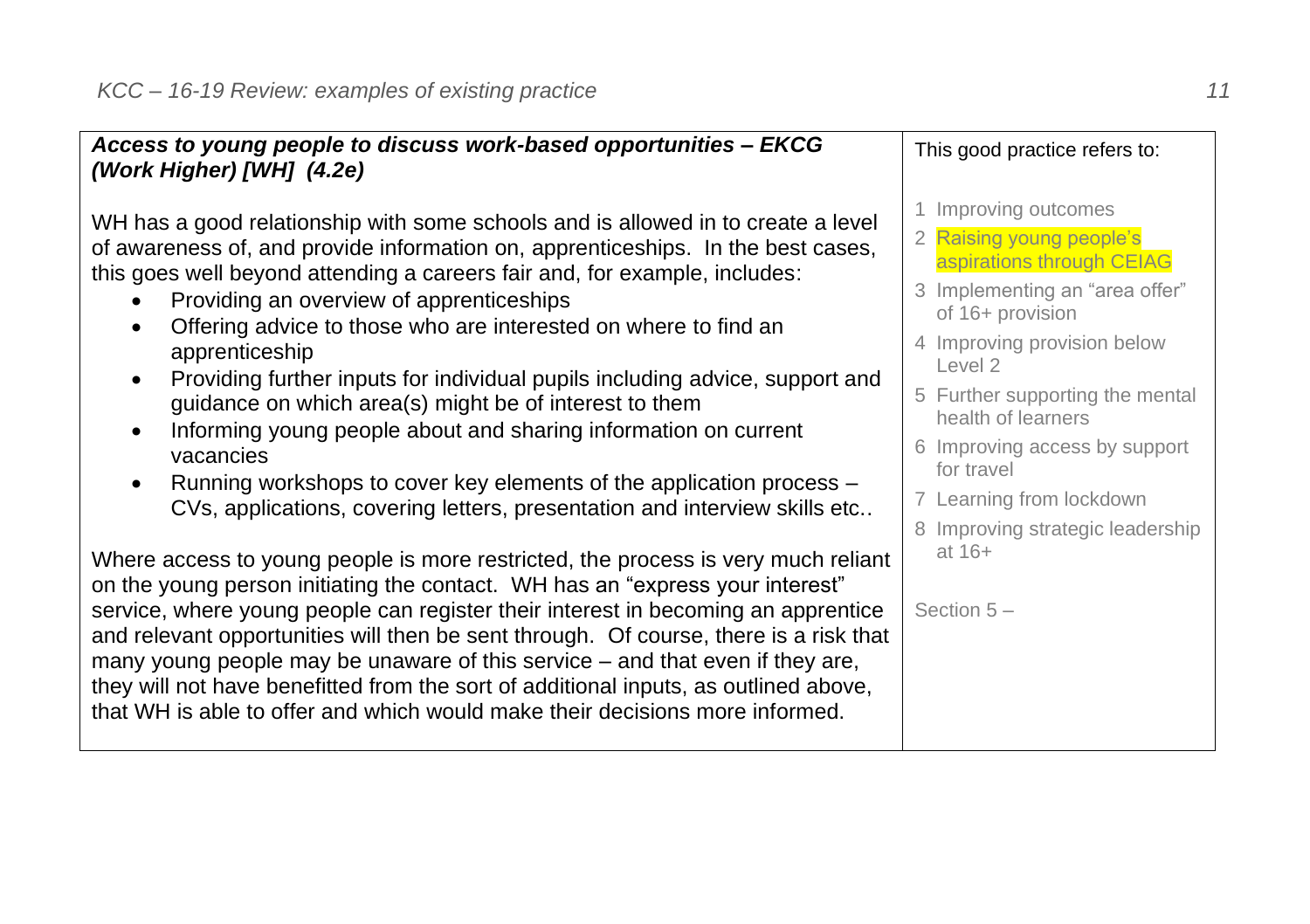| Labour market information and employment focus - EKCG (Canterbury, and<br>Group-wide) (4.2f)                                                                                                                                                                                                                                                                                                                                                                                                                                                                                                                                                                                                                                                                                                                                                                                                                                                                                     | This good practice refers to:                                                                                                                                                                                                                                                                                                                                                     |  |
|----------------------------------------------------------------------------------------------------------------------------------------------------------------------------------------------------------------------------------------------------------------------------------------------------------------------------------------------------------------------------------------------------------------------------------------------------------------------------------------------------------------------------------------------------------------------------------------------------------------------------------------------------------------------------------------------------------------------------------------------------------------------------------------------------------------------------------------------------------------------------------------------------------------------------------------------------------------------------------|-----------------------------------------------------------------------------------------------------------------------------------------------------------------------------------------------------------------------------------------------------------------------------------------------------------------------------------------------------------------------------------|--|
| Each pathway on the EKCG website provides a brief summary of the sector or<br>occupational area. The following is an example for accounting-related<br>qualifications:<br>"PATHWAY. Accounting qualifications offer technical training in<br>accounting and are ideal for anyone wishing to pursue a career in<br>accountancy and finance.<br>CAREER PROSPECTS. This pathway could lead to many career<br>$\bullet$<br>opportunities. For example: Financial and accounting technicians.<br>Annual pay - £17,680 - £93,080 per year, based on full-time employment<br>in the South East region.<br>DEMAND. Across the UK the workforce is projected to expand by 33%<br>$\bullet$<br>over the period to 2027. In the same period, 63% of the workforce is<br>projected to retire.<br>ROLE DESCRIPTION. Financial and accounting technicians work<br>$\bullet$<br>alongside accountants and other financial professionals in managing the<br>financial affairs of organisations." | 1 Improving outcomes<br>2 Raising young people's<br>aspirations through CEIAG<br>3 Implementing an "area offer"<br>of 16+ provision<br>4 Improving provision below<br>Level 2<br>5 Further supporting the mental<br>health of learners<br>6 Improving access by support<br>for travel<br>7 Learning from lockdown<br>8 Improving strategic leadership<br>at $16+$<br>Section $5-$ |  |
| Each pathway page is also linked to https://www.lmiforall.org.uk/, which "provides"<br>high quality, reliable labour market information to inform careers decisions<br>help[ing] you discover what jobs you might like to do in the future  and [allowing]<br>you to] explore and compare key information about occupations, learn about<br>different occupations, and identify potential careers".                                                                                                                                                                                                                                                                                                                                                                                                                                                                                                                                                                              |                                                                                                                                                                                                                                                                                                                                                                                   |  |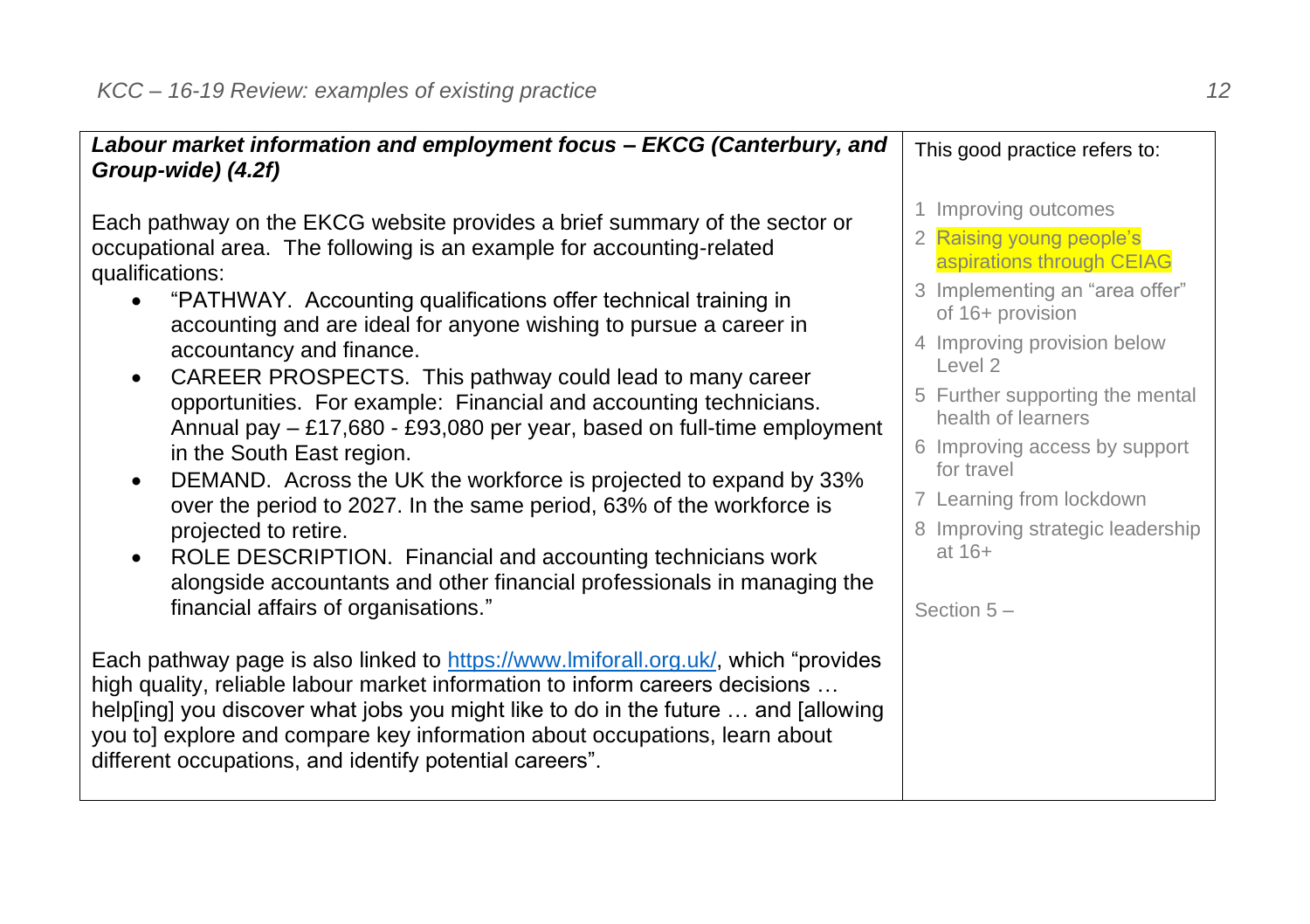#### *Approach to CEIAG – Astor School (4.2g)*

CEIAG is a major priority for Astor School and it has invested considerably in it.

Leadership and demonstrable commitment at a senior level is key. The school's Head is very committed to CEIAG and, since 2017, one of the school's assistant headteachers has had developing links with employers and the school's approach to CEIAG as their main focus – importantly CEIAG is not simply one of a number of areas that they have overall responsibility for. Because the assistant head concerned is part of the SMT, and has the full and active support of Astor's Headteacher, CEIAG has a very high profile at the school and percolates through the whole curriculum.

The assistant head spent a considerable proportion of their first year in post on employer link-related activities. Links to local employers are more numerous because, being realistic, this is the jobs market that many of those who progress into employment will move into. However, the school also has relationships with employers across the county, as well as in London and the wider South East.

The school believes that, to do CEIAG properly, appropriate inputs have to be made throughout a young person's time at Astor. Starting in Year 7, all students have a 15-to-20-minute careers guidance interview with a trained careers guidance counsellor once a year. The main focus of these sessions is to raise young people's aspirations and, whilst keeping them realistic, wherever possible avoiding saying "no" to areas that they express an interest in.

#### This good practice refers to:

#### 1 Improving outcomes

- 2 Raising young people's aspirations through CEIAG
- 3 Implementing an "area offer" of 16+ provision
- 4 Improving provision below Level 2
- 5 Further supporting the mental health of learners
- 6 Improving access by support for travel
- 7 Learning from lockdown
- 8 Improving strategic leadership at 16+

Section 5 –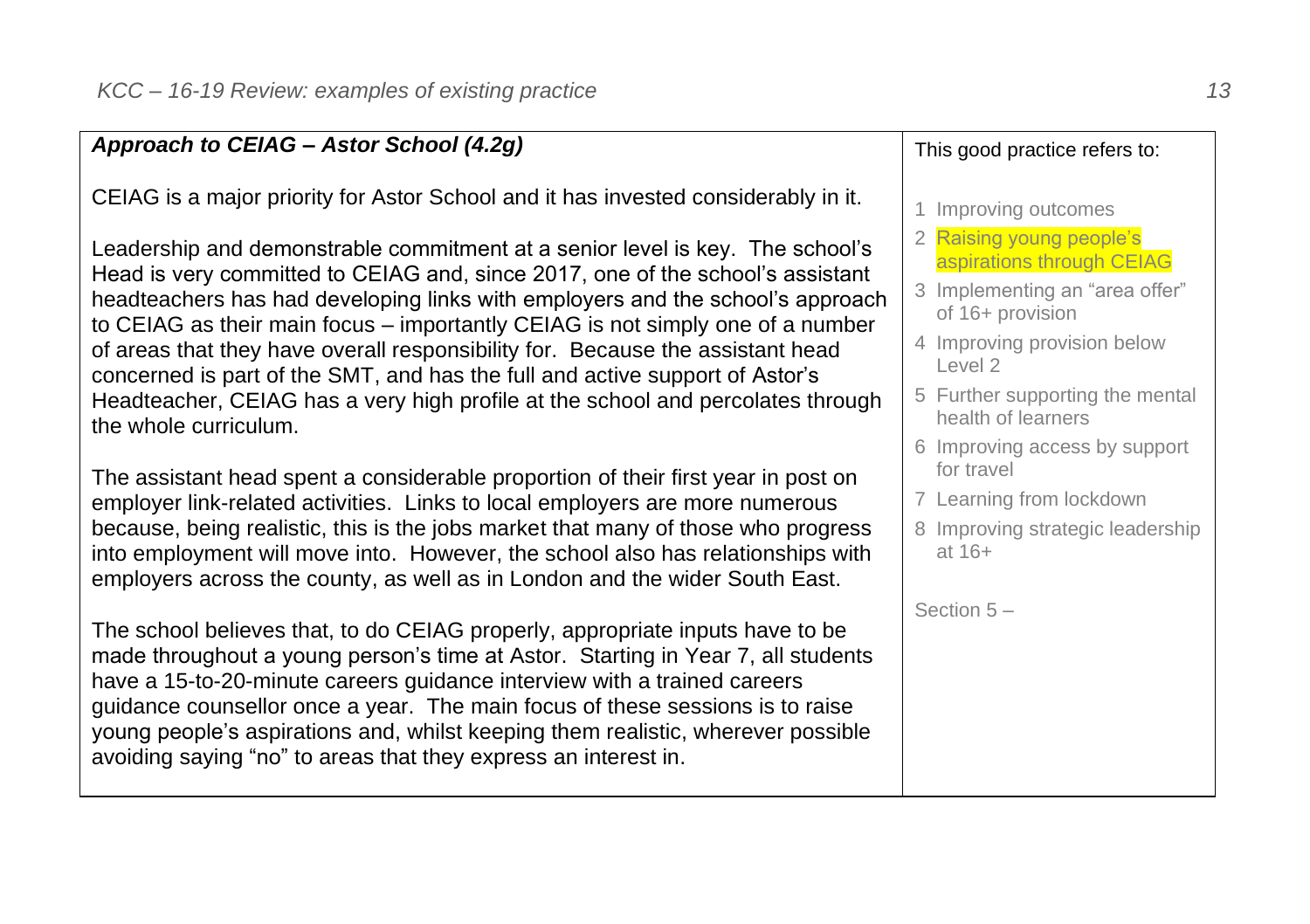For pupils identified as being at risk of becoming NEET post-16, the school works closely with TEP to try to minimise the risk that this happens – this process can happen at any point pre-16, whenever the risk of the young person becoming NEET is identified. The focus on what happens post-16 (and beyond) increases as young people progress through the year groups. Year 9 is key – the options evening is very well-attended by parents; during the evening there are inputs from the school's careers team, HEIs, and post-16 providers to ensure the range of options that will be available at 16 and 18 are adequately covered. In Year 10 employers are brought into the school to talk about their sector and the wide range of opportunities within it. There is also a specific apprenticeship strand to Year 10 assemblies. In Year 11, pupils are asked to arrange their own work experience (or volunteering) – this is for just two days, rather than a full week. (Astor has found that, if properly constructed, a shorter period of time gives a broader and more rounded experience for the young person, and is easier for the employer to cope with.) Other inputs in Year 11 include sessions on "How to Choose" between: • The different levels and types of qualification on offer post-16 • A level subjects • College, school, and an apprenticeship.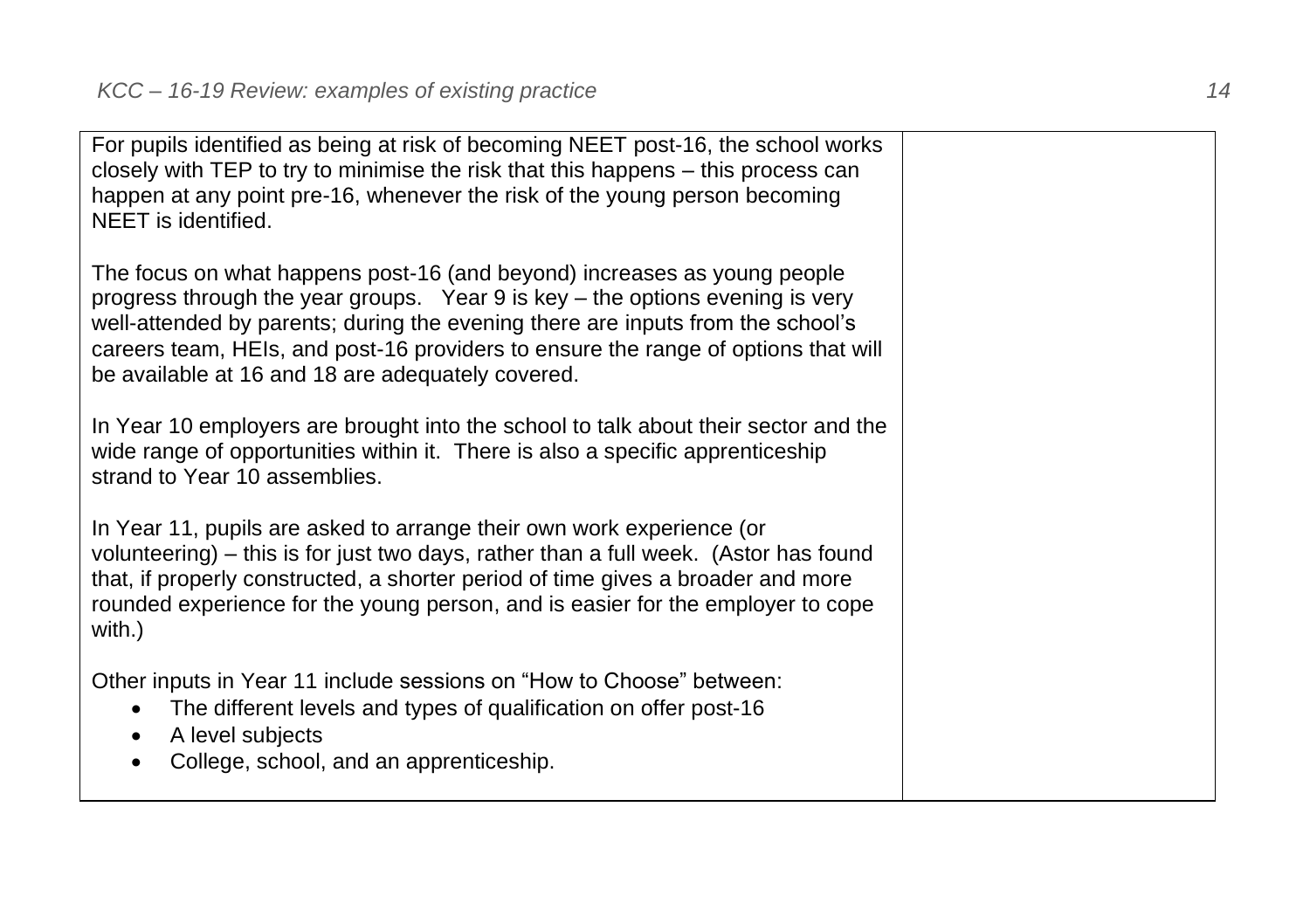| Pre-Covid, these How to Choose inputs took place throughout Year 11. In 2020-<br>21 the school ran them over a more condensed period - six weeks in the first half<br>of the Autumn Term – found that this worked better than the more extended<br>approach, and will probably retain the more condensed format going forward. |  |
|--------------------------------------------------------------------------------------------------------------------------------------------------------------------------------------------------------------------------------------------------------------------------------------------------------------------------------|--|
| Regardless of their chosen destination, during Year 11 the school works with<br>young people on their KentChoices application.                                                                                                                                                                                                 |  |
| On GCSE results day, the school has careers staff and college representatives on<br>site in case a young person's results means that they have to revisit their choice<br>of provider, route or subject(s).                                                                                                                    |  |
| For those who remain at Astor, CEIAG inputs continue post-16; Year 13 has a<br>progression focus to these – for example an employability day (in practice<br>generally held at the end of Year 12) includes a mock application process, during<br>which students apply for real apprenticeship opportunities.                  |  |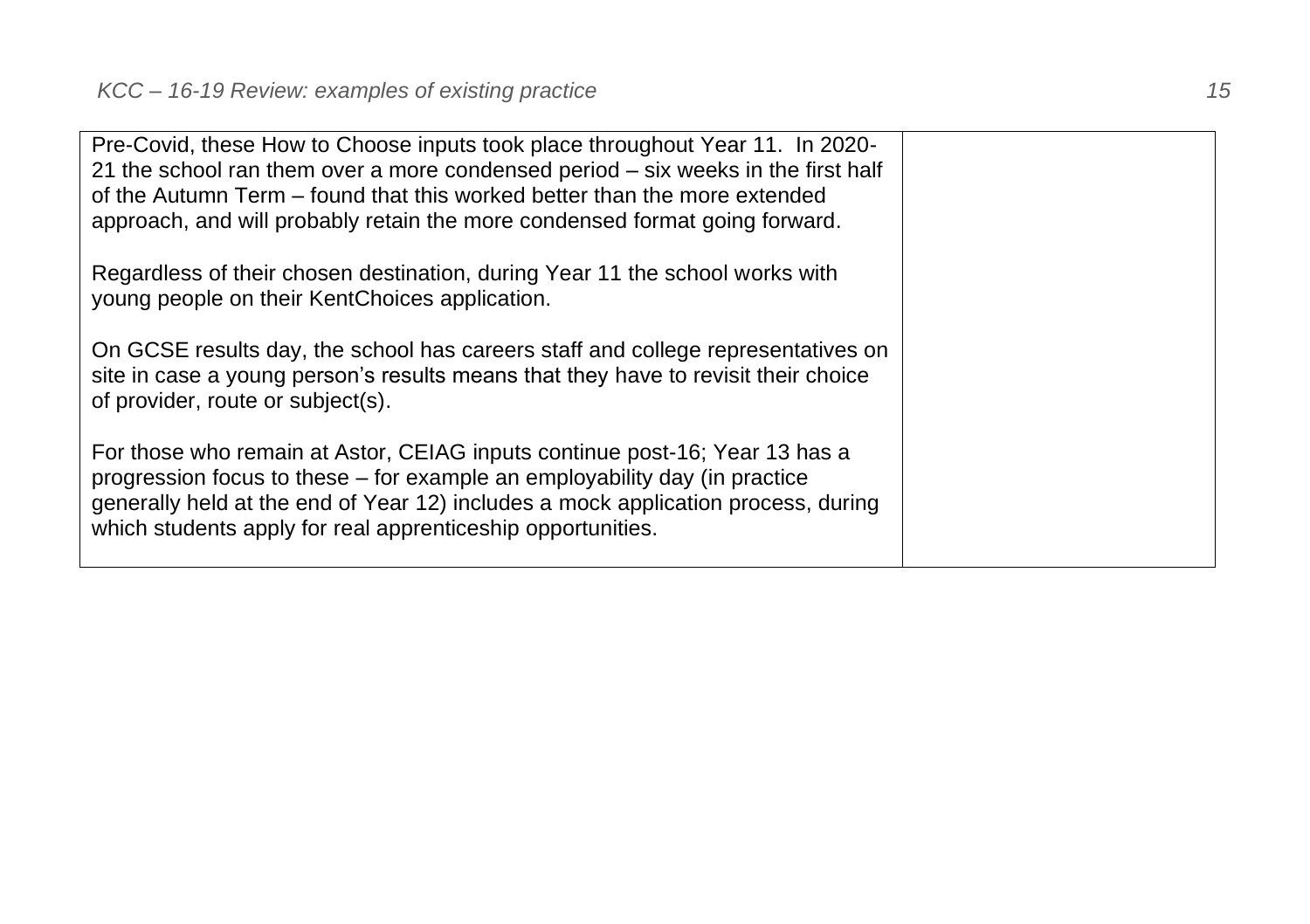#### *Working with KMPF – Astor School (4.2h)*

The Kent and Medway Progression Federation [KMPF] is a collaborative partnership of higher education providers, colleges, schools and community organisations that works to ensure young people from all backgrounds reach their potential.

Astor uses KMPF's Kent and Medway Collaborative Outreach Programme provision [KaMCOP] to provide their pupils with access to a range of opportunities for young people throughout their time at the school. KaMCOP works to engage, raise, and realise the aspirations of young people from specific wards in Kent and Medway. (Broadly these are areas of relative deprivation, or where participation in higher education is low, or lower than expected, given the GCSE results of the young people who live there.) Eligible students in KaMCOP partner schools are referred to as the KaMCOP Cohort.

KaMCOP involves the universities of Kent, Canterbury Christ Church, the Creative Arts, and Greenwich, the three Kent further education colleges, KCC and 50 schools in Kent and Medway coming together to deliver targeted outreach to young people across the county. It aims to inspire young people in the Cohort, and those adults who have an influence on them, with the confidence to find and follow their pathway to HE post-18.

Through KaMCOP, the partners offer the Cohort access to a free programme of targeted outreach activities including:

- Information, advice, and guidance talks
- Subject-specific workshops

## This good practice refers to: 1 Improving outcomes 2 Raising young people's aspirations through CEIAG 3 Implementing an "area offer" of 16+ provision

- 4 Improving provision below Level 2
- 5 Further supporting the mental health of learners
- 6 Improving access by support for travel
- 7 Learning from lockdown
- 8 Improving strategic leadership at 16+

Section 5 –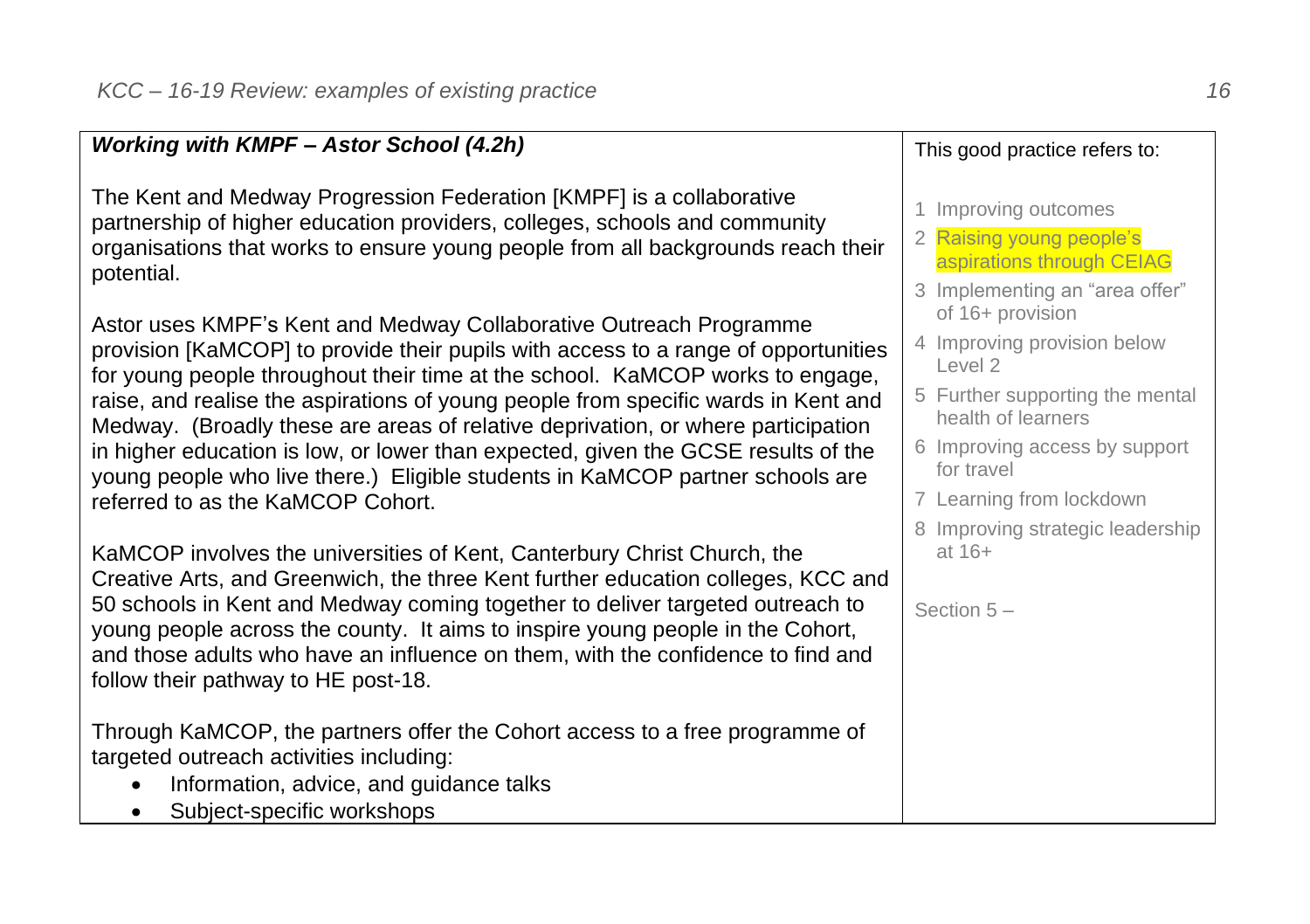| Confidence, well-being, and resilience programmes<br>University visits and experiences<br>$\bullet$<br>Careers and employability sessions<br>$\bullet$                                                                             |  |
|------------------------------------------------------------------------------------------------------------------------------------------------------------------------------------------------------------------------------------|--|
| In 2020-21, 646 of Astor's pupils/students attended at least one KaMCOP event -<br>many will have attended more than one.                                                                                                          |  |
| (Nationally, KaMCOP is part of Uni Connect, an Office for Students-funded project<br>aimed at promoting social mobility by improving access to higher education for<br>young people from currently under-represented backgrounds.) |  |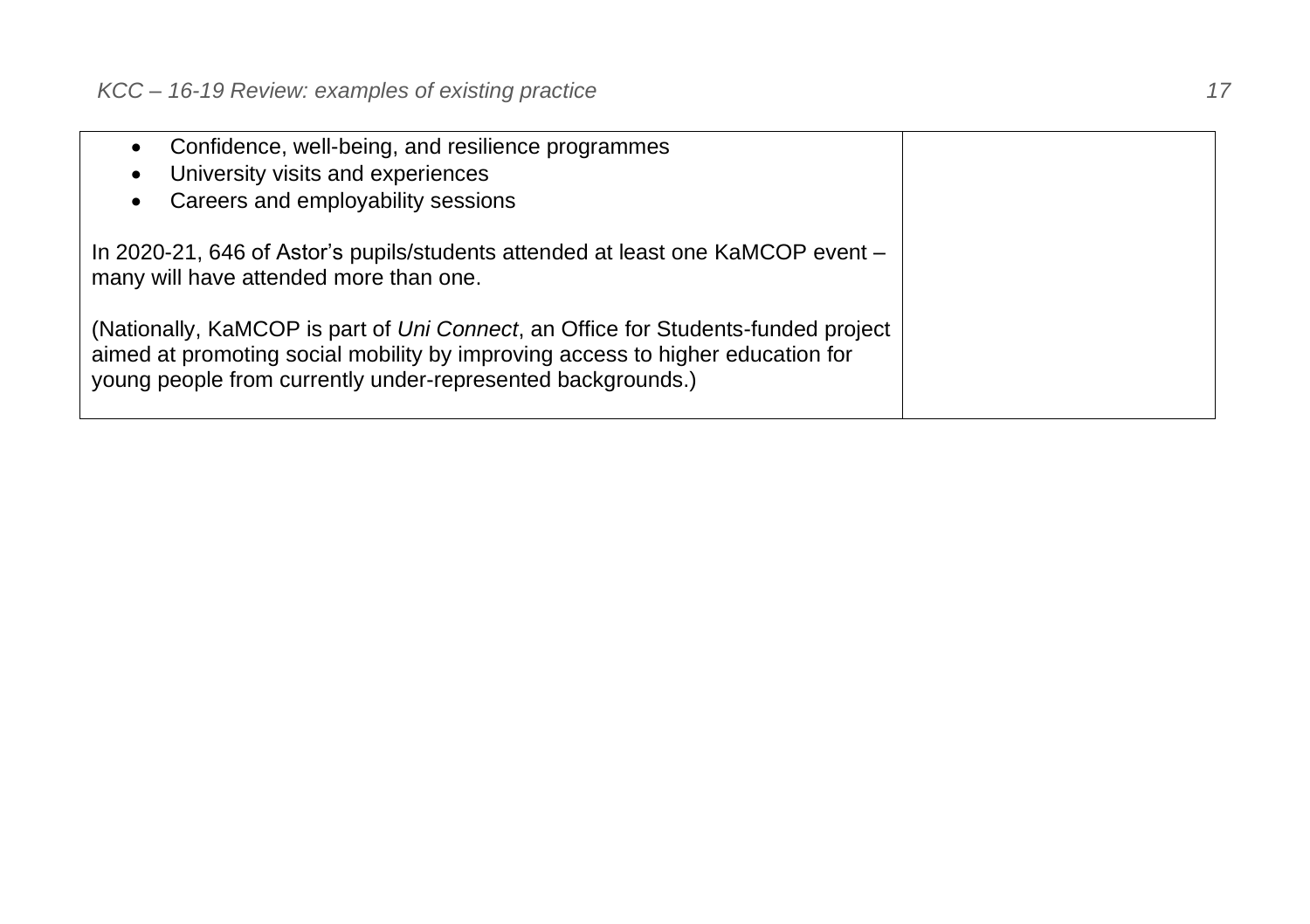| Making best use of existing CEIAG resources – Astor School (4.2i)                                                                                                                                                                                                                                                                    | This good practice refers to:                                                                |
|--------------------------------------------------------------------------------------------------------------------------------------------------------------------------------------------------------------------------------------------------------------------------------------------------------------------------------------|----------------------------------------------------------------------------------------------|
| Astor School's experience is that there is a lot of material already available<br>through the Careers & Enterprise Company [CEC] and other organisations that<br>should help progress a number of the issues identified by the Review and its<br>CEIAG-related recommendations - examples include:                                   | 1 Improving outcomes<br>2 Raising young people's<br>aspirations through CEIAG                |
| Ahead Of The Game – this is a CEC initiative, previously piloted in the<br>North East, now run nationally, for 16 to 18 year olds that provides<br>intensive support to them to enable them to make the right choices about<br>their future at the key transition points (years 11 and 13). More details                             | 3 Implementing an "area offer"<br>of 16+ provision<br>4 Improving provision below<br>Level 2 |
| are at https://resources.careersandenterprise.co.uk/ahead-game.<br>Talking Futures - a CEC/Gatsby Foundation resource which provides                                                                                                                                                                                                 | 5 Further supporting the mental<br>health of learners<br>6 Improving access by support       |
| tools and other resources to enable parents and teachers to support<br>young people to make informed decisions about their future. More details<br>at https://resources.careersandenterprise.co.uk/talking-futures.                                                                                                                  | for travel<br>7 Learning from lockdown                                                       |
| Motivated to Achieve - lessons drawn from research by Education &<br>$\bullet$<br>Employers that highlights the impact that participation in career talks with<br>volunteers from the world of work can have on the attitudes of KS4 pupils                                                                                          | 8 Improving strategic leadership<br>at 16+                                                   |
| to their education, their future plans and subject choices, their motivation<br>to study, and their academic attainment. The impact is especially marked<br>for those young people who were previously lower achieving/more<br>disengaged. The report is at<br>https://www.educationandemployers.org/research/motivated-to-achieve/. | Section $5-$                                                                                 |
| The CEC also has various 'guides' for careers leaders and for heads/principals<br>that highlight priority areas for maximising the impact of CEIAG, list some of the<br>support and resources available, and will help providers prepare for the CEIAG                                                                               |                                                                                              |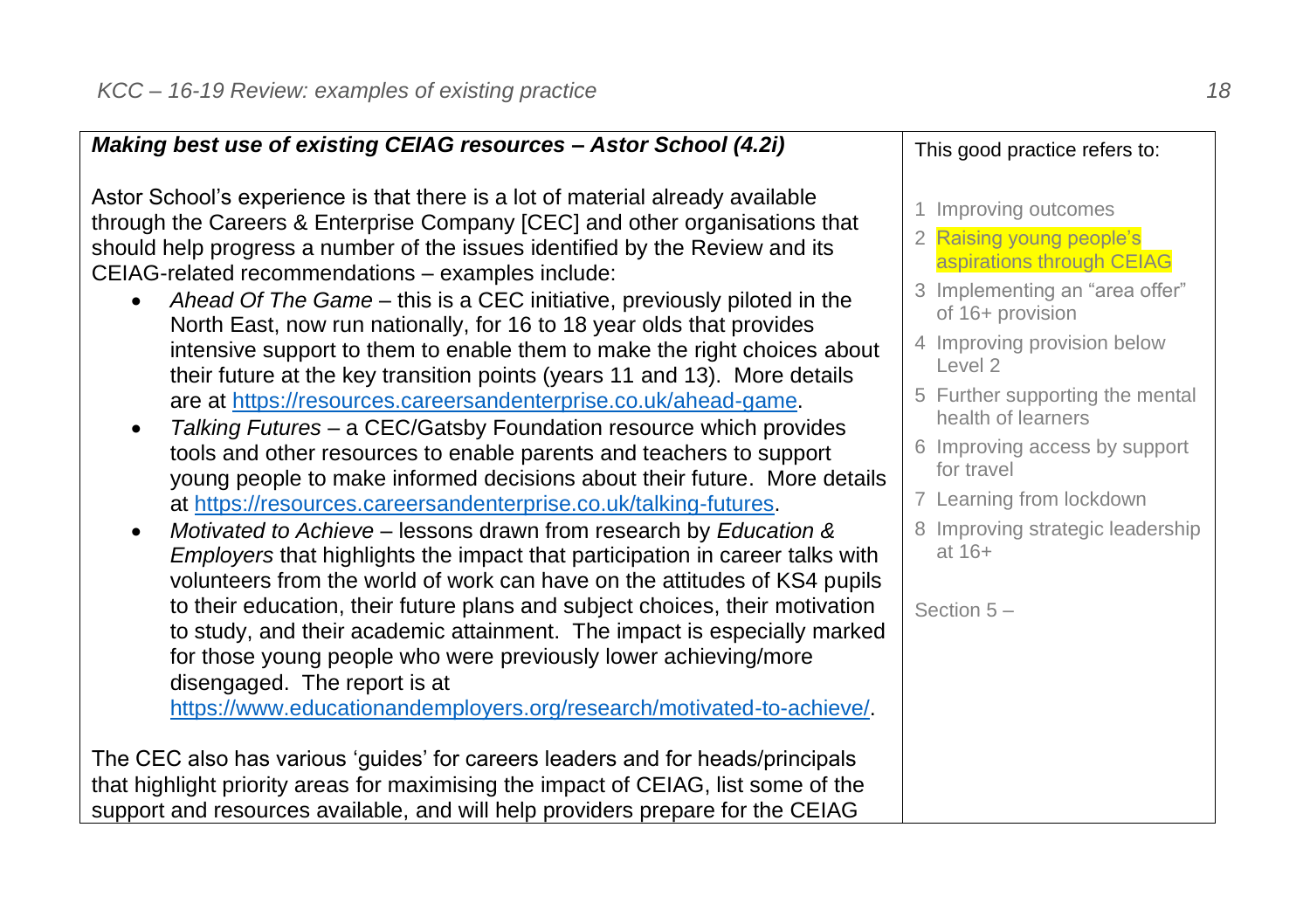| aspects of Ofsted inspections. There is also some CEC research that may be      |  |
|---------------------------------------------------------------------------------|--|
| relevant in a Review context (e.g. on post-16 destinations data). For more      |  |
| information see https://resources.careersandenterprise.co.uk/all-resources-all- |  |
| one-place?filter=78&page=1.                                                     |  |
|                                                                                 |  |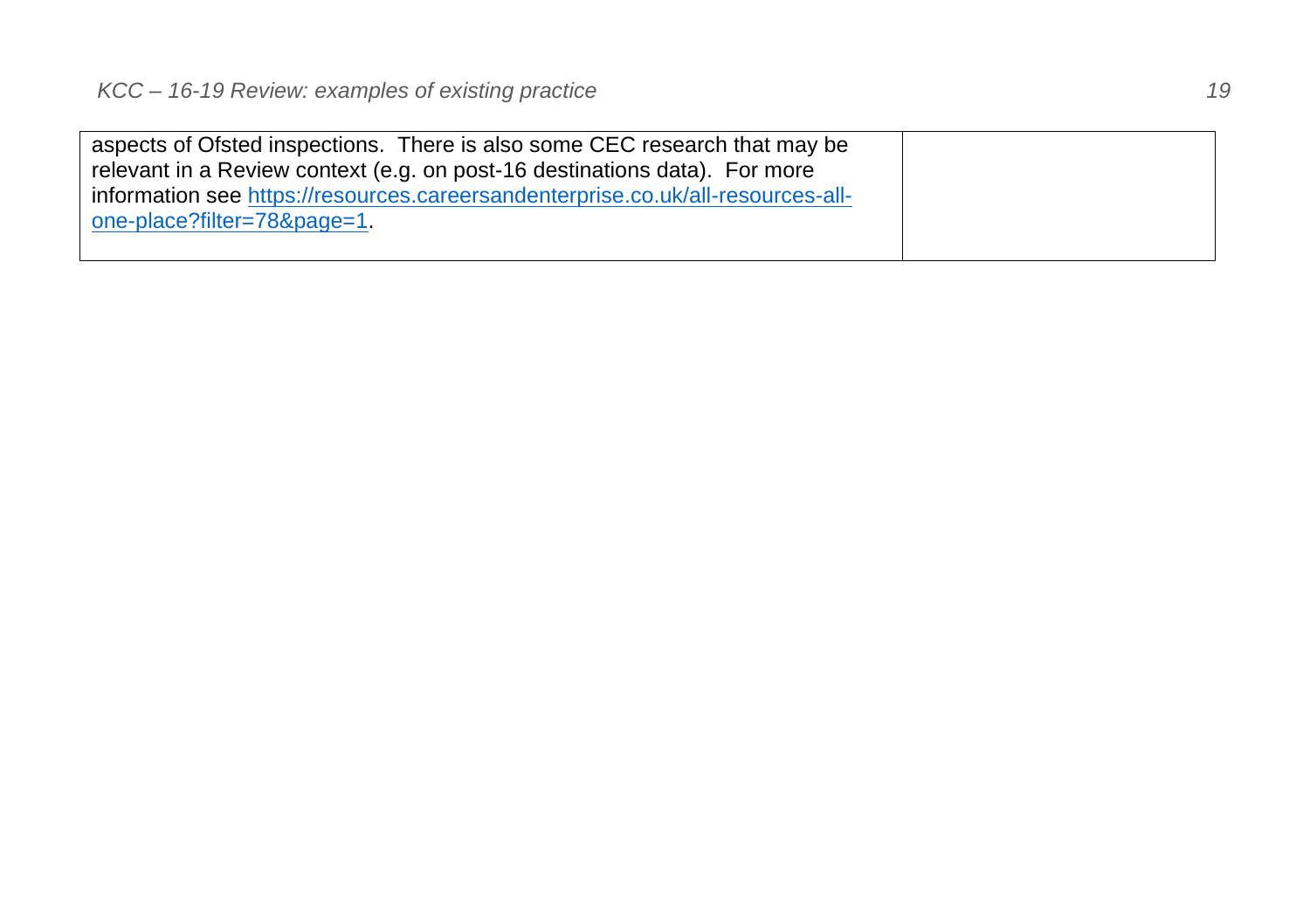| CEIAG - Hadlow Rural Community School (4.2j)                                                                                                                                                                                                                                                                           | This good practice refers to:                                                   |  |
|------------------------------------------------------------------------------------------------------------------------------------------------------------------------------------------------------------------------------------------------------------------------------------------------------------------------|---------------------------------------------------------------------------------|--|
| The school has a strong focus on supporting parents to enable them to be able to<br>support their young people.                                                                                                                                                                                                        | 1 Improving outcomes<br>2 Raising young people's                                |  |
| The Start Profile online careers system is embedded throughout the school,<br>allowing students to explore career paths and their employability skills.                                                                                                                                                                | aspirations through CEIAG<br>3 Implementing an "area offer"<br>of 16+ provision |  |
| Students interested in land-based studies are introduced to providers early in their<br>school careers - the tutors will often have direct contact with relevant tutors at<br>onward destinations and therefore be able to open up opportunities for the young<br>people to explore what these destinations can offer. | 4 Improving provision below<br>Level 2                                          |  |
|                                                                                                                                                                                                                                                                                                                        | 5 Further supporting the mental<br>health of learners                           |  |
| Labour Market Information is a fundamental part of delivery, allowing young                                                                                                                                                                                                                                            | 6 Improving access by support<br>for travel                                     |  |
| people to align themselves to the skills needs of their chosen sectors.                                                                                                                                                                                                                                                | 7 Learning from lockdown                                                        |  |
| The school has a "Team Around the Child" approach for supporting SEND                                                                                                                                                                                                                                                  | 8 Improving strategic leadership<br>at $16+$                                    |  |
| students to make decisions about their futures, bringing together specialists from<br>across the school to support students: this starts in year 7.                                                                                                                                                                    | Section $5-$                                                                    |  |
| Parents are a key partner in post-Year 12 decision making. The school invests<br>heavily in parental engagement (only 3 families were not represented at the last<br>parents evening).                                                                                                                                 |                                                                                 |  |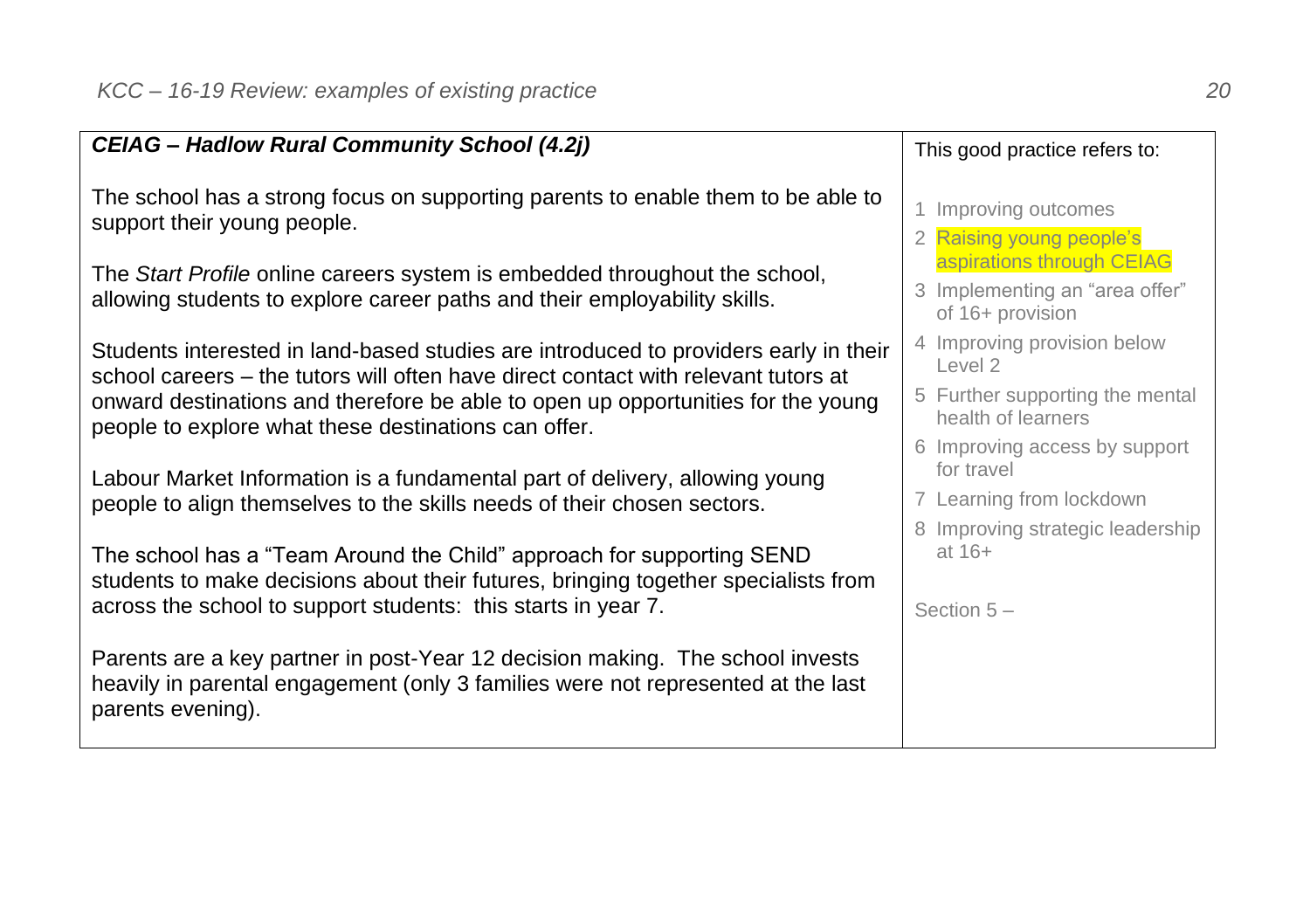| Support for raising aspirations, ensuring positive progression, and<br>preventing NEET - ThinkForward [TF] (4.2k)                                                       |    | This good practice refers to:                              |  |
|-------------------------------------------------------------------------------------------------------------------------------------------------------------------------|----|------------------------------------------------------------|--|
|                                                                                                                                                                         |    | Improving outcomes                                         |  |
| TF currently work with four schools in Kent; their inputs are focused on enabling<br>positive progression for more than 200 vulnerable students at these schools.       | 2. | <b>Raising young people's</b><br>aspirations through CEIAG |  |
| The approach identifies ten Year 9 students to join TF's FutureMe programme<br>each year. The programme is targeted at those young people that the school               | 3. | Implementing an "area offer"<br>of 16+ provision           |  |
| feels are most at risk of becoming NEET but who, with focused inputs through<br>Years 9, 10 and 11, could make a successful transition to post-16 provision.            | 4. | Improving provision below<br>Level 2                       |  |
| Many of the young people TF works with experience barriers such as lack of<br>opportunities, growing up in poverty, or having a learning disability.                    | 5. | Further supporting the<br>mental health of learners        |  |
| <i>FutureMe</i> coaches are based in their school and work with their group of c.50<br>young people; with further inputs after GCSEs, this can be for up to five years. | 6. | Improving access by<br>support for travel                  |  |
| The coaches offer a range of employability and life skills interventions, plus                                                                                          |    | Learning from lockdown                                     |  |
| ongoing support in their onward destinations to ensure post-16 transitions are<br>successful: TE's own follow-up research indicates that c 84% of the voung people      | 8. | Improving strategic<br>leadership at 16+                   |  |

ongoing support in successful: TF's own follow-up research indicates that c.84% of the young people who graduated from *FutureMe* in Kent in the summer of 2021 were working and/or in education by Easter 2022.

TF's work is mainly supported by philanthropic giving with each school making an annual contribution (c.£16K) for the service it receives.

For more information see [https://thinkforward.org.uk/about/futureme-programme/.](https://thinkforward.org.uk/about/futureme-programme/)

Section 5 –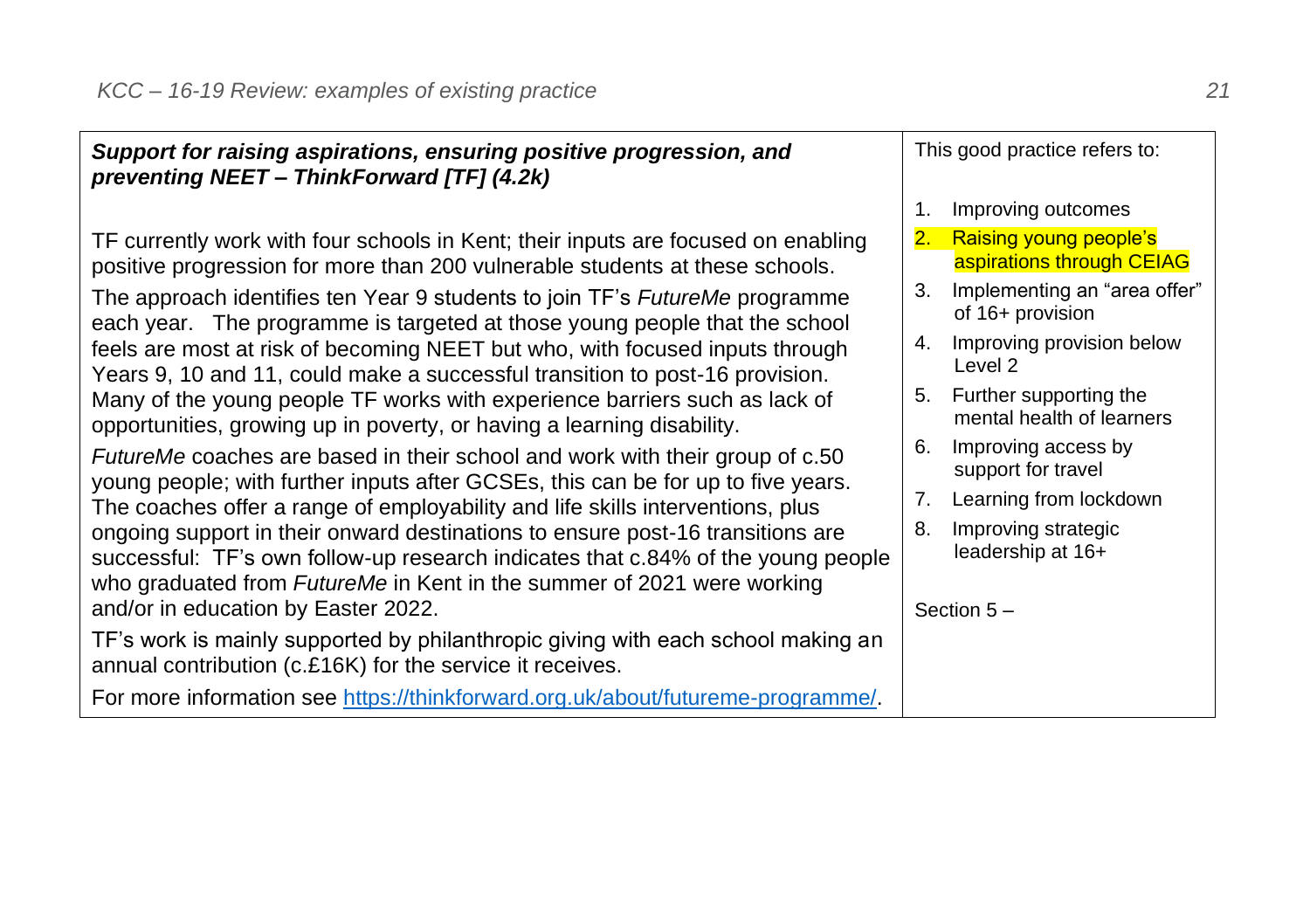### <span id="page-21-0"></span>**4.3 Implementing an "area offer" of 16+ provision**

In addition to the examples highlighted below, Section 3.10 of the main report includes details of:

- The Swale Academies Trust, which runs a joint sixth form across four of its sites in Sittingbourne (Westlands School, Sittingbourne Community College, and its Skills and Vocational centres). The joint curriculum offer covers Levels 1, 2 and 3
- The Endeavour Trust's grammar schools for boys and for girls in Wilmington, which operate under a single brand ("WG6") as a joint sixth form.

(Within the above collaborations, young people are able to study subjects across the collaborating providers if a suitable timetable can be arranged.)

• A collaboration, also in Sittingbourne, between Fulston Manor (a non-selective school), and two selective schools (Highstead Grammar School and Borden Grammar School). The three schools operate a joint timetable to enable post-16 students from each to access a wider range of subjects than any one institution could offer individually.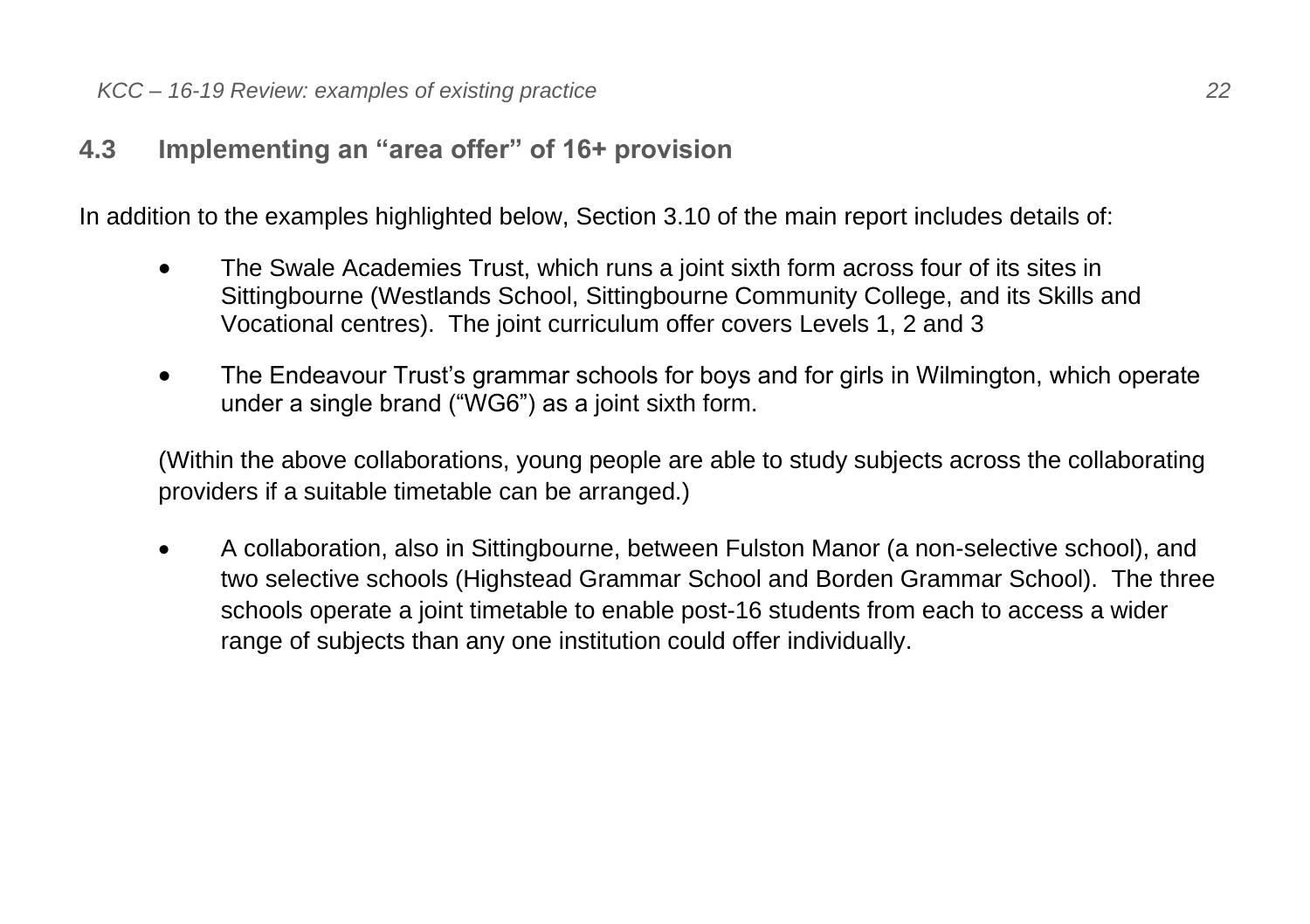| Junior College and the Home Educated Programme - EKCG (Broadstairs)<br>(4.3 b & c)                                                                                                                                                                                                                                                                                                                                                                                                                                                                                                                                              |                      | This good practice refers to:                                                                                |
|---------------------------------------------------------------------------------------------------------------------------------------------------------------------------------------------------------------------------------------------------------------------------------------------------------------------------------------------------------------------------------------------------------------------------------------------------------------------------------------------------------------------------------------------------------------------------------------------------------------------------------|----------------------|--------------------------------------------------------------------------------------------------------------|
| The college has a 'Junior College' [JC], and a parallel 'Home Educated<br>Programme' [HEP], which offer young people the chance to come to it at age 14<br>for years 10 and 11.                                                                                                                                                                                                                                                                                                                                                                                                                                                 | 1.<br>2.             | Improving outcomes<br>Raising young people's<br>aspirations through CEIAG<br>3. Implementing an "area offer" |
| The HEP comprises English and maths, plus vocational courses in Creative (Art,<br>Media and Music), Early Years, Engineering, and Health and Social Care. The<br>programme is designed to allow registered home educated students the                                                                                                                                                                                                                                                                                                                                                                                           | 4.                   | of 16+ provision<br>Improving provision<br>[at/]below Level 2                                                |
| opportunity to come to college as either a substitute, or part-time addition, to their<br>home education curriculum. The aim is to show them the opportunities that                                                                                                                                                                                                                                                                                                                                                                                                                                                             | 5.                   | Further supporting the<br>mental health of learners                                                          |
| coming to college at 16 might offer - and to reduce the risk of this group of young<br>people becoming NEET at some point post-16. Currently 20 young people are on                                                                                                                                                                                                                                                                                                                                                                                                                                                             | 6.                   | Improving access by<br>support for travel                                                                    |
| this programme.                                                                                                                                                                                                                                                                                                                                                                                                                                                                                                                                                                                                                 | 7 <sub>1</sub><br>8. | Learning from lockdown<br>Improving strategic                                                                |
| JC started in September 2015; it offers pupils a study programme that is<br>vocational in focus. For half the week, JC students are taught English and maths,<br>and take part in PE. The rest of their time is spent with a post-16 group following<br>a vocational subject of their choice at Level 2. At the end of Year 11 the young<br>person should achieve English, maths, and a vocational qualification at Level 2.<br>To date, most then progress onto a Level 3 course or apprenticeship, or into<br>employment with the prospect of further training in future. Currently 50 young<br>people are on this programme. |                      | leadership at 16+<br>Section $5-$                                                                            |
| In essence, JC is for young people who are bright and capable, but unmotivated<br>by the academic offer available in school and more interested in pursuing a career                                                                                                                                                                                                                                                                                                                                                                                                                                                            |                      |                                                                                                              |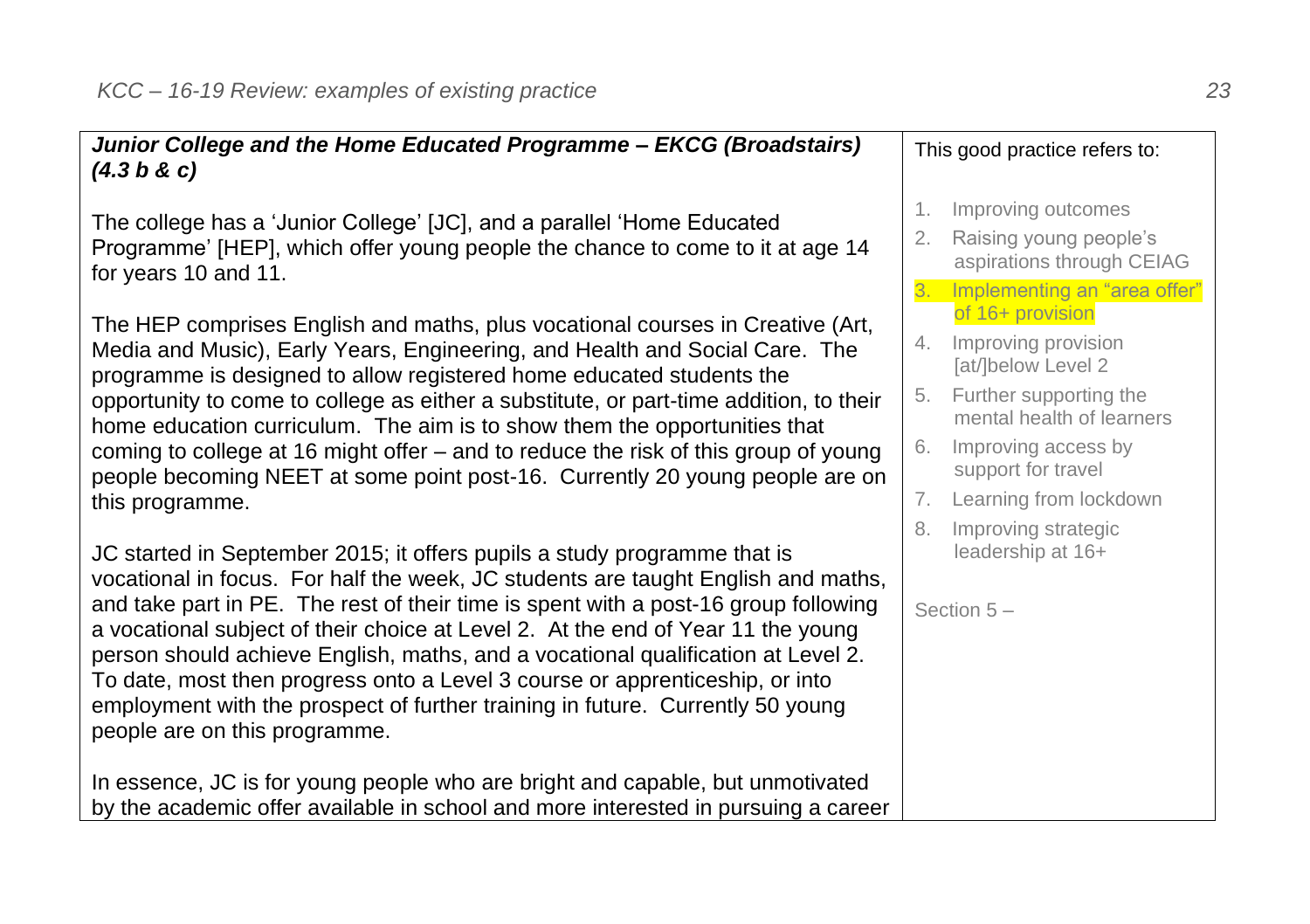| in a vocational area. It allows them to start down this route earlier, and to<br>progress more quickly, than would be possible if they remained in school to $16 -$<br>and thereby helps to prevent disengagement and NEET post-16 (if not before).                                                                                                                                        |  |
|--------------------------------------------------------------------------------------------------------------------------------------------------------------------------------------------------------------------------------------------------------------------------------------------------------------------------------------------------------------------------------------------|--|
| The college has a selection process to ensure that young people really are<br>vocationally committed before they are offered a place $-$ JC is not an easy choice,<br>and it is important to maintain the quality of the provision and ensure that young<br>people are aware of the commitment that they are making to a particular vocation<br>and career path at a relatively early age. |  |
| The college plans to grow both JC and HEP and, for JC, is in discussions with<br>local schools about a Year 9 "introduction to JC" option that will allow young<br>people to gain an understanding of their vocational area before they fully commit<br>to it in Year 10.                                                                                                                  |  |
| [EKCG also has JC and HEP provision at Canterbury and Folkestone; these<br>specialise in land-based and creative industries respectively.]                                                                                                                                                                                                                                                 |  |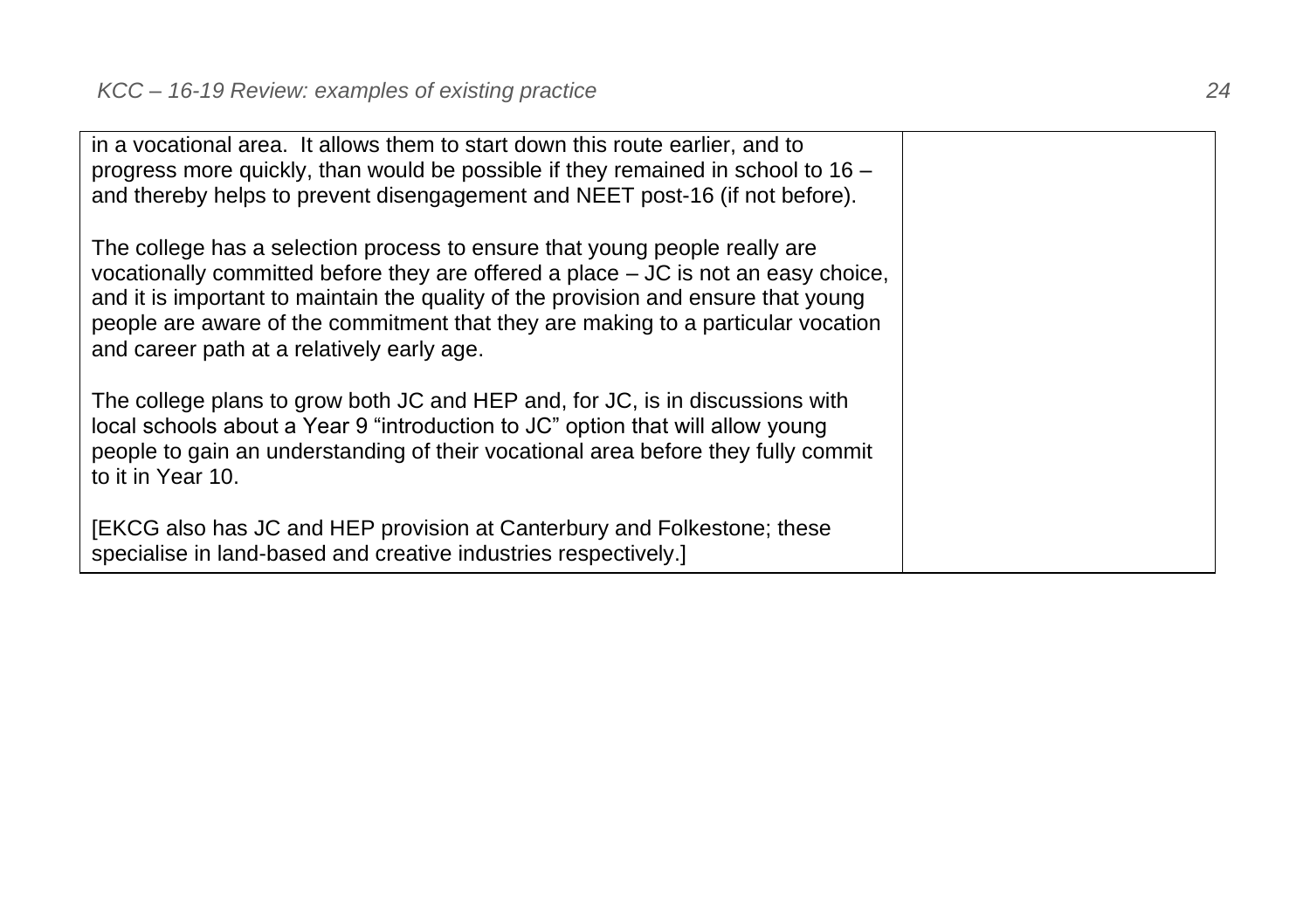| A collaborative offer - EKCG (Canterbury, and Group-wide) (4.3d)                                                                                                                                                                                                                                                             | This good practice refers to:                                                                                           |
|------------------------------------------------------------------------------------------------------------------------------------------------------------------------------------------------------------------------------------------------------------------------------------------------------------------------------|-------------------------------------------------------------------------------------------------------------------------|
| The pre-merger position, where each of the colleges that are now part of EKCG<br>tended to offer the full range of programmes, meant that there was unhelpful<br>duplication and competition. For a range of reasons, this was unsustainable; the<br>mergers that have led to the formation EKCG enabled action to be taken. | 1 Improving outcomes<br>2 Raising young people's<br>aspirations through CEIAG<br>3 Implementing an "area offer"         |
| In broad terms, currently Canterbury is mainly focused on provision at Level 3; the<br>other campuses' offers are mainly at Level 2 (with clear progression pathways to<br>Canterbury for further study at higher levels), but with some areas of specialism<br>that include an offer at higher levels.                      | of 16+ provision<br>4 Improving provision below<br>Level 2<br>5 Further supporting the mental<br>health of learners     |
| The roll out of T levels means that the split of provision described above will need<br>to evolve further in the near future. However, through EKCG, the colleges now<br>have a sensible and sustainable basis upon which to make the changes that will<br>be required.                                                      | 6 Improving access by support<br>for travel<br>7 Learning from lockdown<br>8 Improving strategic leadership<br>at $16+$ |
|                                                                                                                                                                                                                                                                                                                              | Section $5-$                                                                                                            |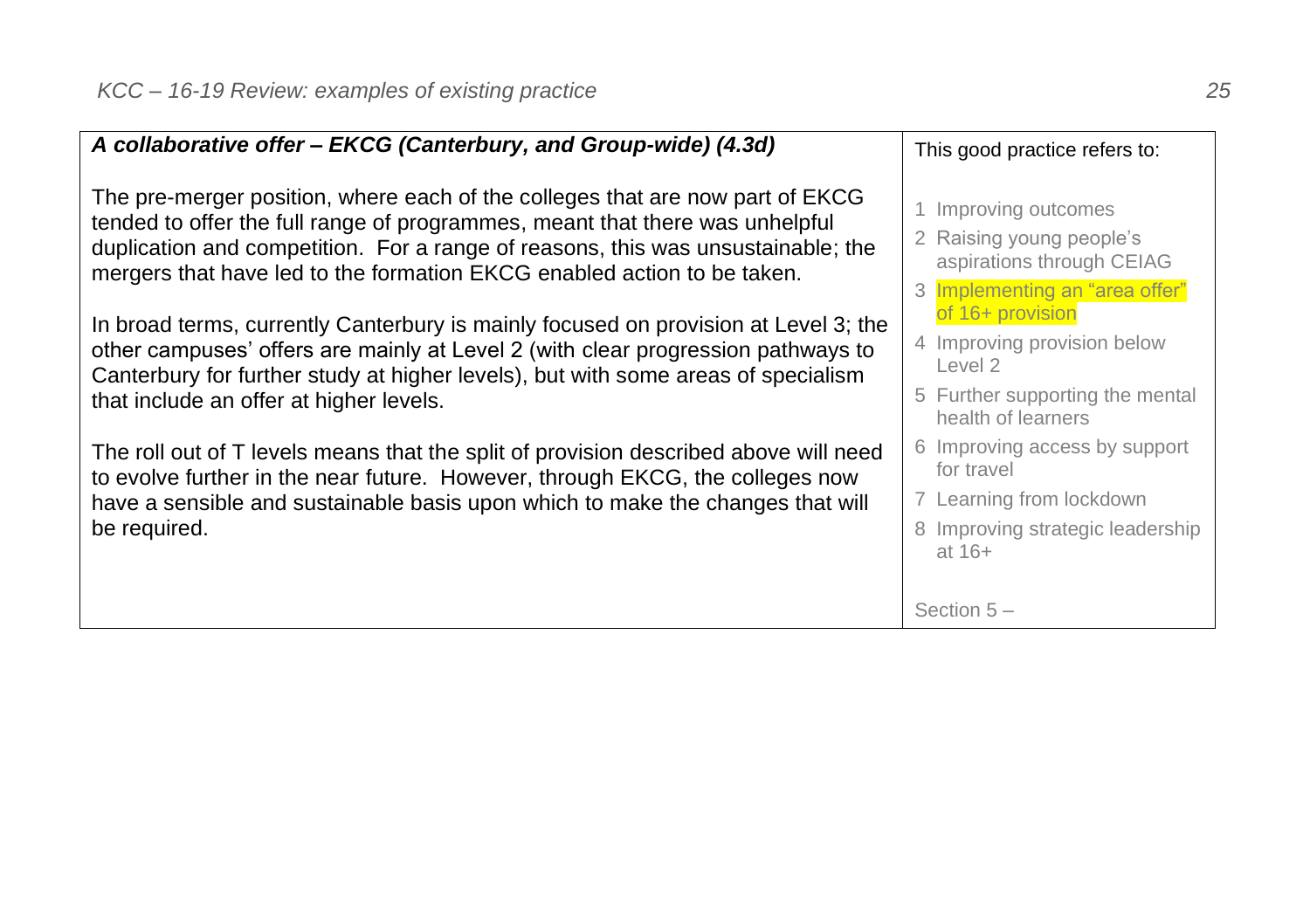| A more vocational alternative at Key Stage 4 - Astor School (4.3e)                                                                                                                                                                  | This good practice refers to:                                                                     |
|-------------------------------------------------------------------------------------------------------------------------------------------------------------------------------------------------------------------------------------|---------------------------------------------------------------------------------------------------|
| Astor is working with Dover Technical College on an alternative programme at<br>KS4 for those who are struggling with GCSEs.                                                                                                        | 1 Improving outcomes<br>2 Raising young people's<br>aspirations through CEIAG                     |
| The programme runs in Year 11 on a part-school/part-college basis – maths and<br>English at Astor two days a week; access to a range of practical tasters at college<br>for the other three. Astor pays the college for its inputs. | 3 Implementing an "area offer"<br>of 16+ provision<br>4 Improving provision below                 |
| The programme has 100% attendance for both the school- and college-based<br>elements, with no issues re. poor behaviour (if there are any, the pupils<br>concerned are not allowed to go to college).                               | Level 2<br>5 Further supporting the mental<br>health of learners<br>6 Improving access by support |
| The programme has clear pathways into college/onto apprenticeships with 100%<br>progression for last year's cohort, many (all) of whom would have been at risk of<br>becoming NEET post-16 otherwise.                               | for travel<br>7 Learning from lockdown<br>8 Improving strategic leadership<br>at $16+$            |
|                                                                                                                                                                                                                                     | Section $5-$                                                                                      |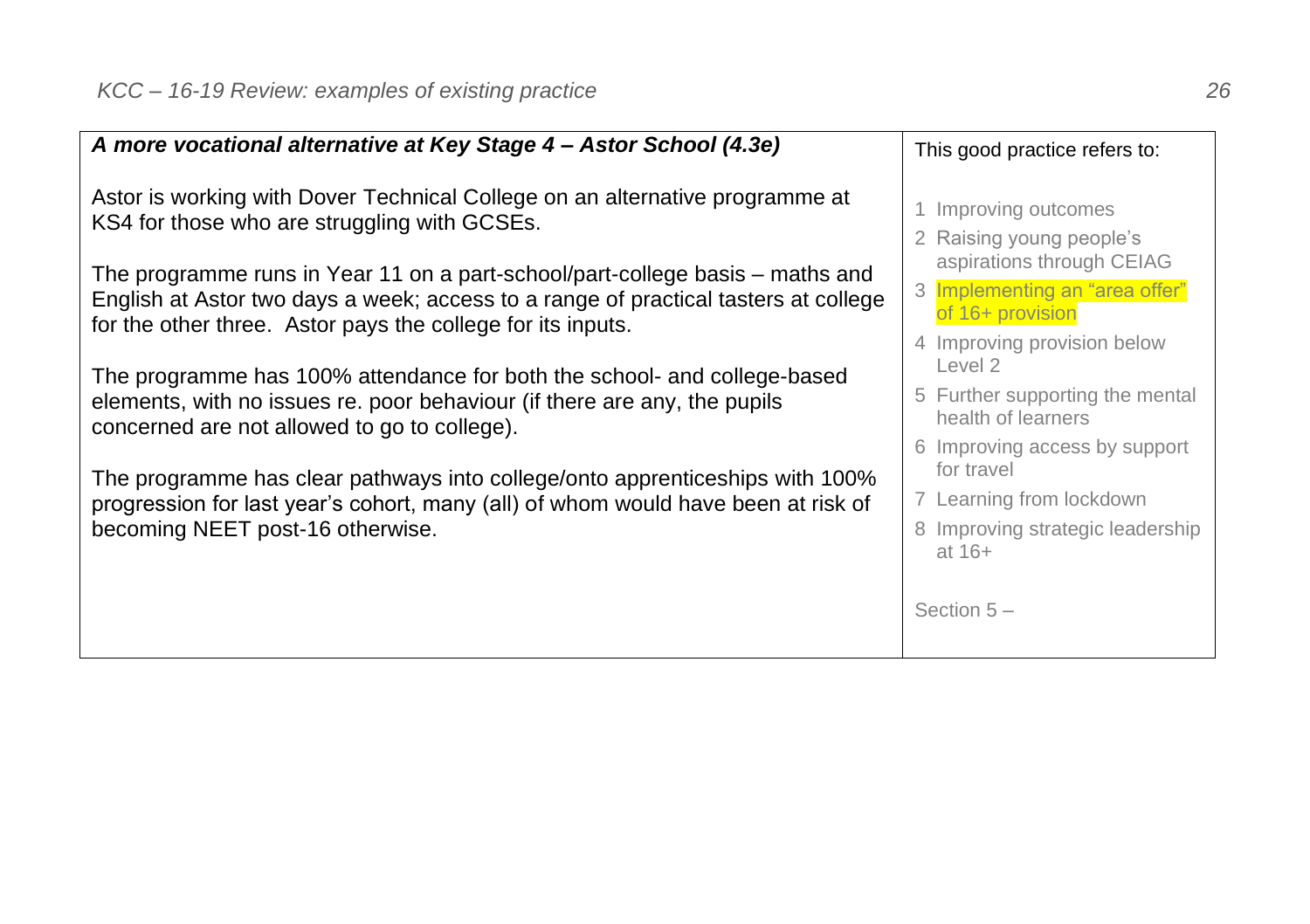## <span id="page-26-0"></span>**4.4 Improving provision below Level 2**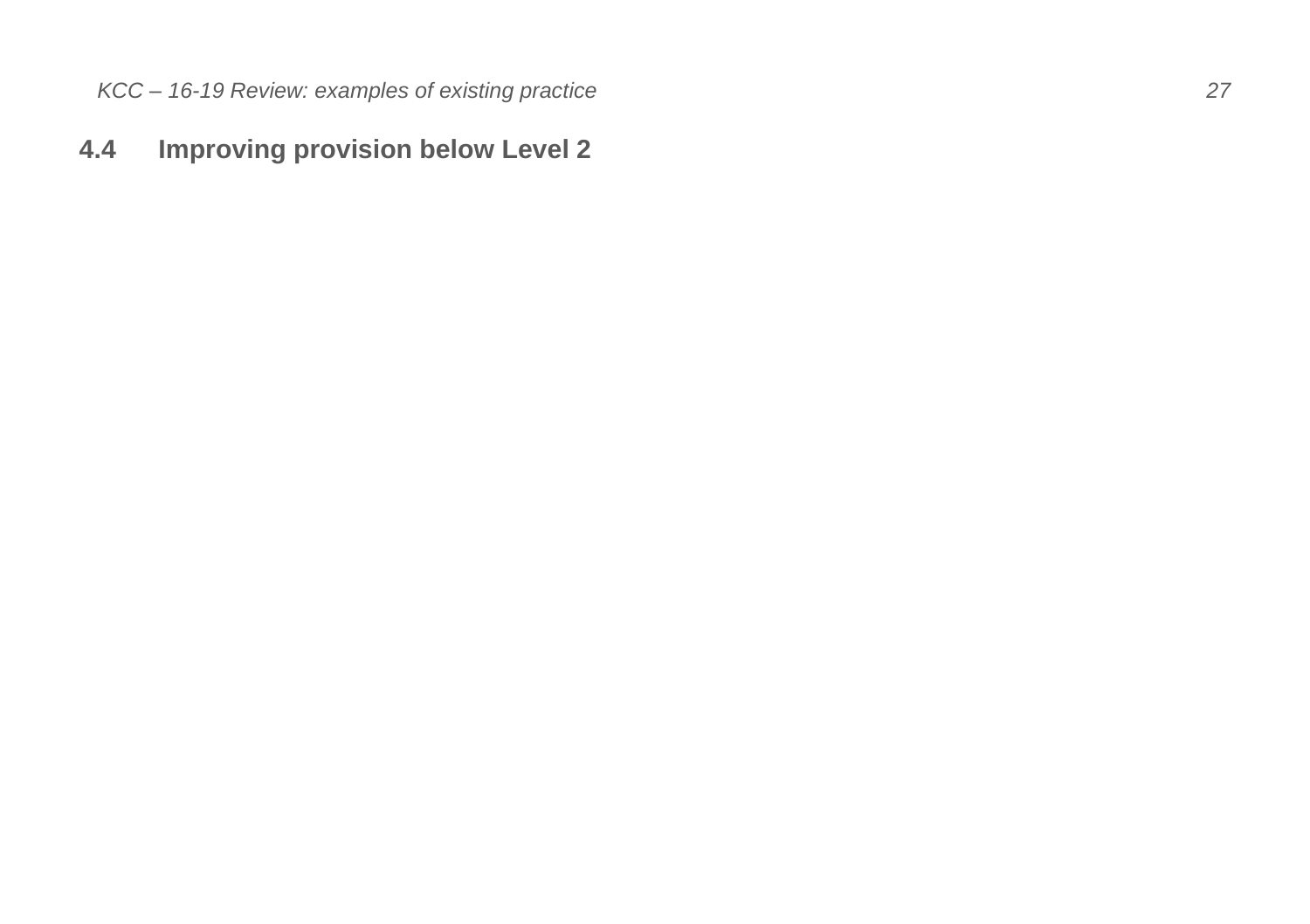| Traineeships - EKCG (Work Higher) [WH] (4.4b)                                                                                                                                                                                                                                                                                                   | This good practice refers to:                                                                                                           |
|-------------------------------------------------------------------------------------------------------------------------------------------------------------------------------------------------------------------------------------------------------------------------------------------------------------------------------------------------|-----------------------------------------------------------------------------------------------------------------------------------------|
| WH has found that traineeships can be a good option for addressing at least<br>some of the issues surrounding the lack of opportunities for those who initially<br>need something below Level 2, but who have the potential to progress onto an<br>apprenticeship once they have acclimatised to the demands of a work-based<br>option post-16. | 1 Improving outcomes<br>2 Raising young people's<br>aspirations through CEIAG<br>3 Implementing an "area offer"<br>of 16+ provision     |
| Traineeships are also proving helpful for employers who are new to<br>apprenticeships, or otherwise hesitant as to whether an apprentice is what they<br>really require.                                                                                                                                                                        | 4 Improving provision below<br>Level 2<br>5 Further supporting the mental<br>health of learners                                         |
| Currently (Summer Term 2021) traineeships are being trialled by WH in Teaching<br>& Learning/Early Years with EKCG schools – assuming they work here, the<br>intention is to roll them out into other occupational areas.                                                                                                                       | 6 Improving access by support<br>for travel<br>7 Learning from lockdown<br>8 Improving strategic leadership<br>at $16+$<br>Section $5-$ |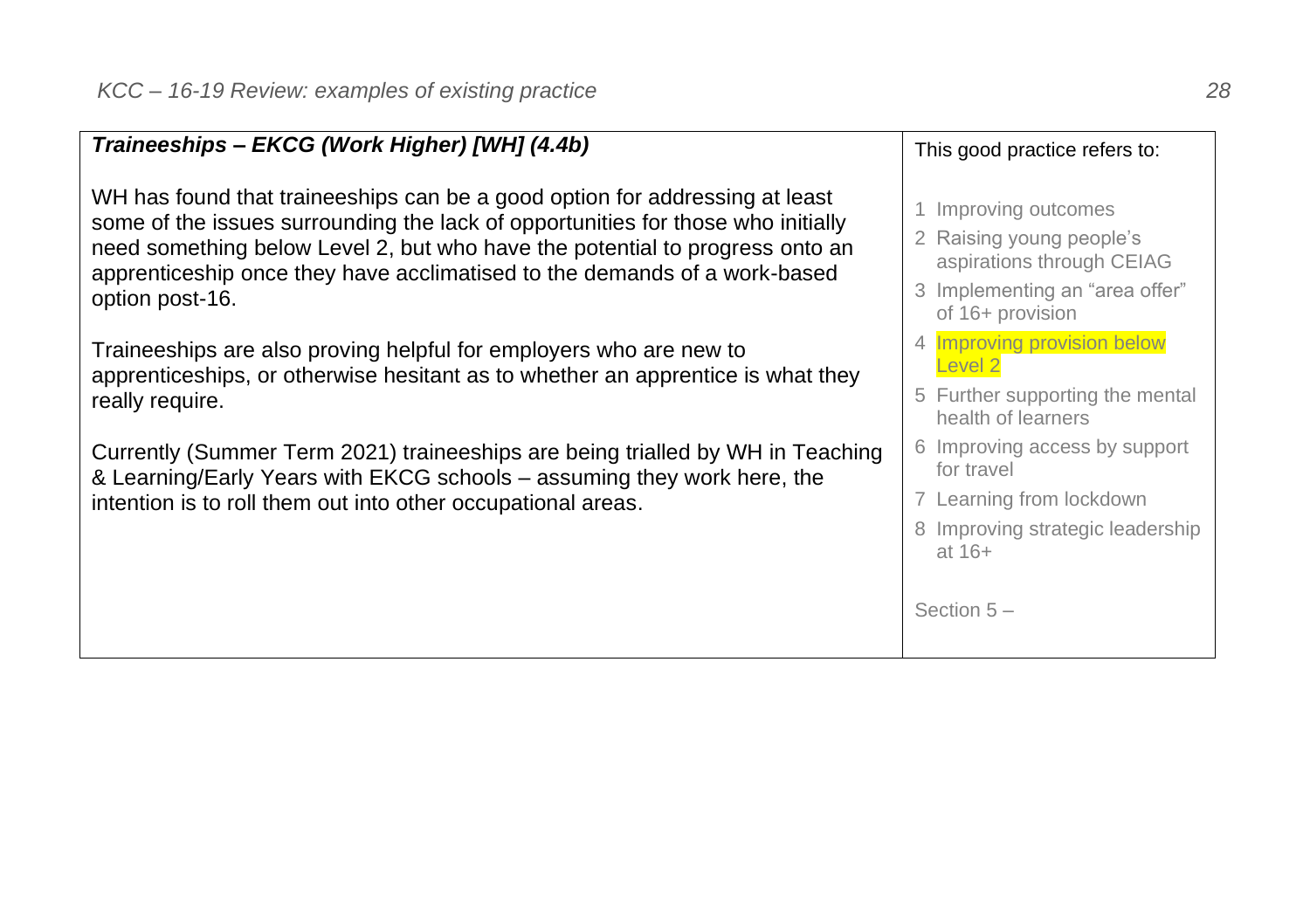#### *Preparing for Employment [PfE] – Astor School (4.4c)*

For the last three years Astor School has offered a one-year employability pathway, *PfE*: this is a Level 2 qualification for students in Year 12 who are not be ready to start a Level 3 course, and want to gain some employment-related experience whilst they continue to study for their maths and/or English GCSEs.

The course comprises: Level 2 Employability Skills, GCSE/Functional Skills in maths and English, a Level 2 Extended Project, and two days of work experience a week (this increases to three if/when maths/English qualifications are passed). Young people on the programme receive additional support during Year 12 to help with their transition in employment or further education.

There are various pathways within *PfE*; these are linked to areas where local LMI suggests there are employment opportunities (currently Hospitality & Catering, Music Technology, Hairdressing/Barbering, Care, and Early Years). The school develops strong links with these sectors to ensure the programmes are seen to have real world content and value for the young people on them with genuine opportunities for progression into work and further training.

[*PfE* is supported by the Industry Placements Fund [IPF] and Astor's post-16 bursary funding allocation – IPF funding is uncertain: from year-to-year, there is no guarantee that IPF funding will continue. Without it the programme would be much harder to sustain.]

#### This good practice refers to:

- 1 Improving outcomes
- 2 Raising young people's aspirations through CEIAG
- 3 Implementing an "area offer" of 16+ provision
- 4 **Improving provision below** Level 2
- 5 Further supporting the mental health of learners
- 6 Improving access by support for travel
- 7 Learning from lockdown
- 8 Improving strategic leadership at 16+

Section 5 –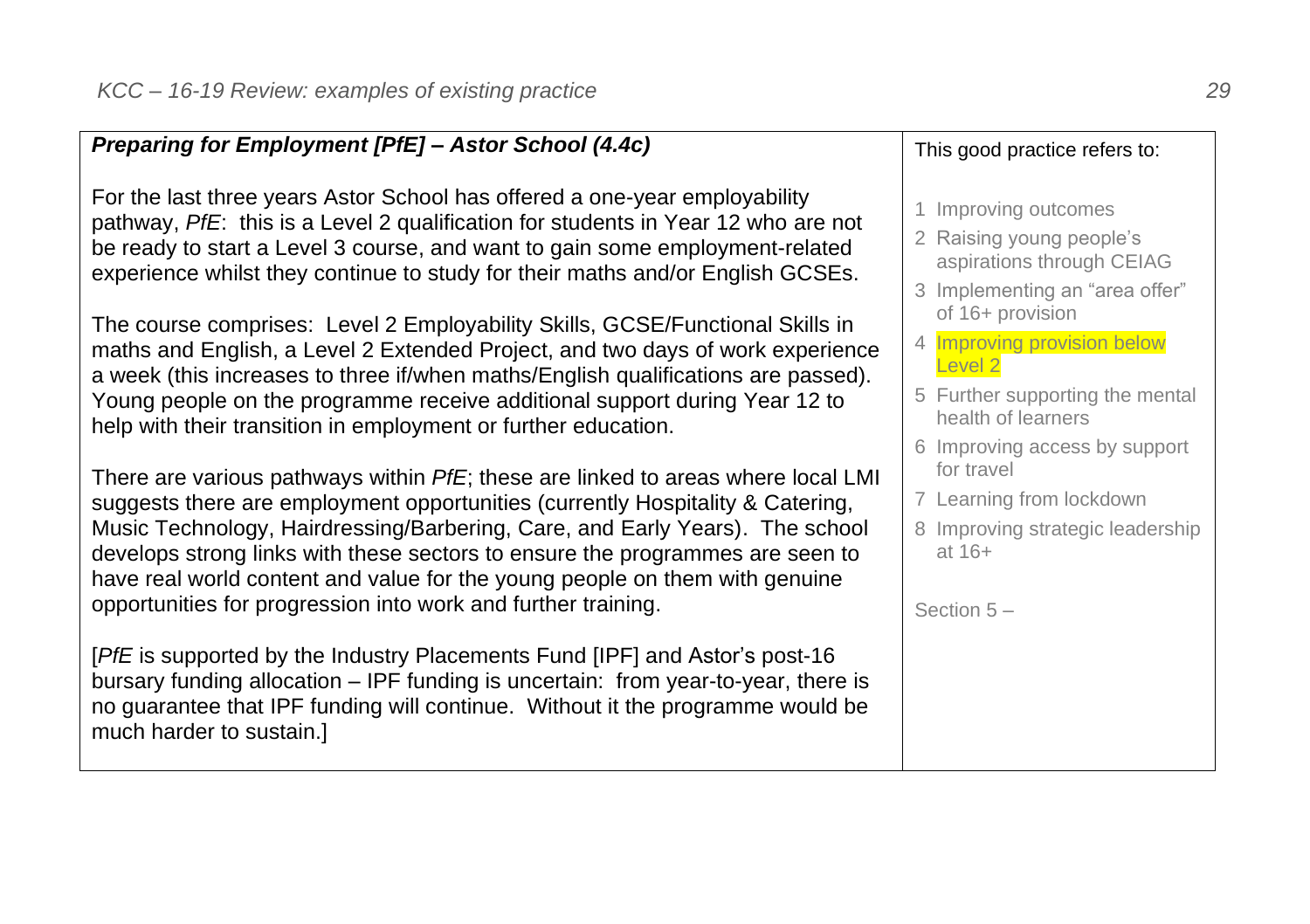| Forward2Employment - Transition (post-18) (4.4d)                                                                                                                                                                                                                                                                          | This good practice refers to:                                                                                                                   |
|---------------------------------------------------------------------------------------------------------------------------------------------------------------------------------------------------------------------------------------------------------------------------------------------------------------------------|-------------------------------------------------------------------------------------------------------------------------------------------------|
| Forward2Employment [F2E] works alongside Fortis Trust to support young people<br>with SEND who have an EHCP in Medway and Kent to find permanent and<br>purposeful employment.                                                                                                                                            | 1 Improving outcomes<br>2 Raising young people's<br>aspirations through CEIAG                                                                   |
| To help achieve this, F2E has developed a supported internship programme -<br>they felt their students needed intensive preparation for the world of work at the<br>end of their academic studies, and a supported internship approach was seen as<br>the best way of providing this.                                     | 3 Implementing an "area offer"<br>of 16+ provision<br>Improving provision below<br>$\overline{4}$<br>Level 2<br>5 Further supporting the mental |
| Transition to internships begins in the academic year before the internship starts.<br>Students are familiarised with environment, programme, and staff at the<br>organisation where they will be placed. They are also offered social events over<br>the summer to keep them engaged before they start their internship. | health of learners<br>6 Improving access by support<br>for travel<br>7 Learning from lockdown<br>8 Improving strategic leadership               |
| As well as being clearly beneficial to the young people, F2E feels that internships<br>have opened the eyes of a number of employers as to what SEND students can<br>offer their organisations. Disability awareness training is also offered to support<br>the employer.                                                 | at $16+$<br>Section $5-$                                                                                                                        |
|                                                                                                                                                                                                                                                                                                                           |                                                                                                                                                 |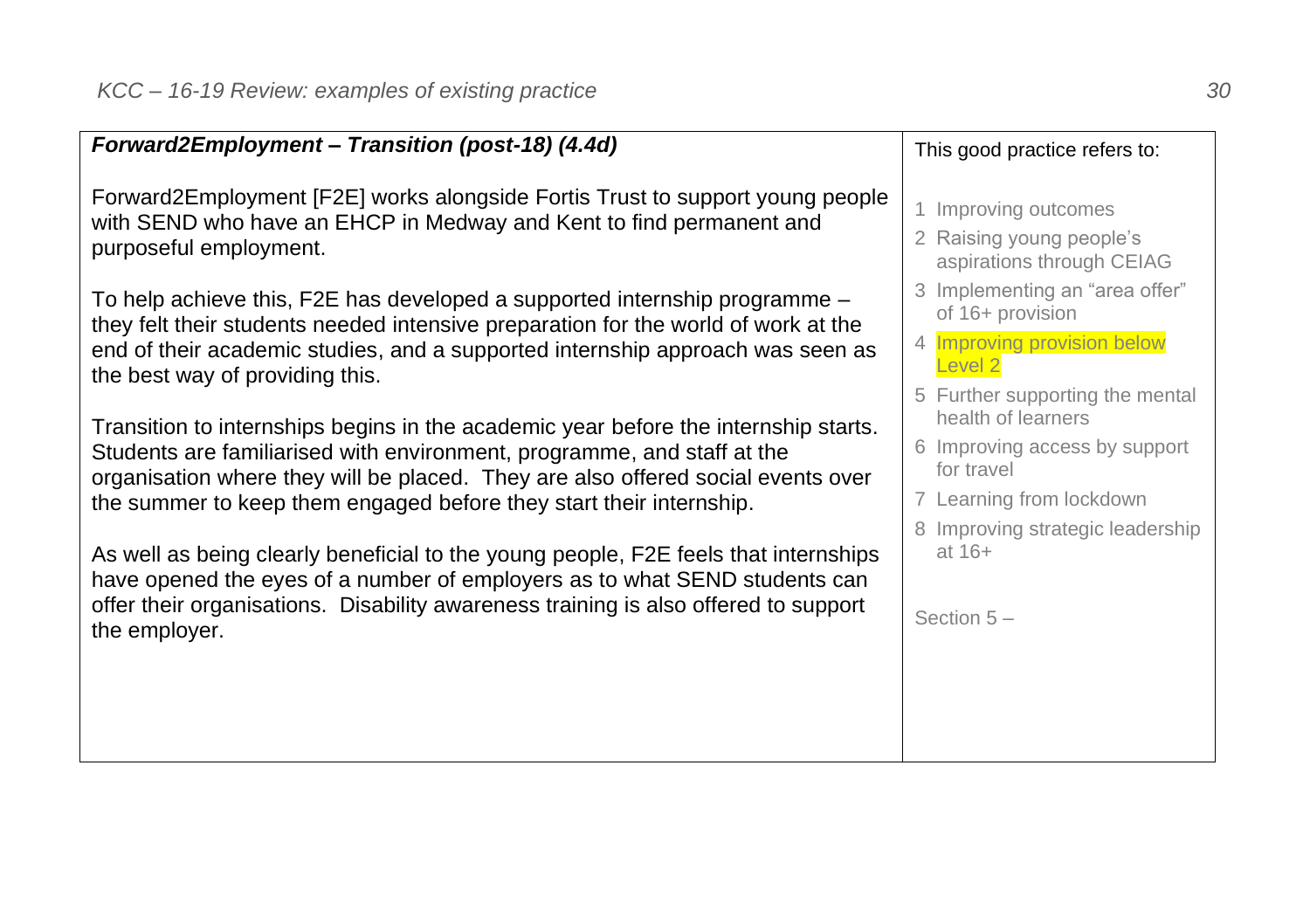| Alternative provision - The View at East Street, Hillview School [TV@ES]<br>(4.4e)                                                                                                                                                                                                                                                                                                                                                                                                                | This good practice refers to:                                                                                                       |
|---------------------------------------------------------------------------------------------------------------------------------------------------------------------------------------------------------------------------------------------------------------------------------------------------------------------------------------------------------------------------------------------------------------------------------------------------------------------------------------------------|-------------------------------------------------------------------------------------------------------------------------------------|
| TV@ES is part of Hillview School for Girls but delivered on a separate site. It<br>aims to provide a different environment to school in order to allow those who have<br>not been able to access school to continue in education. There are pre- and post-<br>16 dimensions to the offer.                                                                                                                                                                                                         | 1 Improving outcomes<br>2 Raising young people's<br>aspirations through CEIAG<br>3 Implementing an "area offer"<br>of 16+ provision |
| Pre-16, the provision seeks to address anxiety-based school avoidance for young<br>people in years 10 and 11. After 12 weeks on the programme ("ViewPoint"), the<br>aim is that pupils will be able to reintegrate back into their own schools, which<br>may be Hillview or elsewhere.                                                                                                                                                                                                            | 4 Improving provision below<br>Level 2<br>5 Further supporting the mental<br>health of learners<br>6 Improving access by support    |
| Post-16, TV@ES has a full-time offer aimed at those who did not achieve what<br>was needed to progress into sixth form, or other forms of education/training post-<br>16. A work-related route at Level 1 and an academic route at Level 2 are<br>available: the aim is to at support the young person's subsequent progression into<br>more mainstream provision at Level 3 (academic route students) or into further<br>vocational learning or an apprenticeship (work-related route students). | for travel<br>7 Learning from lockdown<br>8 Improving strategic leadership<br>at $16+$<br>Section $5-$                              |
| The first post-16 cohort, starting at HV@ES in September 2021, includes students<br>who:<br>Have not sat KS4 exams due to medical or mental health-related issues<br>٠<br>Did not meet requirements for Level 3 vocational and academic courses<br>$\bullet$<br>Were educated at home in KS4 and need more formal qualifications in<br>$\bullet$<br>order to make progress                                                                                                                        |                                                                                                                                     |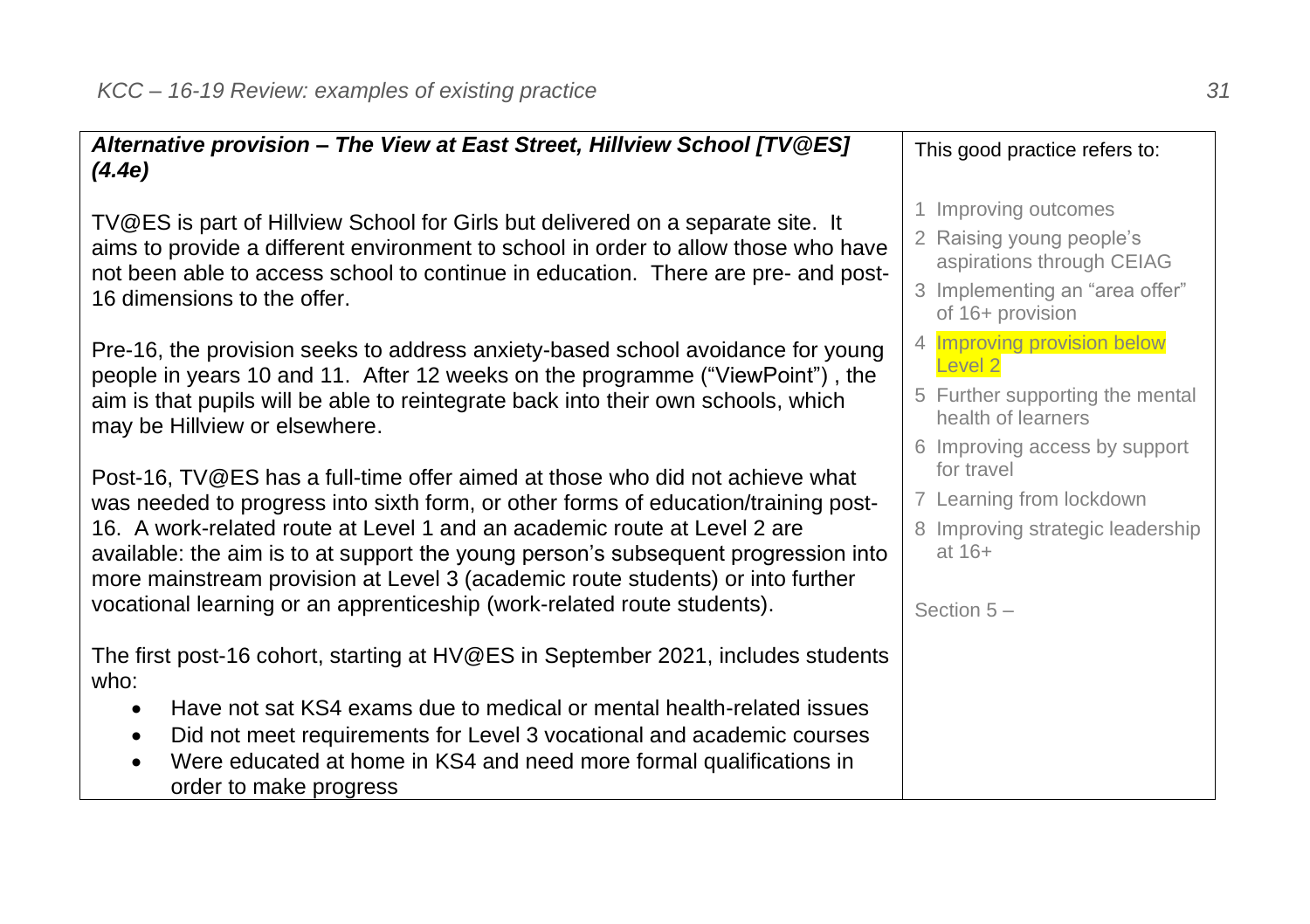| Prefer a quieter/smaller learning environment (e.g. students with an             |  |
|----------------------------------------------------------------------------------|--|
| <b>Autistic Spectrum Condition)</b>                                              |  |
| Were not successful at school and need smaller/more nurturing                    |  |
| environment to study a work related learning course.                             |  |
| The common theme is that they all have aspirations but, for various reasons,     |  |
| post-16 initially need a different type of provision for these to be realisable. |  |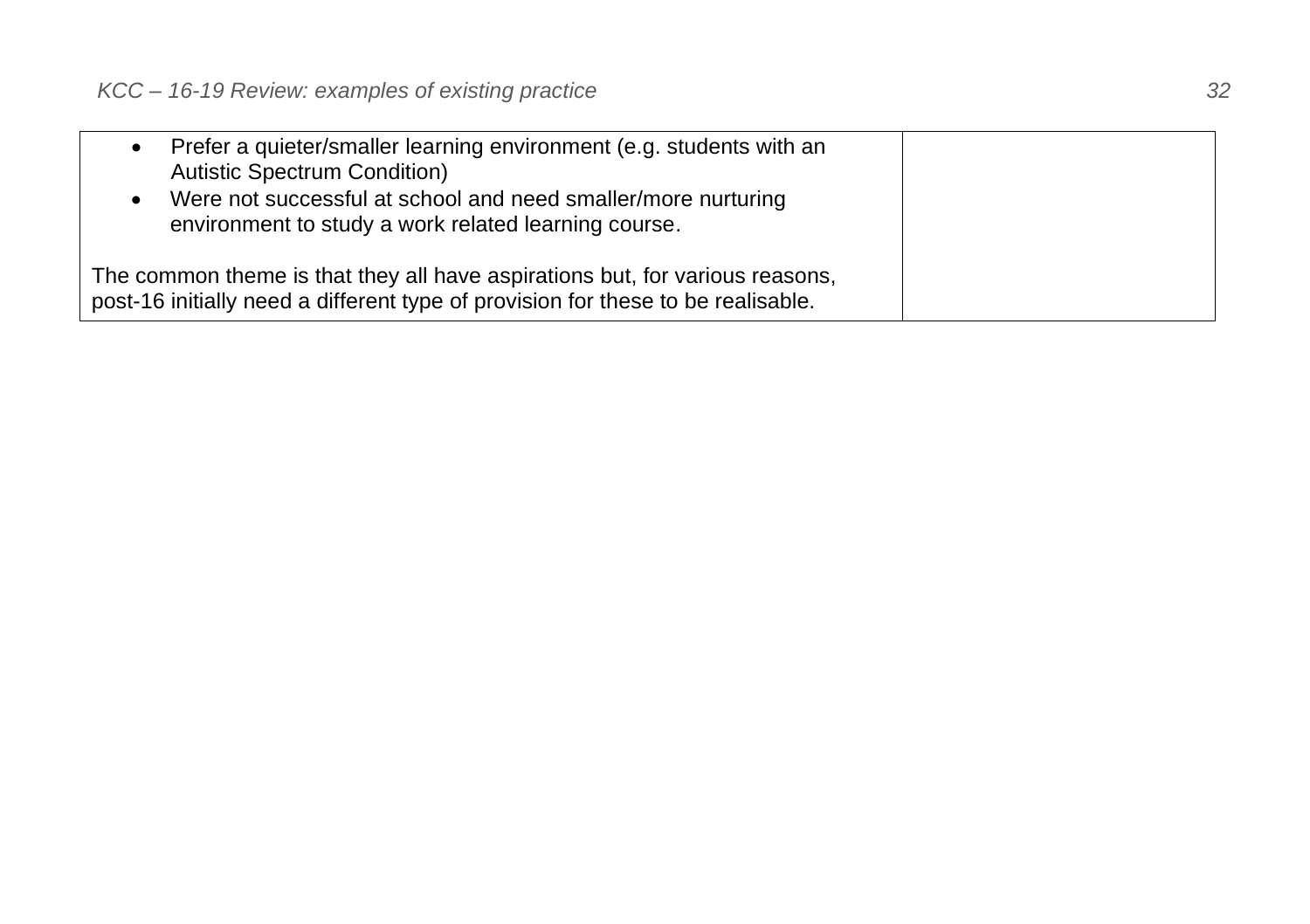### <span id="page-32-0"></span>**4.5 Further supporting the mental health of learners**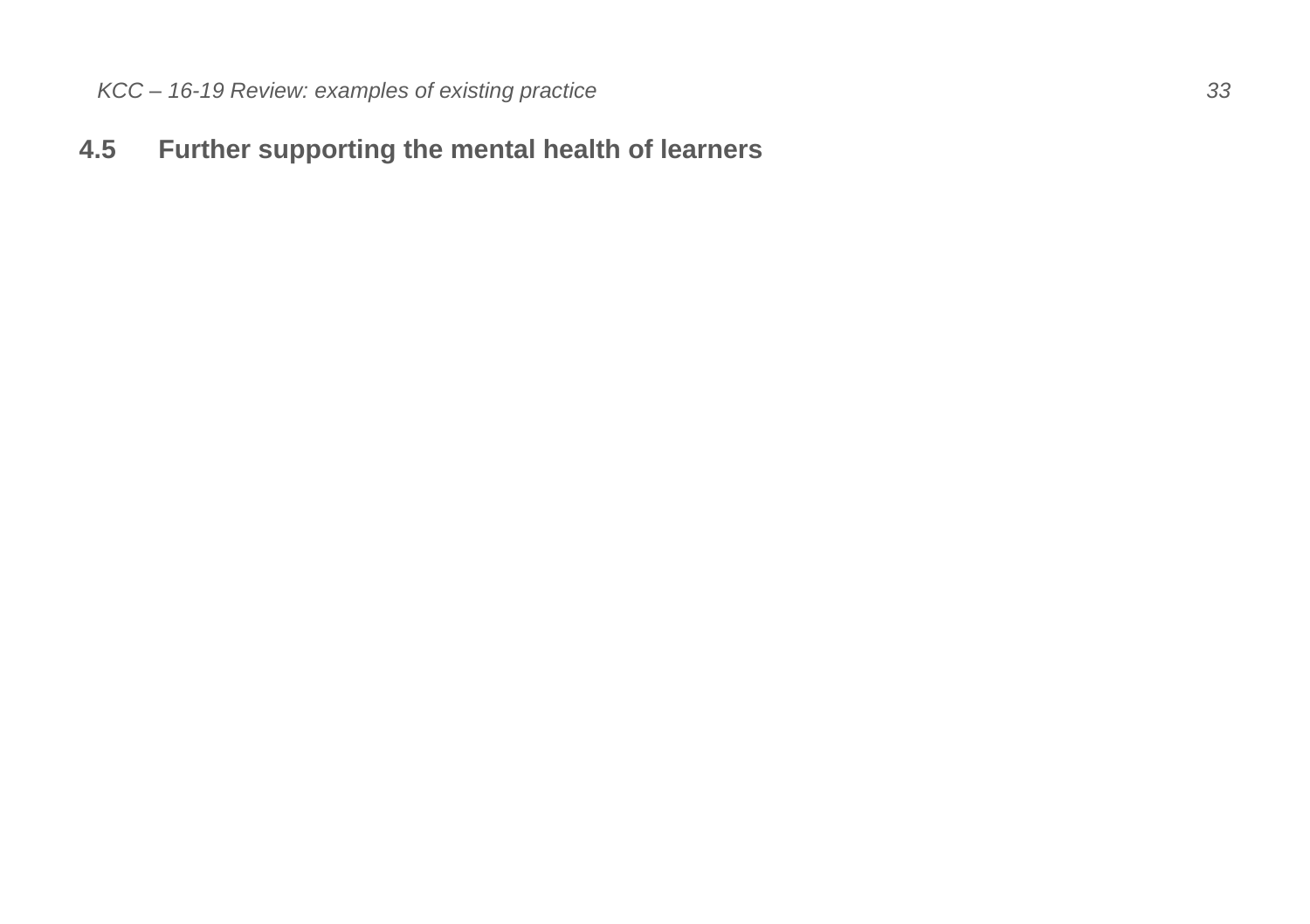| Change for Kent [CfK] - Astor School (4.5a)                                                                                                                                                                                                                                                                            | This good practice refers to:                                                                                                       |
|------------------------------------------------------------------------------------------------------------------------------------------------------------------------------------------------------------------------------------------------------------------------------------------------------------------------|-------------------------------------------------------------------------------------------------------------------------------------|
| CfK seeks to bring together various, otherwise potentially disparate, parts of local<br>government and related agencies/organisations that have a remit that embraces<br>or impacts on young people in order to "improve the outcomes and the life<br>chances of the children and young people of Kent".               | 1 Improving outcomes<br>2 Raising young people's<br>aspirations through CEIAG<br>3 Implementing an "area offer"<br>of 16+ provision |
| Particularly relevant to the Review's recommendations is the development of local<br>forums to provide a better interface between child- and adult-facing services in<br>order that any 'issues' that arise can be addressed in a more holistic fashion.                                                               | 4 Improving provision below<br>Level 2<br>5 Further supporting the mental                                                           |
| The cross-service CfK discussions that have taken place in Dover have resulted<br>in a revamp of local mental health-related services, processes, and more general<br>levels of awareness of mental health-related issues - developments that have<br>improved the support offered to young people and their families. | health of learners<br>6 Improving access by support<br>for travel<br>7 Learning from lockdown<br>8 Improving strategic leadership   |
| In addition to mental health support there could also be CEIAG-related benefits<br>here, for example in terms of parental engagement and raising the aspirations<br>they have for their young people.                                                                                                                  | at $16+$<br>Section $5-$                                                                                                            |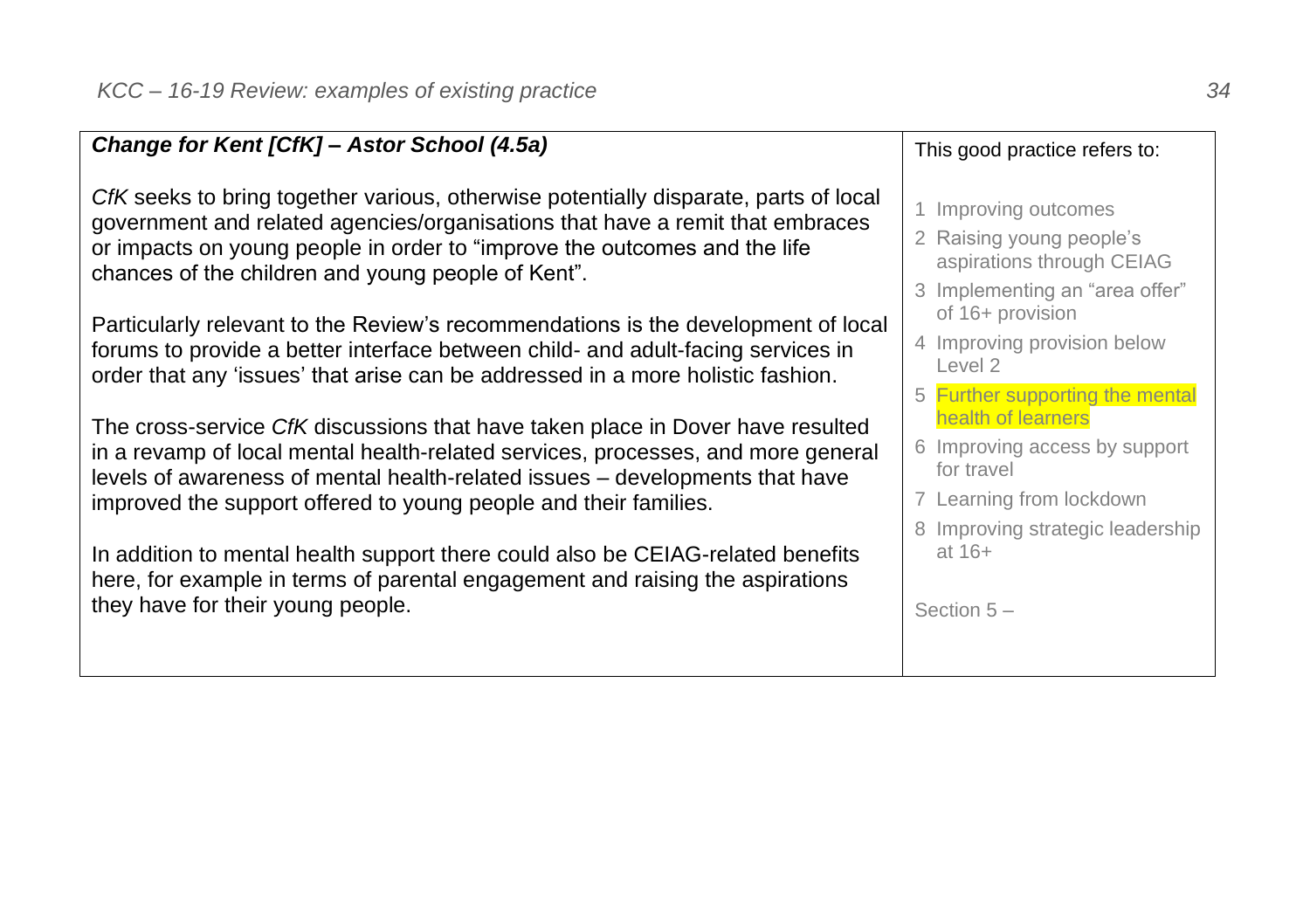| Reconnect Kent [RK] - Astor School (4.5b)                                                                                                                                                                                                                                                                                                                                          | This good practice refers to:                                                                                                       |
|------------------------------------------------------------------------------------------------------------------------------------------------------------------------------------------------------------------------------------------------------------------------------------------------------------------------------------------------------------------------------------|-------------------------------------------------------------------------------------------------------------------------------------|
| RK funding is for "activities to help children and young people reconnect with their<br>pre-Covid-19 lives". Astor School has been able to use it – plus a pre-existing<br>relationship with a local HEI, through which it offers placements to under- and<br>post-graduates on the HEI's relevant programmes (widely defined) – to create a<br>well-being team within the school. | 1 Improving outcomes<br>2 Raising young people's<br>aspirations through CEIAG<br>3 Implementing an "area offer"<br>of 16+ provision |
| The team comprises: a social worker; early help intervention workers; trained<br>counsellors; an OT; and well-being/welfare officers - 18 staff in total.                                                                                                                                                                                                                          | 4 Improving provision below<br>Level 2<br>5 Further supporting the mental                                                           |
| (My Concern – the schools system for recording and managing safeguarding<br>concerns - had recorded a five-fold increase in cases on file in 2020-21, hence<br>the school's interest in developing an increased focus on pupil/student well-being<br>and mental health at Astor.)                                                                                                  | health of learners<br>6 Improving access by support<br>for travel<br>7 Learning from lockdown<br>8 Improving strategic leadership   |
| Keeping Astor's well-being team in place is a priority for the Headteacher; post-<br>2023-24, when RK funding ends, the hope is that increases in per pupil funding,<br>plus growth in pupil/student numbers, should be sufficient to allow it to continue.                                                                                                                        | at $16+$<br>Section $5-$                                                                                                            |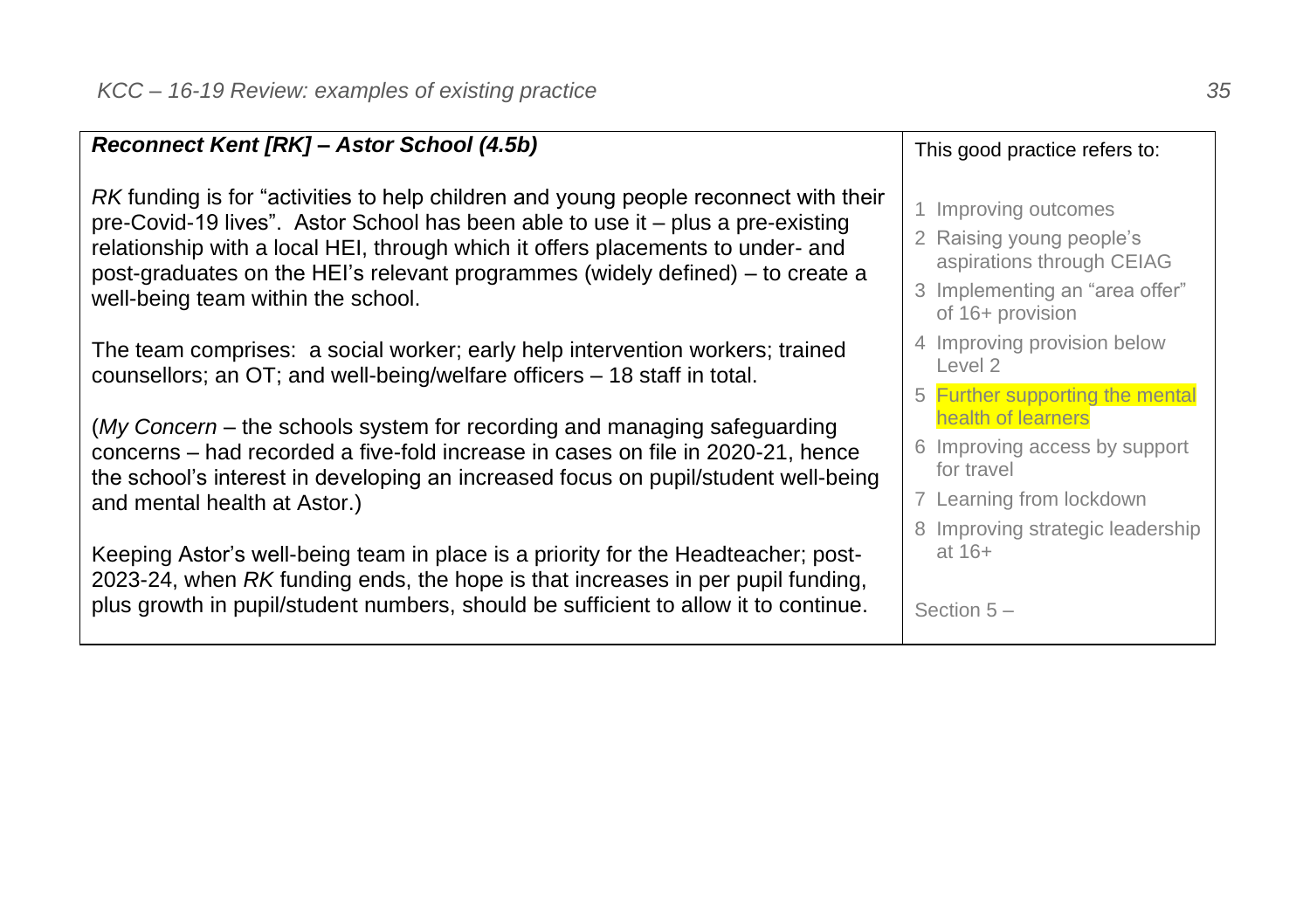| Operation Encompass [OE] - Astor School (4.5c)                                                                                                                                                                                                                                                            | This good practice refers to:                                                                                                           |
|-----------------------------------------------------------------------------------------------------------------------------------------------------------------------------------------------------------------------------------------------------------------------------------------------------------|-----------------------------------------------------------------------------------------------------------------------------------------|
| Astor is part of OE, a police, social services and education safeguarding<br>partnership that provides early information to Dover schools where the police<br>[other local agencies] have become involved with a household (e.g. for domestic<br>abuse-related reasons).                                  | 1 Improving outcomes<br>2 Raising young people's<br>aspirations through CEIAG<br>3 Implementing an "area offer"                         |
| The idea is that, with some knowledge of a young person's domestic situation,<br>their school will be better placed to understand the issues that they are facing at<br>home, how these may be impacting on attendance and behaviour at school, and<br>what additional support would be of value to them. | of 16+ provision<br>4 Improving provision below<br>Level 2<br>5 Further supporting the mental<br>health of learners                     |
| At Astor, OE informs a lot of the work of the school's well-being team (see above),<br>and helps to inform how teachers (and other staff) approach and handle<br>behavioural issues in the classroom and in the school more widely.                                                                       | 6 Improving access by support<br>for travel<br>7 Learning from lockdown<br>8 Improving strategic leadership<br>at $16+$<br>Section $5-$ |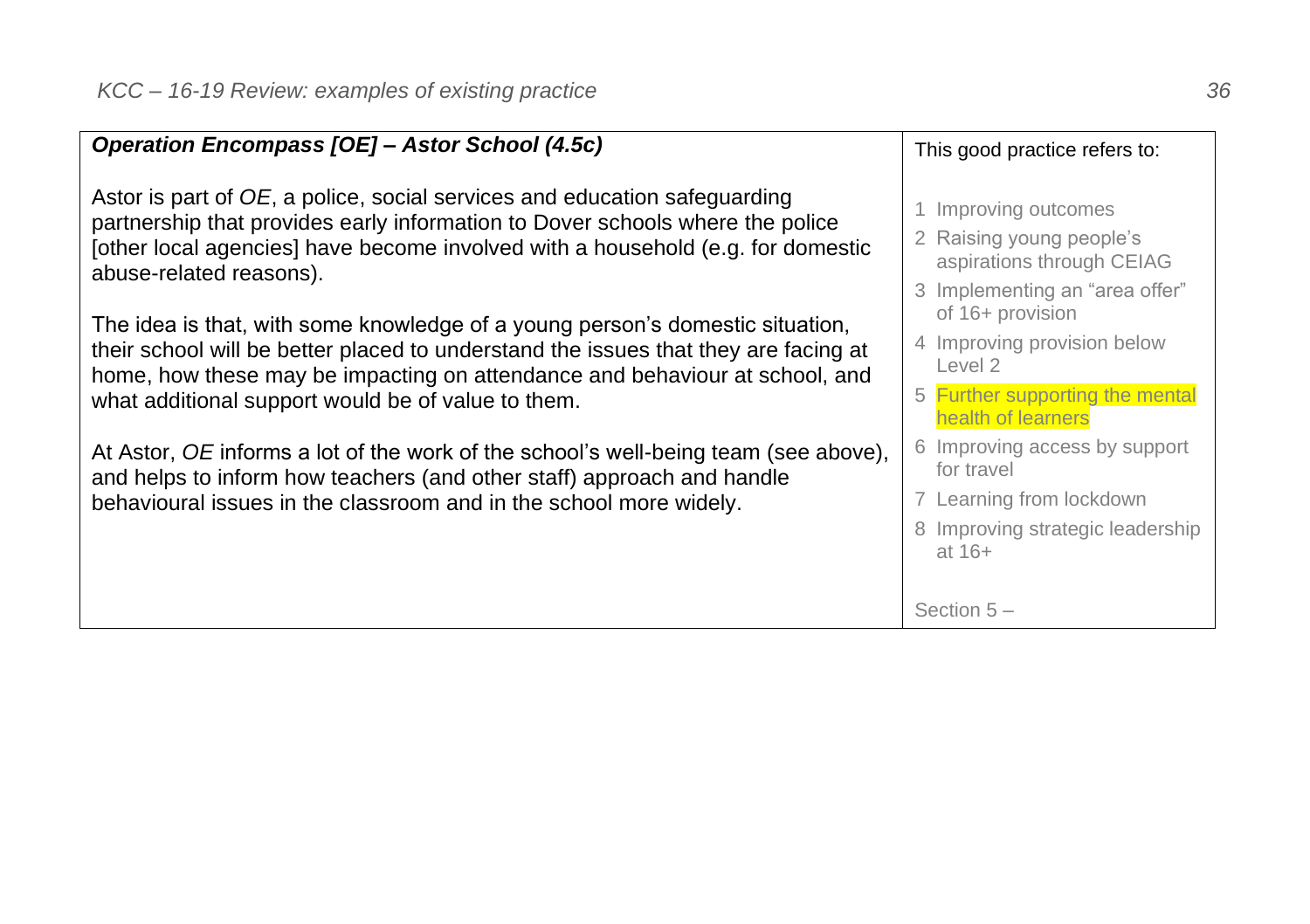### <span id="page-36-0"></span>**4.6 Improving access by support for travel**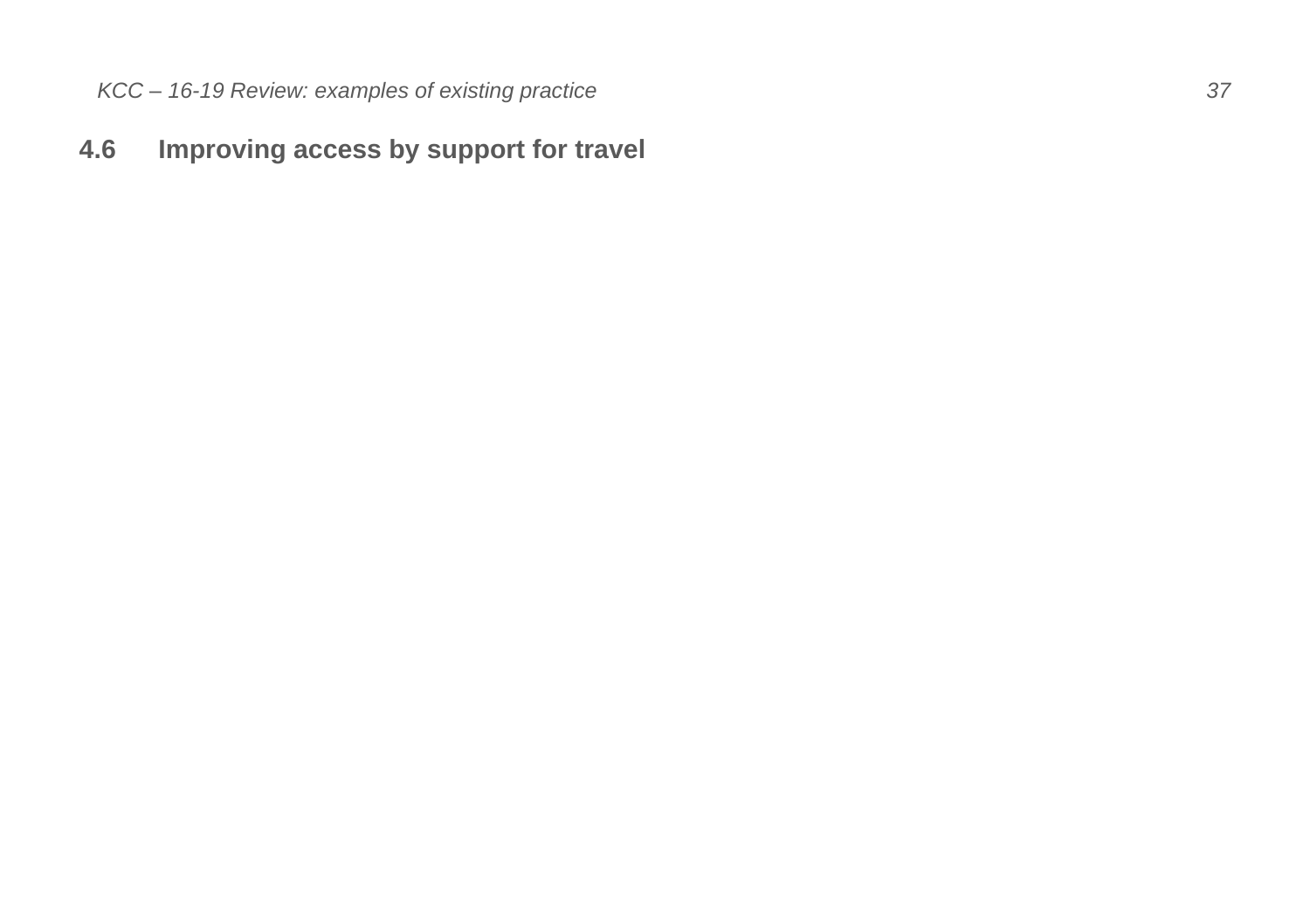| Travel costs - NACRO (4.6a)                                                                                                                                                         | This good practice refers to:                                                                                                                                                                                                                                                                                                                                                     |
|-------------------------------------------------------------------------------------------------------------------------------------------------------------------------------------|-----------------------------------------------------------------------------------------------------------------------------------------------------------------------------------------------------------------------------------------------------------------------------------------------------------------------------------------------------------------------------------|
| NACRO recognises the impact that travel costs can have on young people, and<br>offers bursaries up to the full cost of travel to those who otherwise could not afford<br>to attend. | 1 Improving outcomes<br>2 Raising young people's<br>aspirations through CEIAG<br>3 Implementing an "area offer"<br>of 16+ provision<br>4 Improving provision below<br>Level 2<br>5 Further supporting the mental<br>health of learners<br>6 Improving access by support<br>for travel<br>7 Learning from lockdown<br>8 Improving strategic leadership<br>at $16+$<br>Section $5-$ |
|                                                                                                                                                                                     |                                                                                                                                                                                                                                                                                                                                                                                   |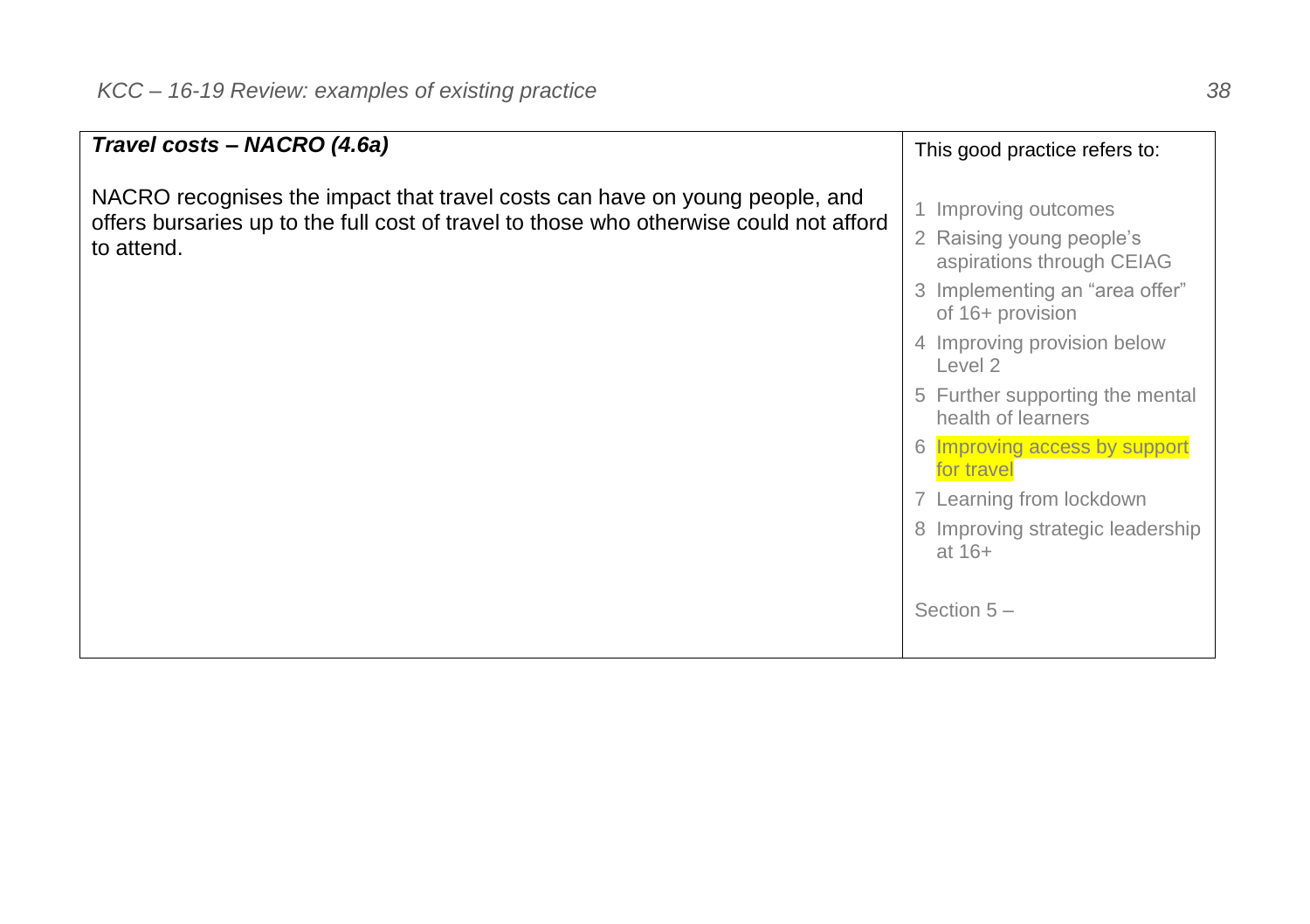#### <span id="page-38-0"></span>**4.7 Learning from lockdown**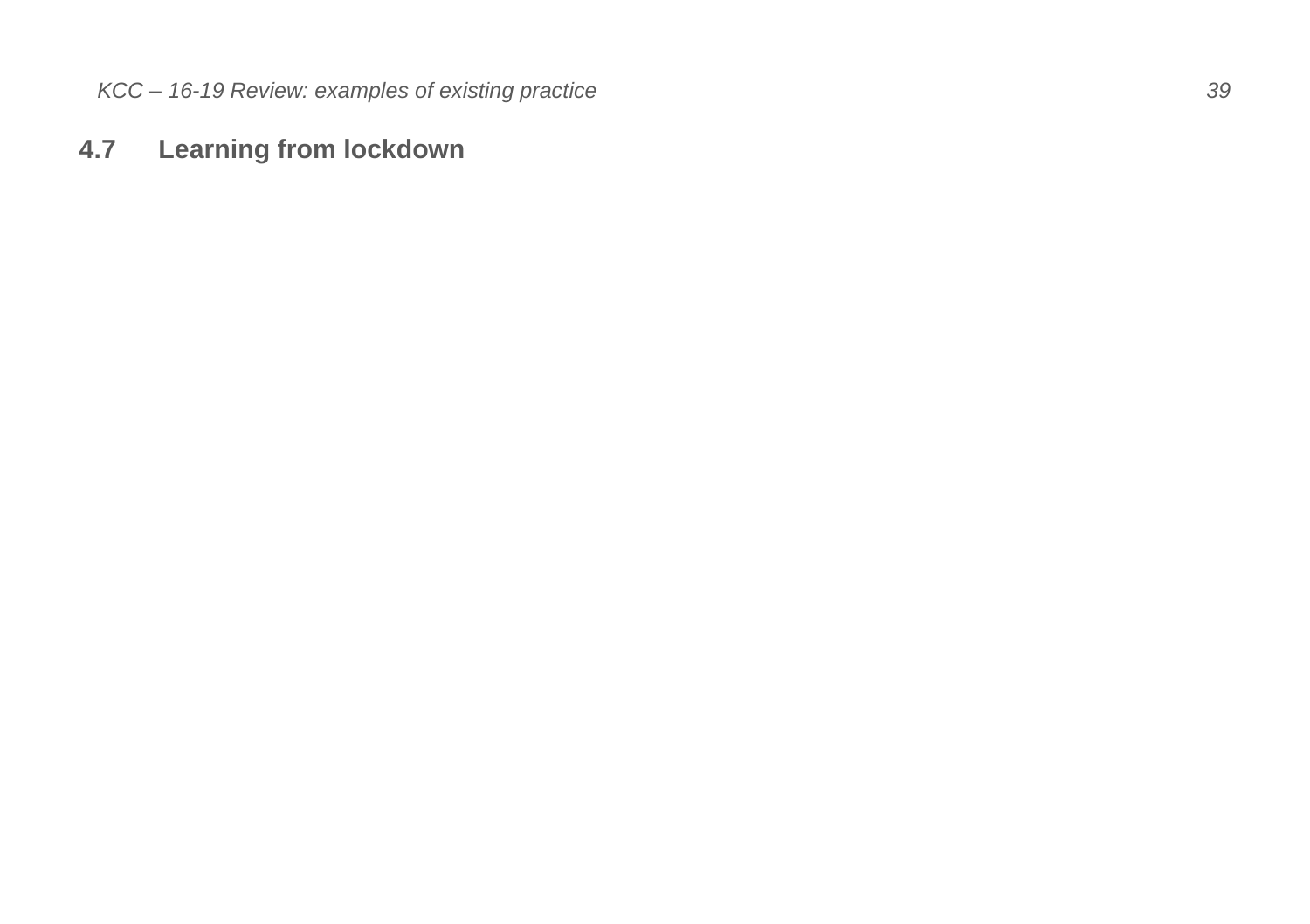| Learning from lockdown - Coastal Academies Trust [CAT] (4.7a)                                                                                                                                                                                         |                | This good practice refers to:                       |
|-------------------------------------------------------------------------------------------------------------------------------------------------------------------------------------------------------------------------------------------------------|----------------|-----------------------------------------------------|
| Pre-Covid, CAT schools offered free after-school workshops throughout the year<br>for anyone who was struggling with particular aspects of the curriculum: these                                                                                      | $\mathbf{1}$ . | Improving outcomes                                  |
| workshops transferred readily to on-line support during the pandemic.                                                                                                                                                                                 | 2.             | Raising young people's<br>aspirations through CEIAG |
| In addition, during Covid, a set of pre-recorded workshops were produced to help<br>students with particular aspects of individual subjects that, historically, have                                                                                  | 3.             | Implementing an "area offer"<br>of 16+ provision    |
| generally proved to be 'difficult', and to give pastoral inputs that would otherwise<br>be difficult to provide (PHSE, CEIAG for progression-related purposes etc.).                                                                                  |                | 4. Improving provision below<br>Level 2             |
| Based on these experiences, CAT is proposing to extend the use of pre-recorded                                                                                                                                                                        | 5.             | Further supporting the<br>mental health of learners |
| inputs - in particular their potential to add value when staff are off sick and non-<br>subject specialists would otherwise be covering lessons is felt to be considerable.                                                                           | 6.             | Improving access by<br>support for travel           |
|                                                                                                                                                                                                                                                       |                | 7. Learning from lockdown                           |
| CAT is also investigating how remote access to learning can be used to allow<br>those students not in school (e.g. due to illness) still to attend lessons or to be<br>able to access course material at another time if attending timetabled lessons | 8.             | Improving strategic<br>leadership at 16+            |
| virtually is not possible.                                                                                                                                                                                                                            |                | Section $5-$                                        |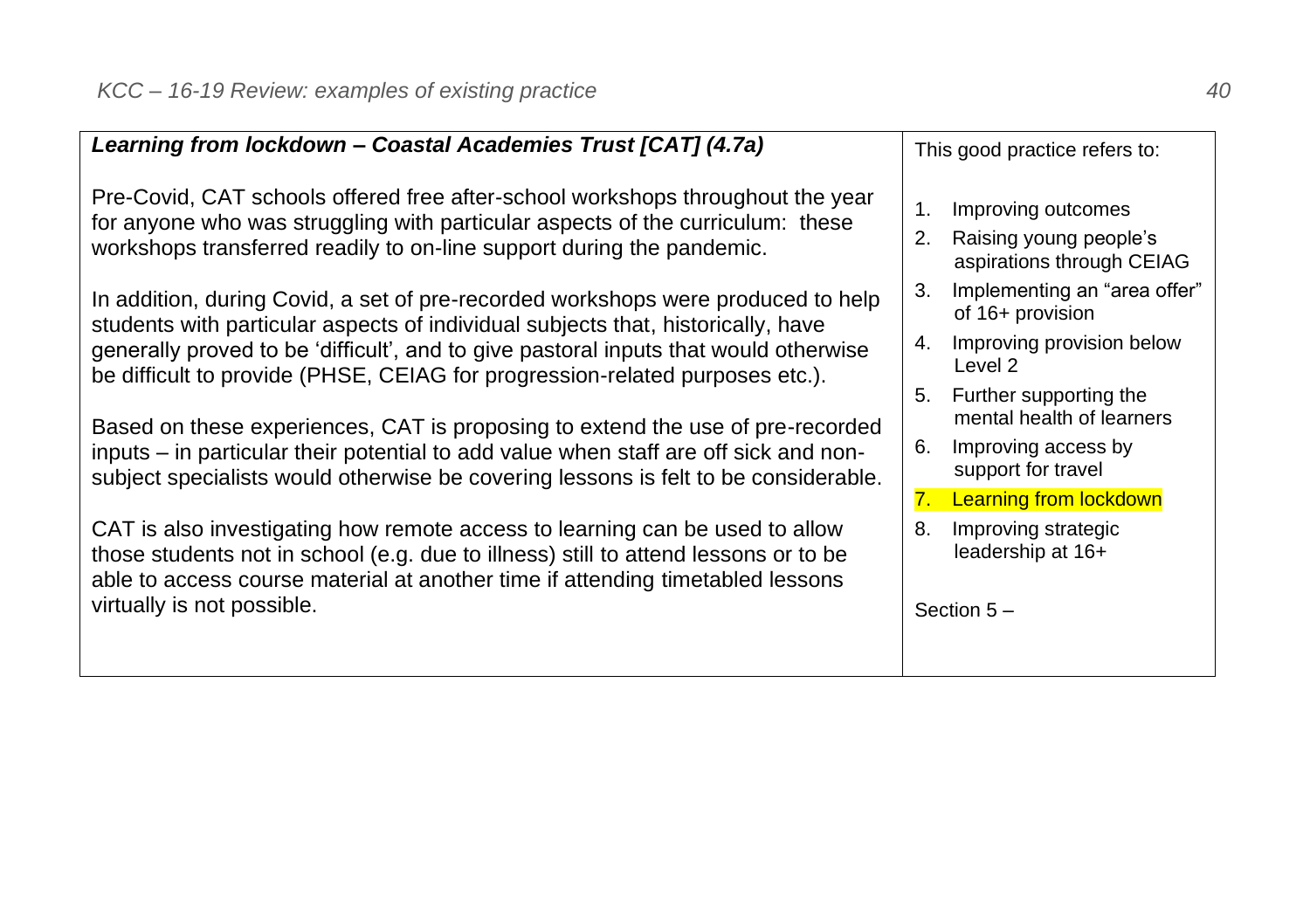| Learning from lockdown - EKCG (Canterbury, and Group-wide) (4.7b)                                                                                                                                                                                                                                                                                                                                                                                                                                                                                                                                                                                                                                                                                                                                                                                                                                                        | This good practice refers to:                                                                                                                                                                                                                                                                                                                         |
|--------------------------------------------------------------------------------------------------------------------------------------------------------------------------------------------------------------------------------------------------------------------------------------------------------------------------------------------------------------------------------------------------------------------------------------------------------------------------------------------------------------------------------------------------------------------------------------------------------------------------------------------------------------------------------------------------------------------------------------------------------------------------------------------------------------------------------------------------------------------------------------------------------------------------|-------------------------------------------------------------------------------------------------------------------------------------------------------------------------------------------------------------------------------------------------------------------------------------------------------------------------------------------------------|
| The college is looking at where remote learning can be used to deliver elements<br>of the curriculum - particularly:<br>Whether the need to for students to travel in for what would be just half<br>days of learning can be reduced, or removed entirely<br>For maths/English Level 2 retake students, especially where they are in<br>minority in their group, whether at least some of their learning can be<br>delivered remotely: this will be less disruptive for the group as a whole,<br>and easier logistically for the college if timetables do not have to be built<br>around the availability of maths and English provision<br>Whether blended learning can open up access for students who would<br>not previously have considered college for travel to learn-related reasons<br>For some high needs students, whether a more blended approach would<br>provide for a better overall experience for them. | 1 Improving outcomes<br>2 Raising young people's<br>aspirations through CEIAG<br>3 Implementing an "area offer"<br>of 16+ provision<br>4 Improving provision below<br>Level 2<br>5 Further supporting the mental<br>health of learners<br>6 Improving access by support<br>for travel<br>7 Learning from lockdown<br>8 Improving strategic leadership |
| However, the college recognises that there is a balance to be struck here – not all<br>students will respond well, and not all subjects will be suited, to remote learning;<br>where they are, not all elements of the curriculum will be deliverable remotely.<br>And there is a general need to ensure that the college guards against students<br>being unable to cope or becoming socially isolated through remote learning.                                                                                                                                                                                                                                                                                                                                                                                                                                                                                         | at $16+$<br>Highlight those that apply or<br>Section $5-$                                                                                                                                                                                                                                                                                             |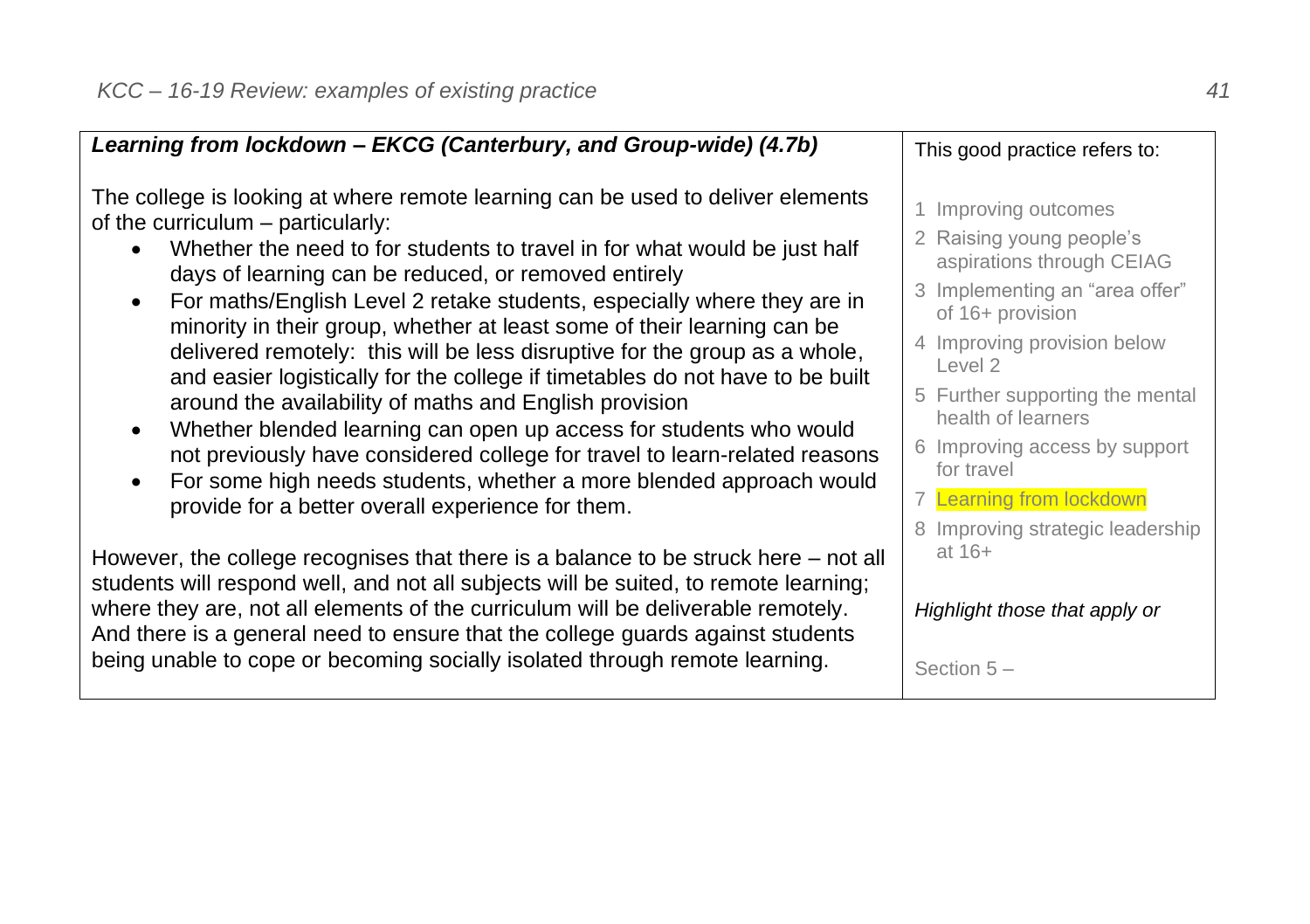### <span id="page-41-0"></span>**4.8 Improving strategic leadership at 16+**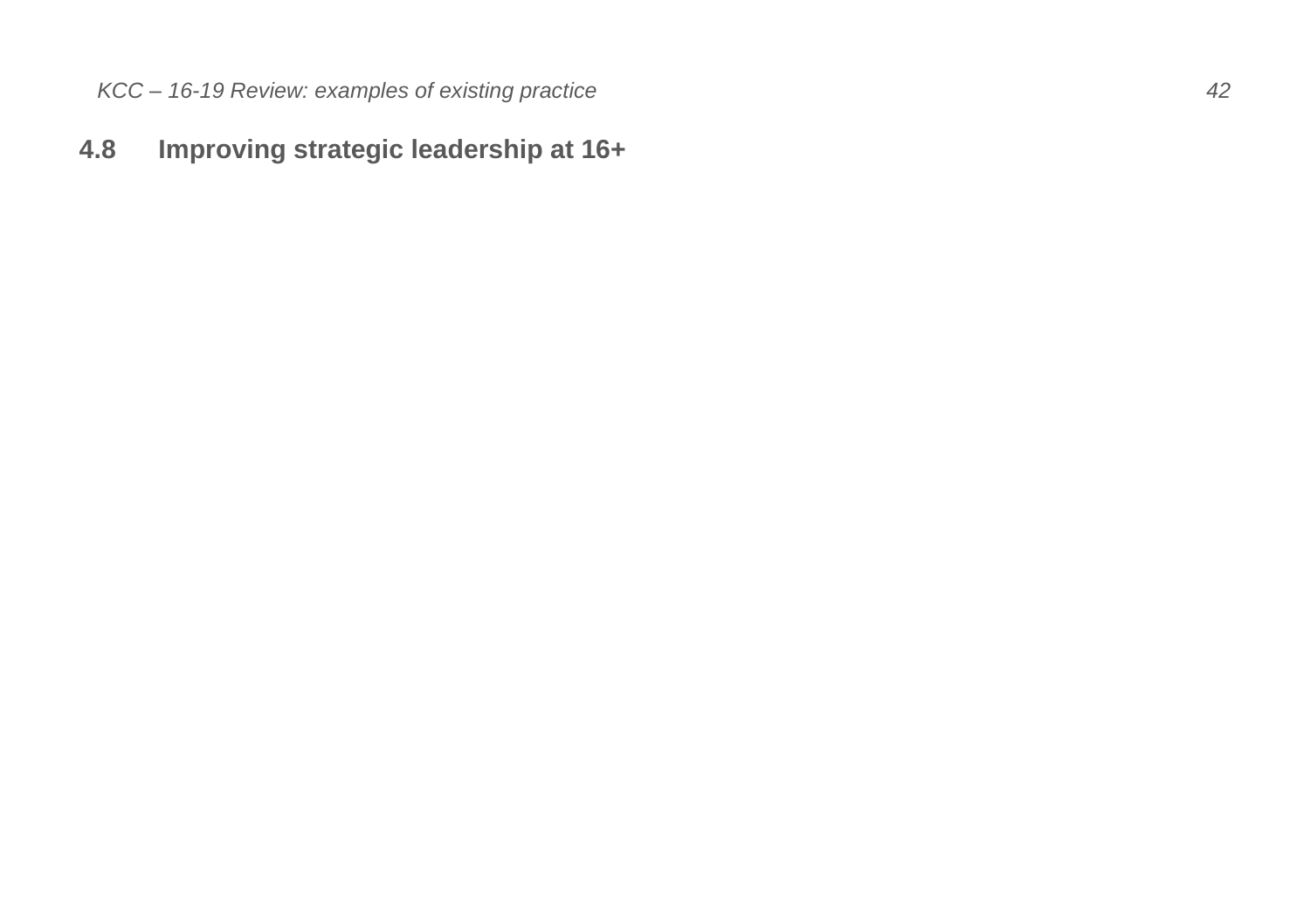<span id="page-42-0"></span>**Examples of relevant practice relating to the report's subsidiary recommendations, as contained in Section 5.**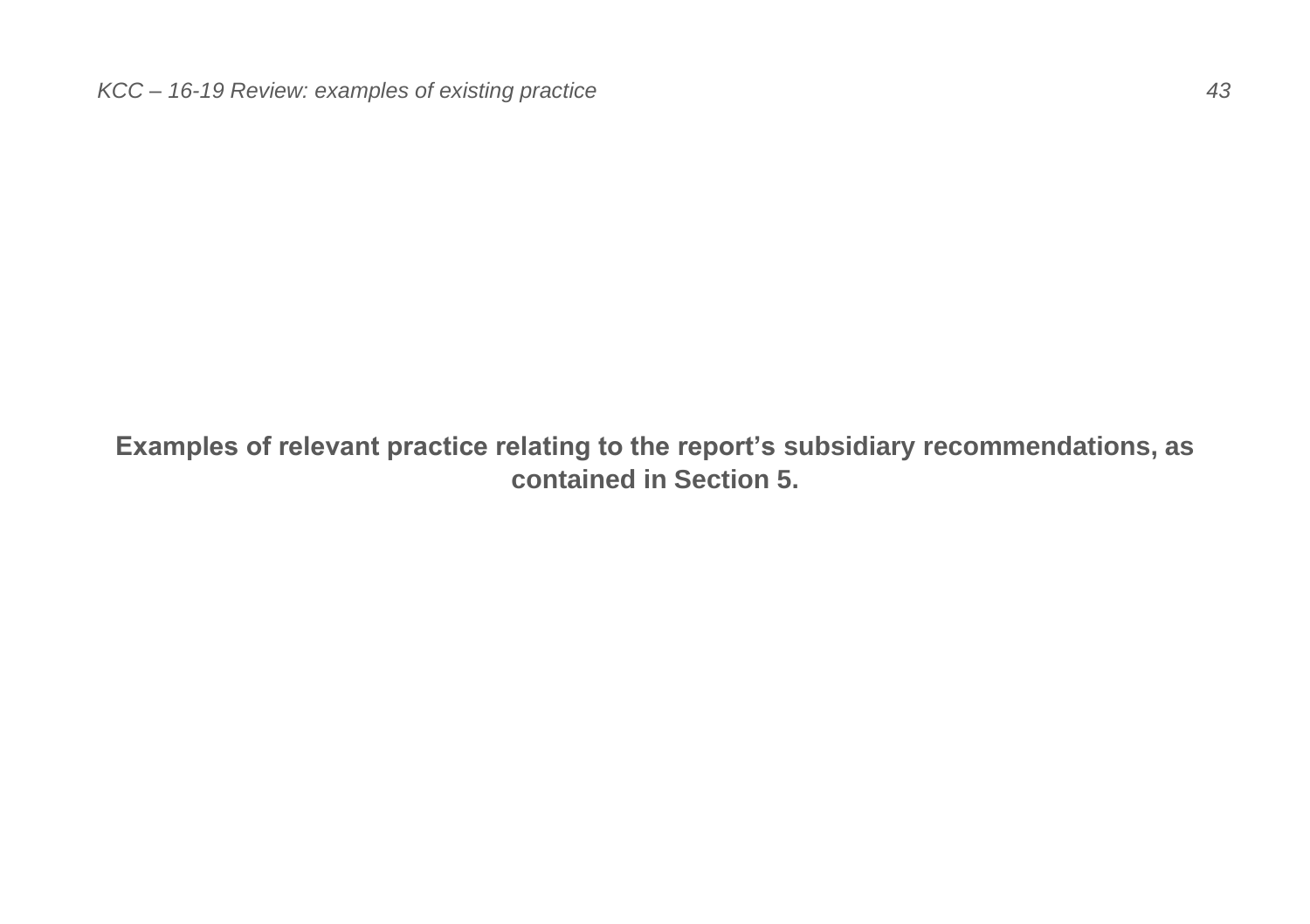#### <span id="page-43-0"></span>**5.1 The offer**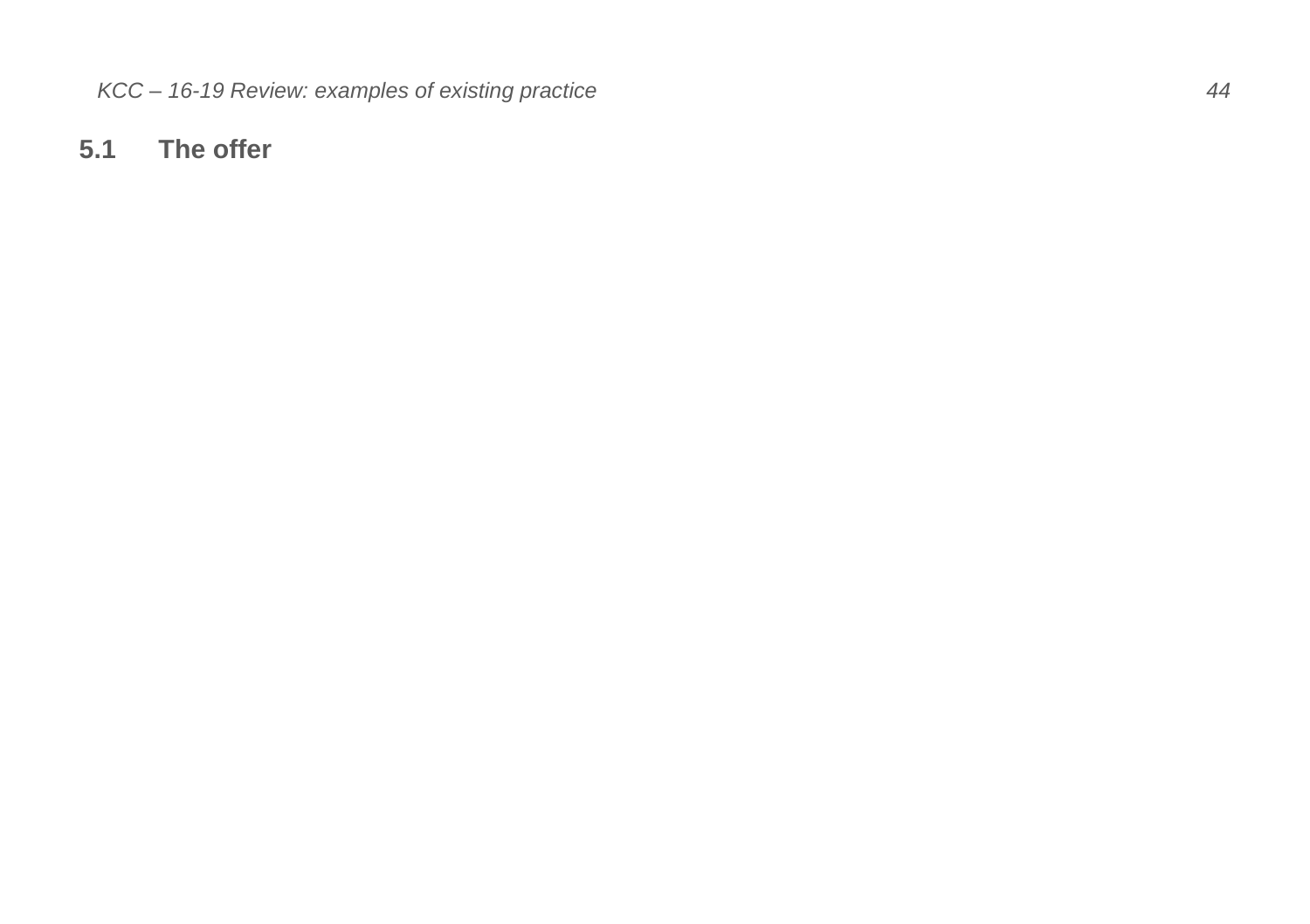### <span id="page-44-0"></span>**5.2 Location, access and structure**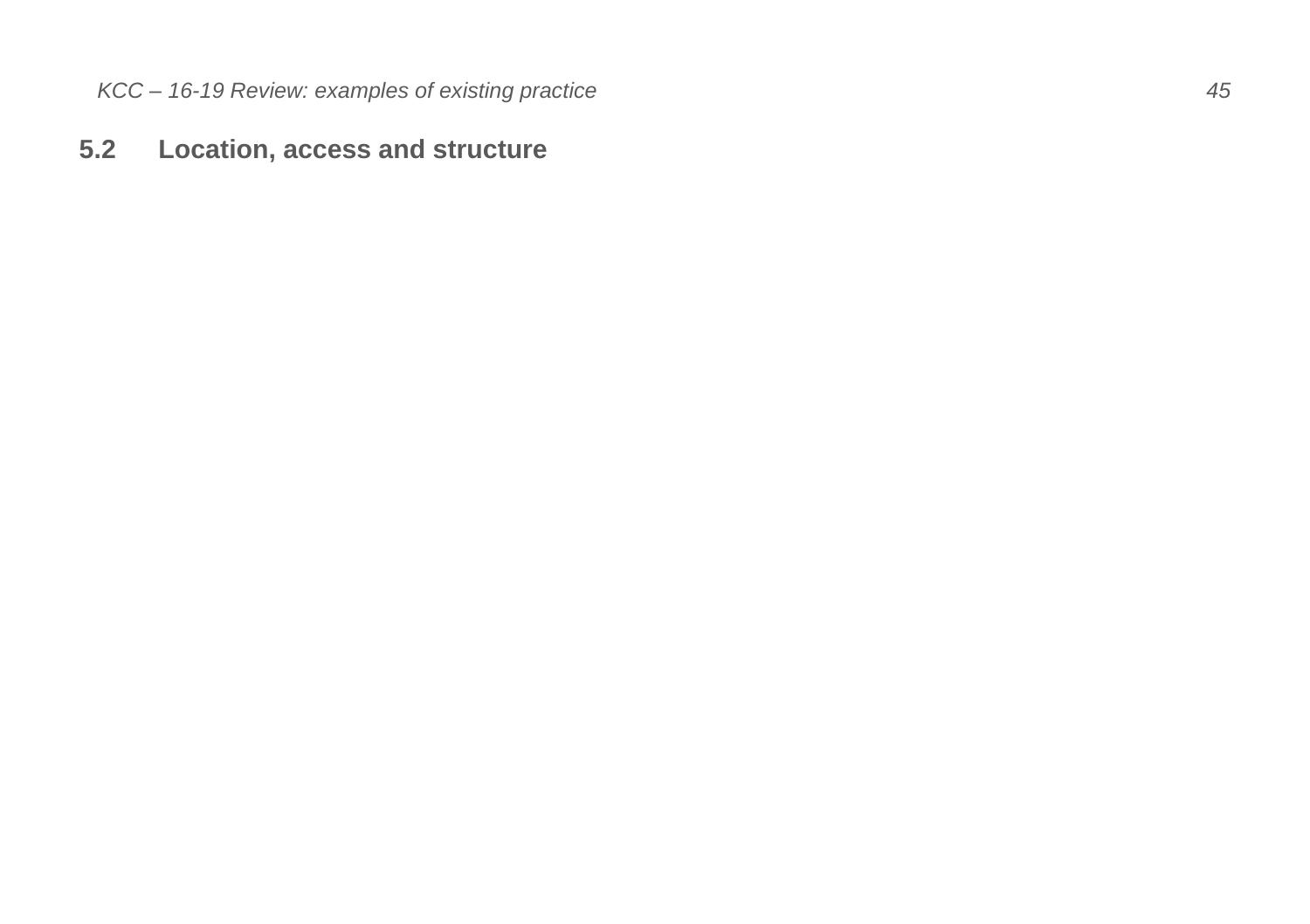### <span id="page-45-0"></span>**5.3 Equal opportunities**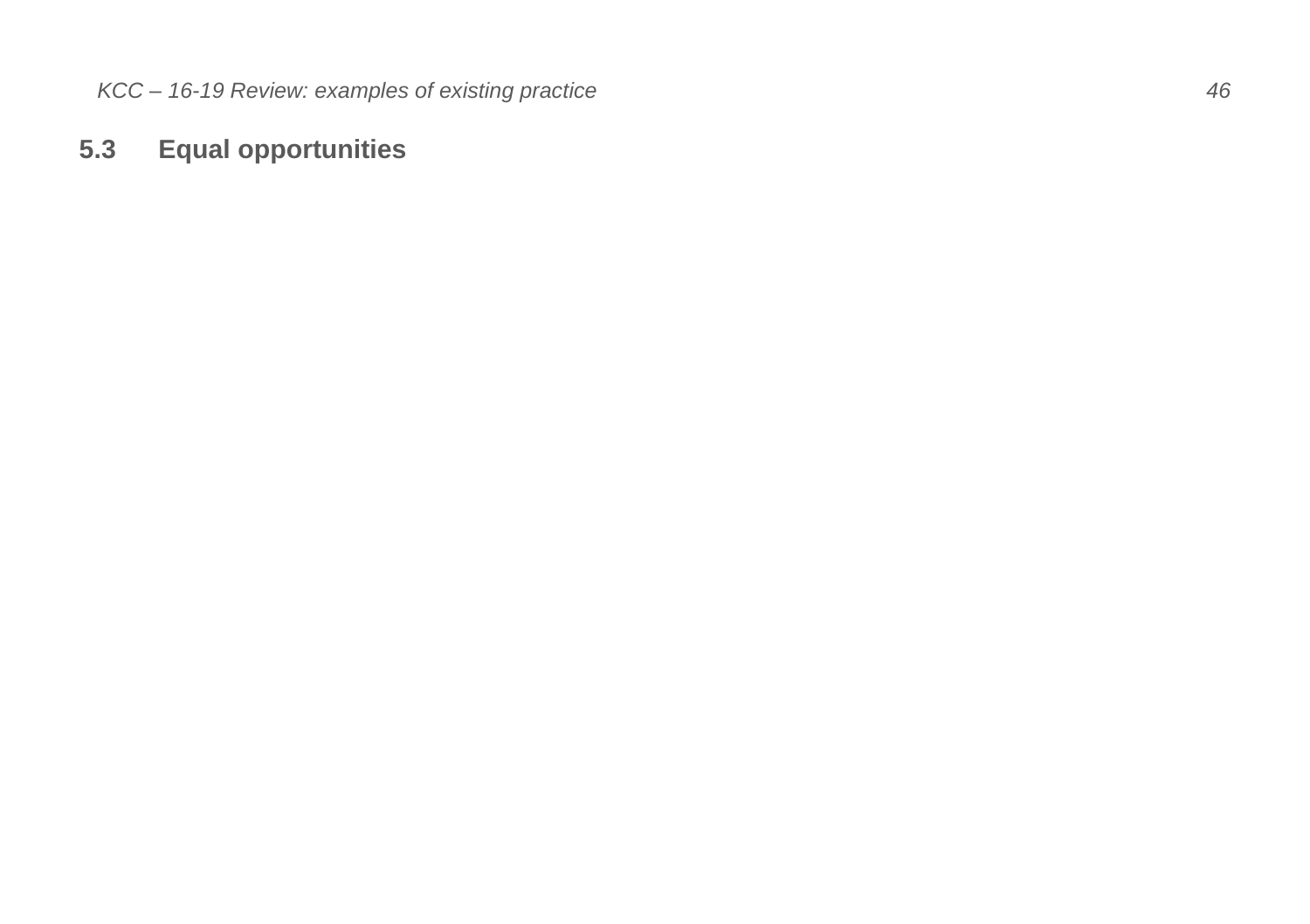#### <span id="page-46-0"></span>**5.4 Pre -Year 12 decision -making**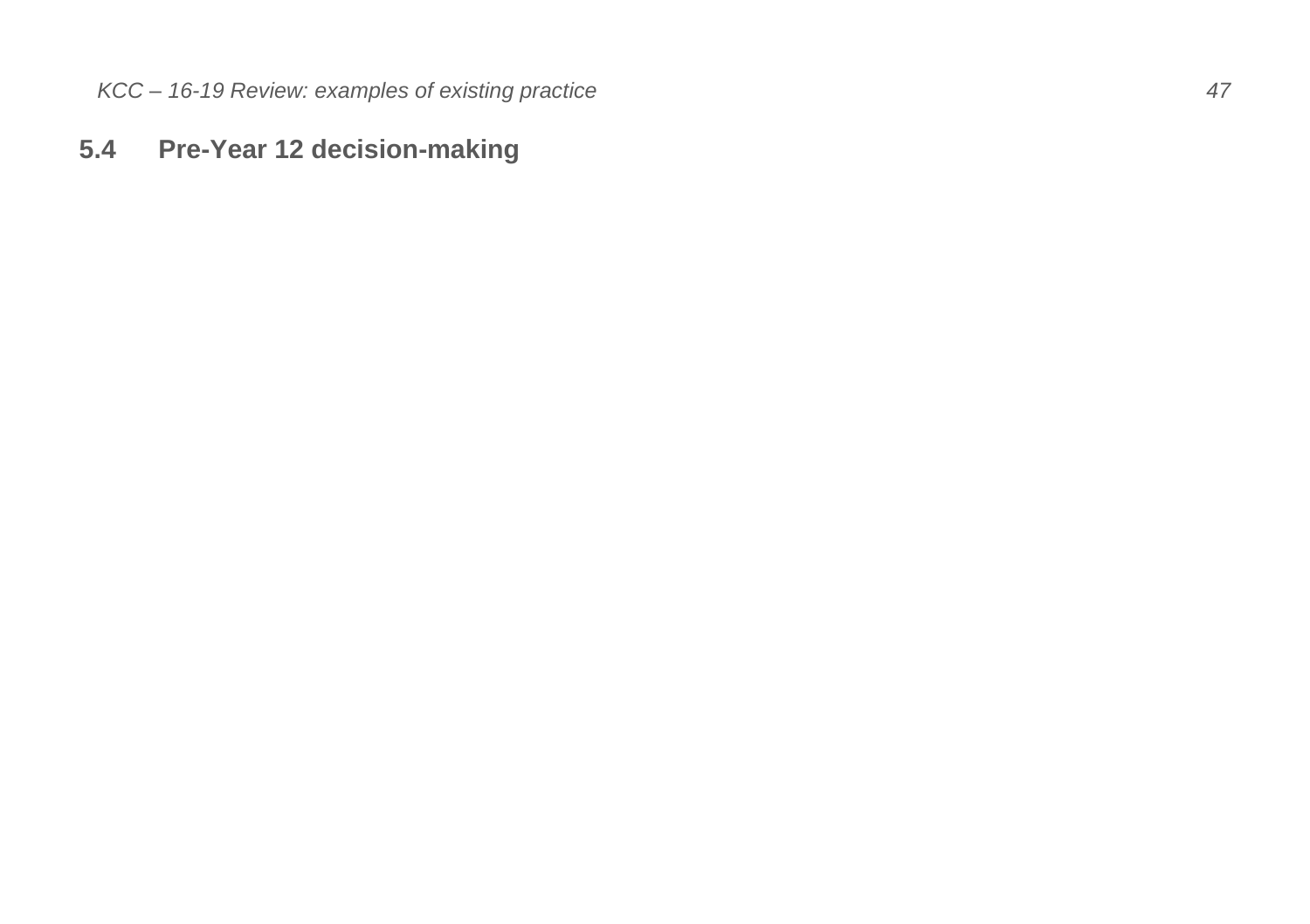| Independent CEIAG - Birchwood PRU (5.4a)                                                                                                                                                                                                                                                                                                                    |                | This good practice refers to:                                                                                                 |
|-------------------------------------------------------------------------------------------------------------------------------------------------------------------------------------------------------------------------------------------------------------------------------------------------------------------------------------------------------------|----------------|-------------------------------------------------------------------------------------------------------------------------------|
| The PRU "buys in" one day a month of specialist IAG advice from Kent Health<br>Needs. The advisor works intensively, one to one, with all pupils from Year 10<br>and helps them identify the post-16 programme they should apply to at the start of<br>Year 11. If they are still in the PRU at that point, she also helps with the<br>application process. | 1.<br>2.<br>3. | Improving outcomes<br>Raising young people's<br>aspirations through CEIAG<br>Implementing an "area offer"<br>of 16+ provision |
| Where a young person follows a route with which they are not already familiar, the<br>IAG advisor helps ensure that the chosen destination is reasonable and realistic<br>(as indeed she does for all young people).                                                                                                                                        | 4.             | Improving provision below<br>Level 2<br>5. Further supporting the<br>mental health of learners                                |
| There is a high rate of success in ex-PRU students' starting, and remaining, in<br>their preferred post-16 option.                                                                                                                                                                                                                                          | 6.<br>7.<br>8. | Improving access by<br>support for travel<br>Learning from lockdown<br>Improving strategic                                    |
|                                                                                                                                                                                                                                                                                                                                                             |                | leadership at 16+<br>Highlight those that apply or<br>Section $5 - 5.4$                                                       |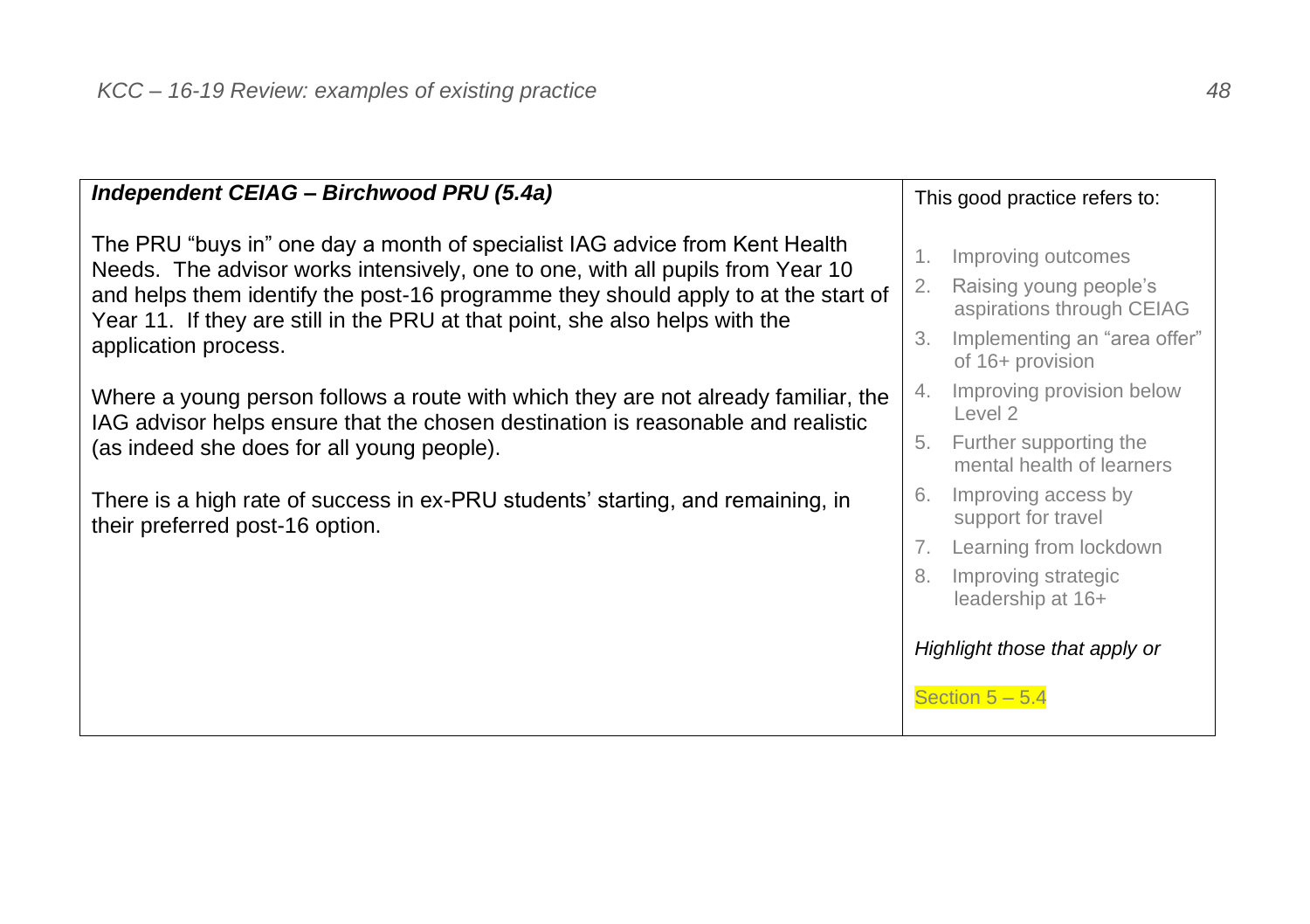#### <span id="page-48-0"></span>**5.5 Transition into post -16 provision**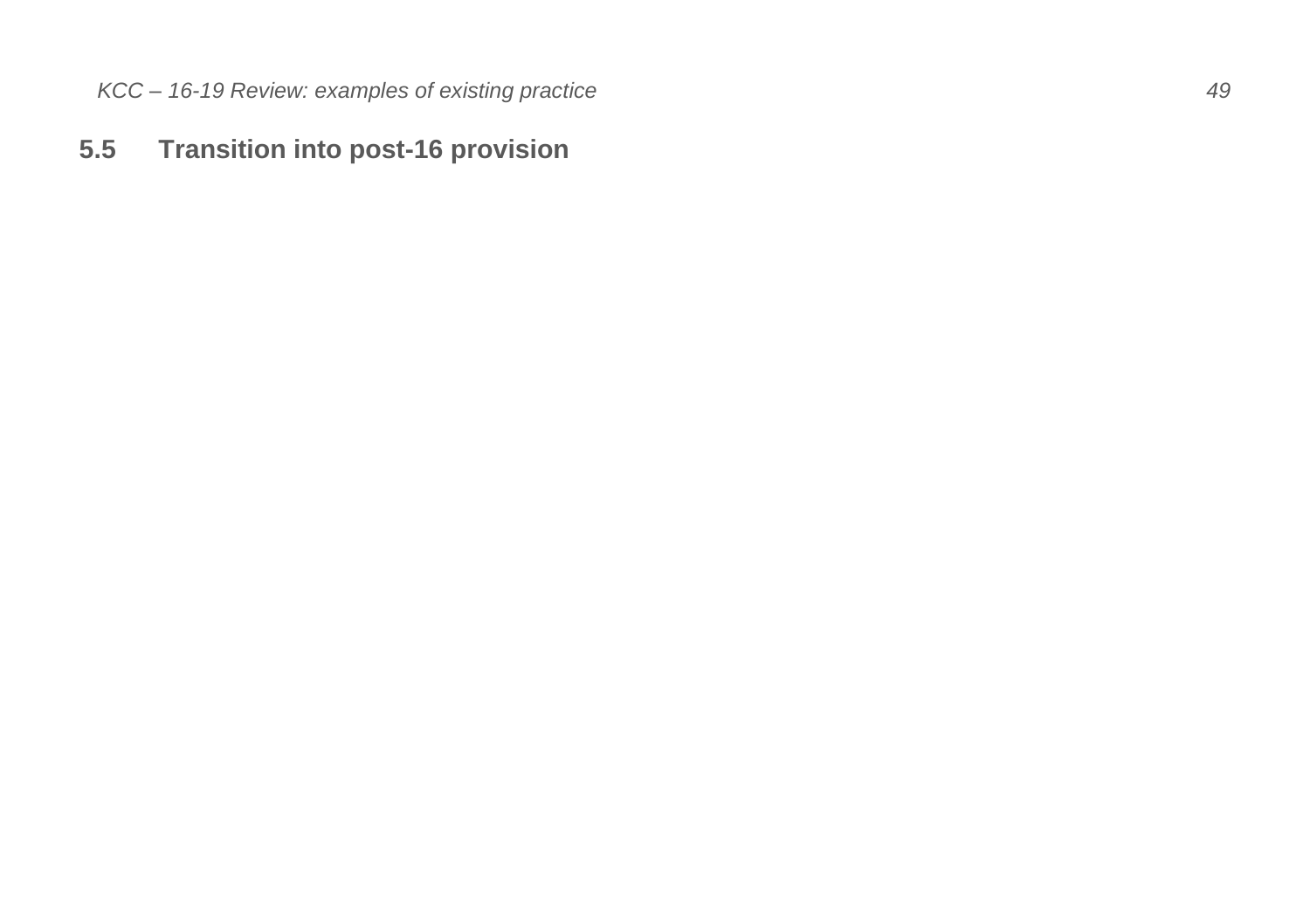| Inward transitions to college - EKCG (Broadstairs) (5.5a & b)                                                                                                                                                                                                                                                                                                                          |                                      | This good practice refers to:                                                                                                 |
|----------------------------------------------------------------------------------------------------------------------------------------------------------------------------------------------------------------------------------------------------------------------------------------------------------------------------------------------------------------------------------------|--------------------------------------|-------------------------------------------------------------------------------------------------------------------------------|
| The college 'keeps in touch' with applicants before they start to maintain their<br>interest, and provide regular reassurance and information re. what they will be<br>moving on to next: this work proved to be particularly important during the<br>pandemic - the step of deciding to go somewhere else, often to study something<br>new, being even more significant at this time. | 1.<br>2.<br>3.                       | Improving outcomes<br>Raising young people's<br>aspirations through CEIAG<br>Implementing an "area offer"<br>of 16+ provision |
| For those students who need specific help, support or inputs to facilitate their<br>move into the college, the ALS department provides bespoke transition plans.                                                                                                                                                                                                                       | 4.                                   | Improving provision below<br>Level 2<br>5. Further supporting the                                                             |
| In July 'welcome days' are held; these provide an opportunity for young people to<br>meet their group and their tutors, and to participate in group-/team-building<br>exercises and activities, so that when they start relationships have already started                                                                                                                             | 6.                                   | mental health of learners<br>Improving access by<br>support for travel                                                        |
| to be built.                                                                                                                                                                                                                                                                                                                                                                           | $7_{\scriptscriptstyle{\sim}}$<br>8. | Learning from lockdown<br>Improving strategic                                                                                 |
| The overall aim is to keep future students engaged and interested before they<br>start in September.                                                                                                                                                                                                                                                                                   |                                      | leadership at 16+                                                                                                             |
| The first week of the Autumn Term for the new cohort is induction week; no                                                                                                                                                                                                                                                                                                             |                                      | Highlight those that apply or                                                                                                 |
| lessons are timetabled, and the focus is on the new students properly getting to<br>know their college, programme area, and group through further induction and<br>team-building activities, and introductory talks.                                                                                                                                                                   |                                      | Section $5 - 5.5$                                                                                                             |
| As much as possible of the above activities take place in/are run by staff from the<br>curriculum area that each young person will be joining, rather by the college<br>centrally. Registration also takes place at this level rather than on a whole college                                                                                                                          |                                      |                                                                                                                               |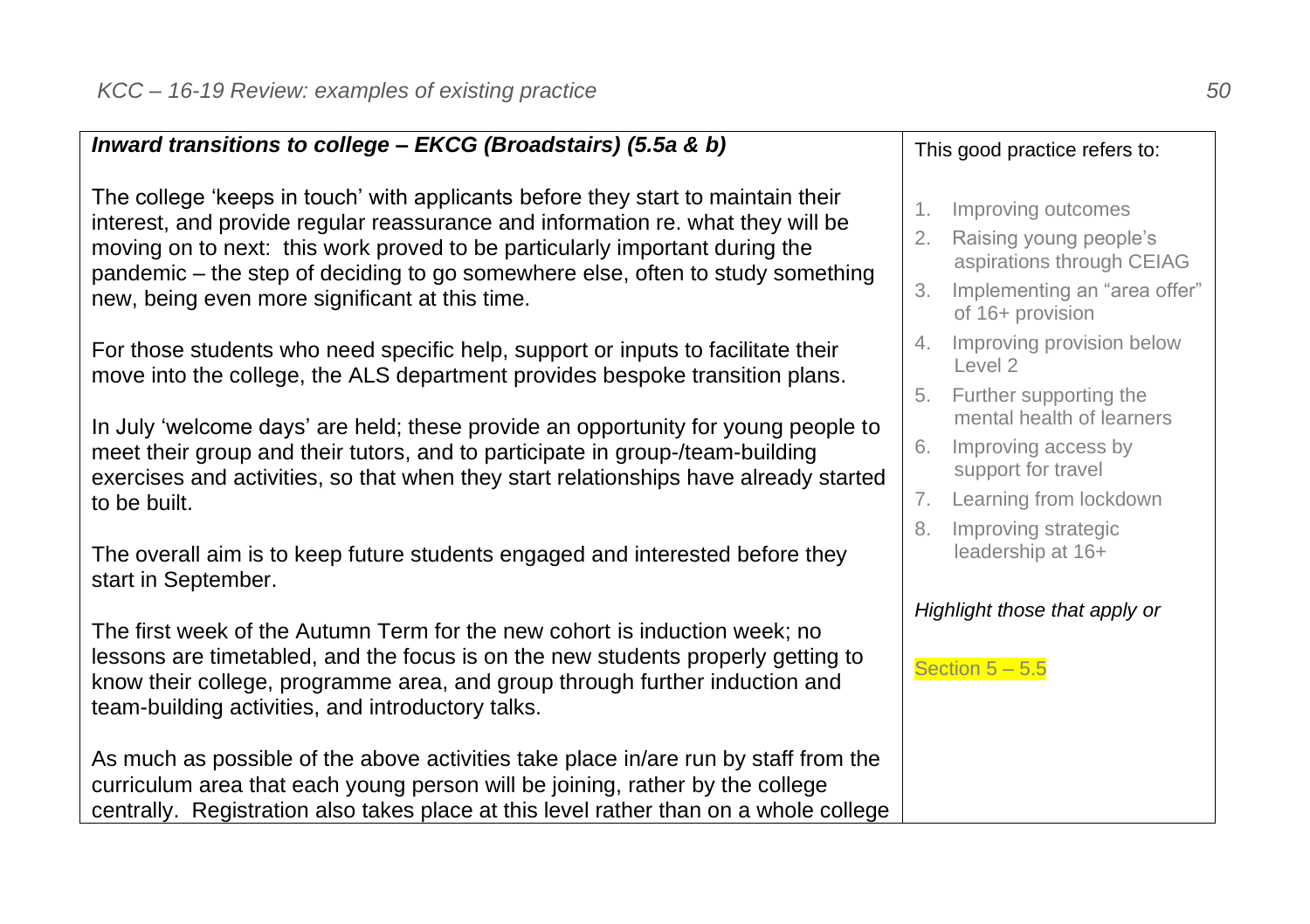| basis. Again, the aim is to try to create a sense of the young person belonging to<br>their curriculum area – and to reduce the impact of joining a much larger<br>institution than they have been used to, which can be daunting for some.                                                         |
|-----------------------------------------------------------------------------------------------------------------------------------------------------------------------------------------------------------------------------------------------------------------------------------------------------|
| If, despite everyone's best efforts, things don't work out as intended, all EKCG<br>colleges have a 'right choice' period (the first 42 days of the Autumn Term) during<br>which switching onto another course is "made easy whilst it is still practical for a<br>switch to be successfully made". |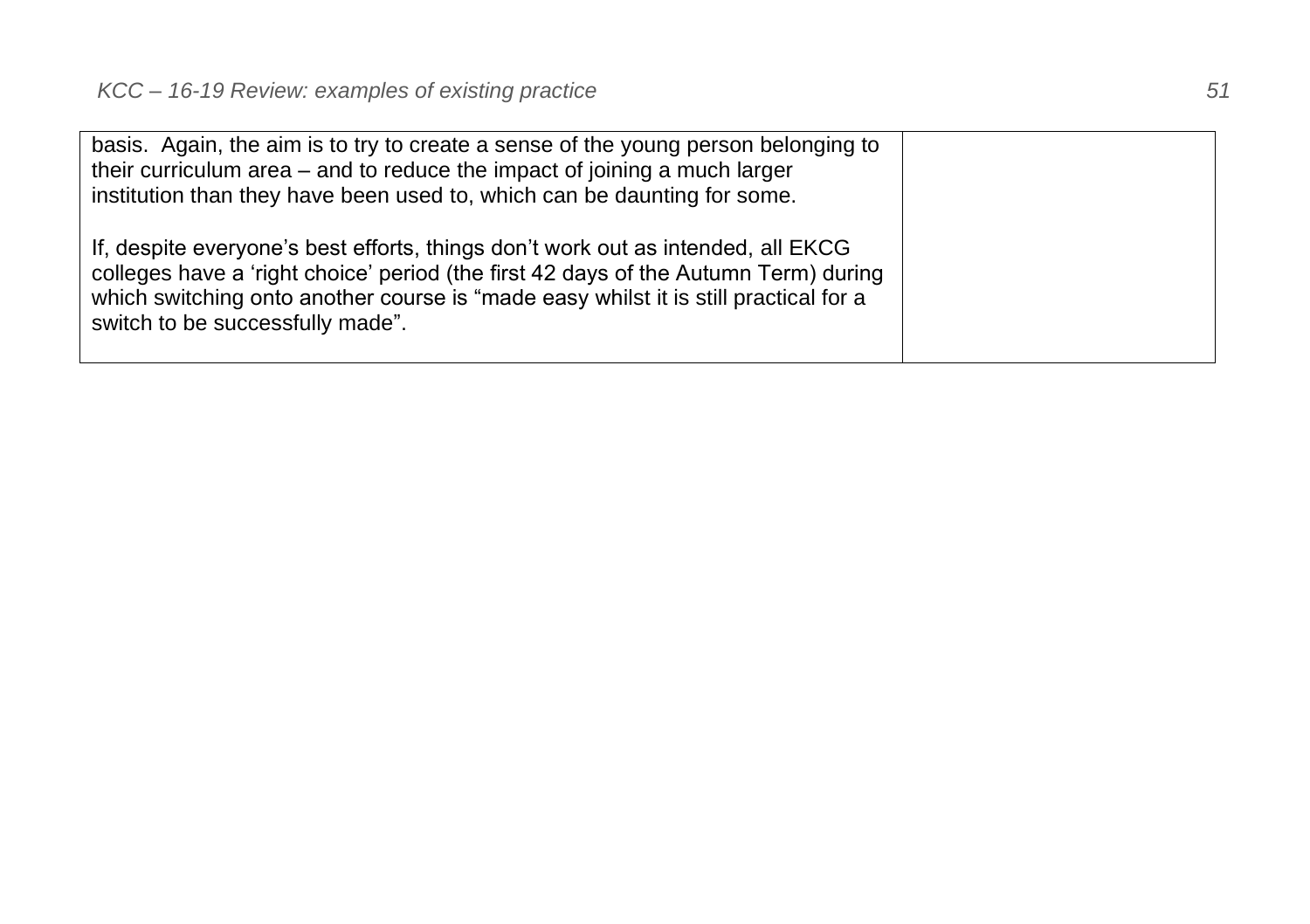| Young people with EHCPs - EKCG (Broadstairs) (5.5c)                                                                                                                                                                                                                                                                                                                                                                                                                                                                                                                                                                                                                                                                                                                                                                                                                                                                                                                                                                                   | This good practice refers to:                                                                                                                                                                                                                                                                                                                                                                                |
|---------------------------------------------------------------------------------------------------------------------------------------------------------------------------------------------------------------------------------------------------------------------------------------------------------------------------------------------------------------------------------------------------------------------------------------------------------------------------------------------------------------------------------------------------------------------------------------------------------------------------------------------------------------------------------------------------------------------------------------------------------------------------------------------------------------------------------------------------------------------------------------------------------------------------------------------------------------------------------------------------------------------------------------|--------------------------------------------------------------------------------------------------------------------------------------------------------------------------------------------------------------------------------------------------------------------------------------------------------------------------------------------------------------------------------------------------------------|
| The college engages with the EHCP cohort in local schools from Year 9 onwards<br>in order that their:<br>Post-16 options are established as early as possible<br>$\bullet$<br>Education experience to 16 is adapted with a preferred option in mind<br>$\bullet$<br>Transition to post-16 is properly planned, with a good exchange of information<br>$\bullet$<br>between the college and their school.<br>All this reduces the risk of this group of young people becoming NEET.<br>There is also an arrangement in place for students with an EHCP that, with the<br>student's permission, allows for an appropriate member of staff from their former<br>school to attend their monthly counselling sessions: this helps the college ensure<br>that their ex-pupils are settling in well, and allows the college to benefit from their<br>experiences if there are any issues or concerns to address etc Again, this helps<br>with the transition to college and reduces the risk of this group of young people<br>becoming NEET. | Improving outcomes<br>1<br>Raising young people's<br>2<br>aspirations through CEIAG<br>Implementing an "area offer"<br>3<br>of 16+ provision<br>Improving provision below<br>4<br>Level 2<br>Further supporting the<br>5<br>mental health of learners<br>6<br>Improving access by<br>support for travel<br>7<br>Learning from lockdown<br>8<br>Improving strategic<br>leadership at 16+<br>Section $5 - 5.5$ |
|                                                                                                                                                                                                                                                                                                                                                                                                                                                                                                                                                                                                                                                                                                                                                                                                                                                                                                                                                                                                                                       |                                                                                                                                                                                                                                                                                                                                                                                                              |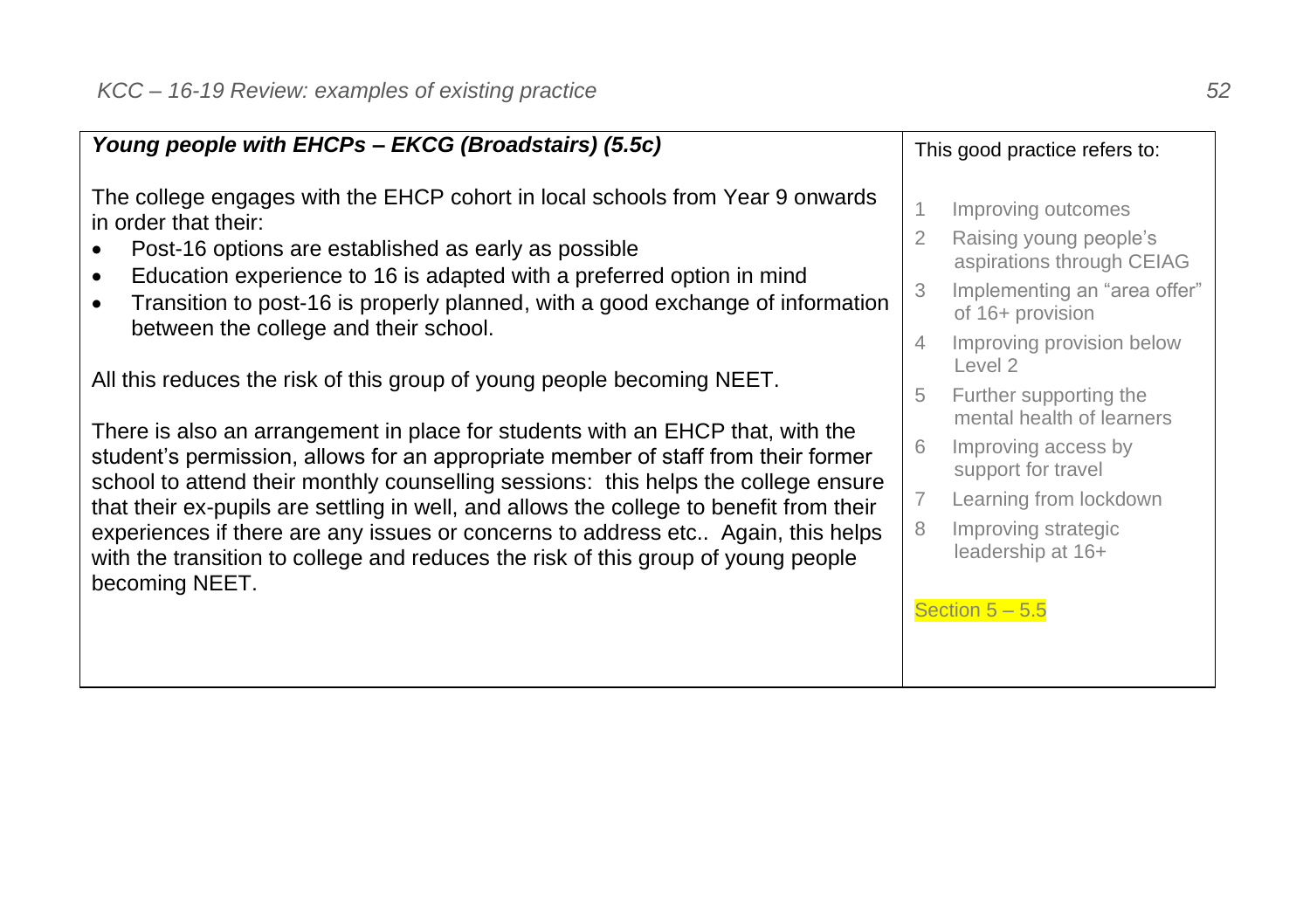| Transition to post-16 provision - Goldwyn School (5.5d)                                                                                                                | This good practice refers to:                         |
|------------------------------------------------------------------------------------------------------------------------------------------------------------------------|-------------------------------------------------------|
| Goldwyn has built up a close relationship with SENCOs in post-16 providers.                                                                                            | 1 Improving outcomes                                  |
| Providers are encouraged to believe that they can meet need, and that Goldwyn<br>will be there to help the provider as well as the student through any sticking points | 2 Raising young people's<br>aspirations through CEIAG |
| in developing the new relationship between student and provider.                                                                                                       | 3 Implementing an "area offer"<br>of 16+ provision    |
| Goldwyn staff accompany pupils to their chosen provider in the first instance and<br>can maintain ongoing support for the student in their new provision, in some      | 4 Improving provision below<br>Level 2                |
| cases for a considerable period of time, dependent on need.                                                                                                            | 5 Further supporting the mental<br>health of learners |
| The school also works with staff in post-16 providers to upskill them in dealing<br>with young people with SEMH. In particular, the aim is to ensure that staff        | 6 Improving access by support<br>for travel           |
| recognise that SEMH is not just an additional need that can be addressed with a                                                                                        | 7 Learning from lockdown                              |
| few learning support assistant hours (indeed, a young person with SEMH may not                                                                                         | 8 Improving strategic leadership                      |
| need LSA support at all), but requires provision that is designed holistically and                                                                                     | at $16+$                                              |
| consistently delivered by all staff.                                                                                                                                   |                                                       |
|                                                                                                                                                                        | Section $5 - 5.5$                                     |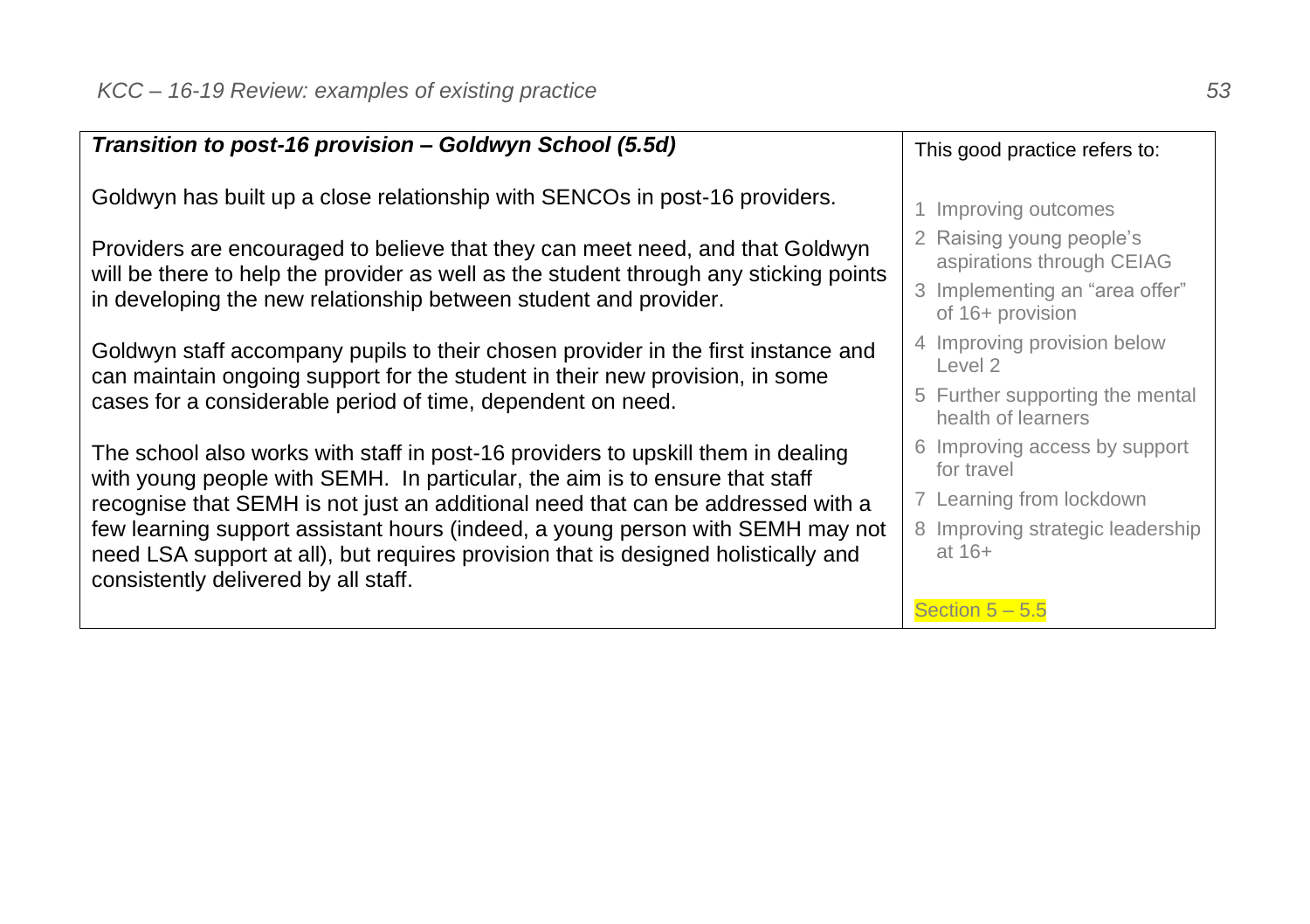## <span id="page-53-0"></span>**5.6 Delivery**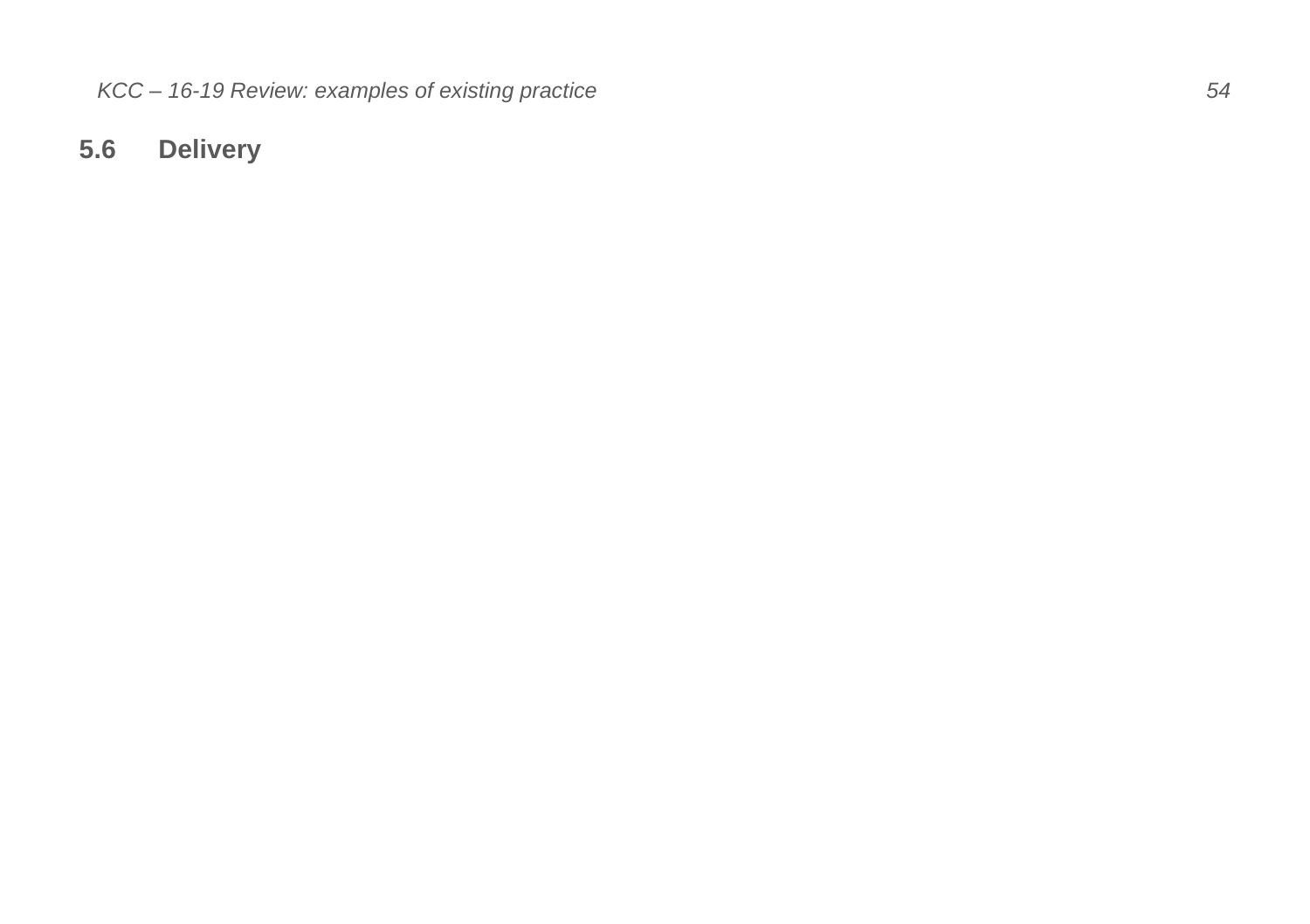| Support for gifted and talented students - Marsh Academy (5.6a)                                                                                                                                                                                                                                                                                                                                                                                                                                                    | This good practice refers to:                                                                                                                                                                                                                                           |
|--------------------------------------------------------------------------------------------------------------------------------------------------------------------------------------------------------------------------------------------------------------------------------------------------------------------------------------------------------------------------------------------------------------------------------------------------------------------------------------------------------------------|-------------------------------------------------------------------------------------------------------------------------------------------------------------------------------------------------------------------------------------------------------------------------|
| Marsh Academy's Football Academy was developed in collaboration with<br>Gillingham FC but is now stand alone; football training is delivered by Skiltek.<br>Its Rugby Academy was set up with Harlequins RFC, and is now also<br>independent, delivered by Marsh Academy staff.<br>Both academies are highly prestigious, and lead to significant outcomes for the<br>young people on the programmes concerned. Many students go on to<br>destinations related to their sports academy, both in the UK and abroad. | 1 Improving outcomes<br>2 Raising young people's<br>aspirations through CEIAG<br>3 Implementing an "area offer"<br>of 16+ provision<br>4 Improving provision below<br>Level 2<br>5 Further supporting the mental<br>health of learners<br>6 Improving access by support |
|                                                                                                                                                                                                                                                                                                                                                                                                                                                                                                                    | for travel<br>7 Learning from lockdown<br>8 Improving strategic leadership<br>at $16+$<br>Section $5 - 5.6$                                                                                                                                                             |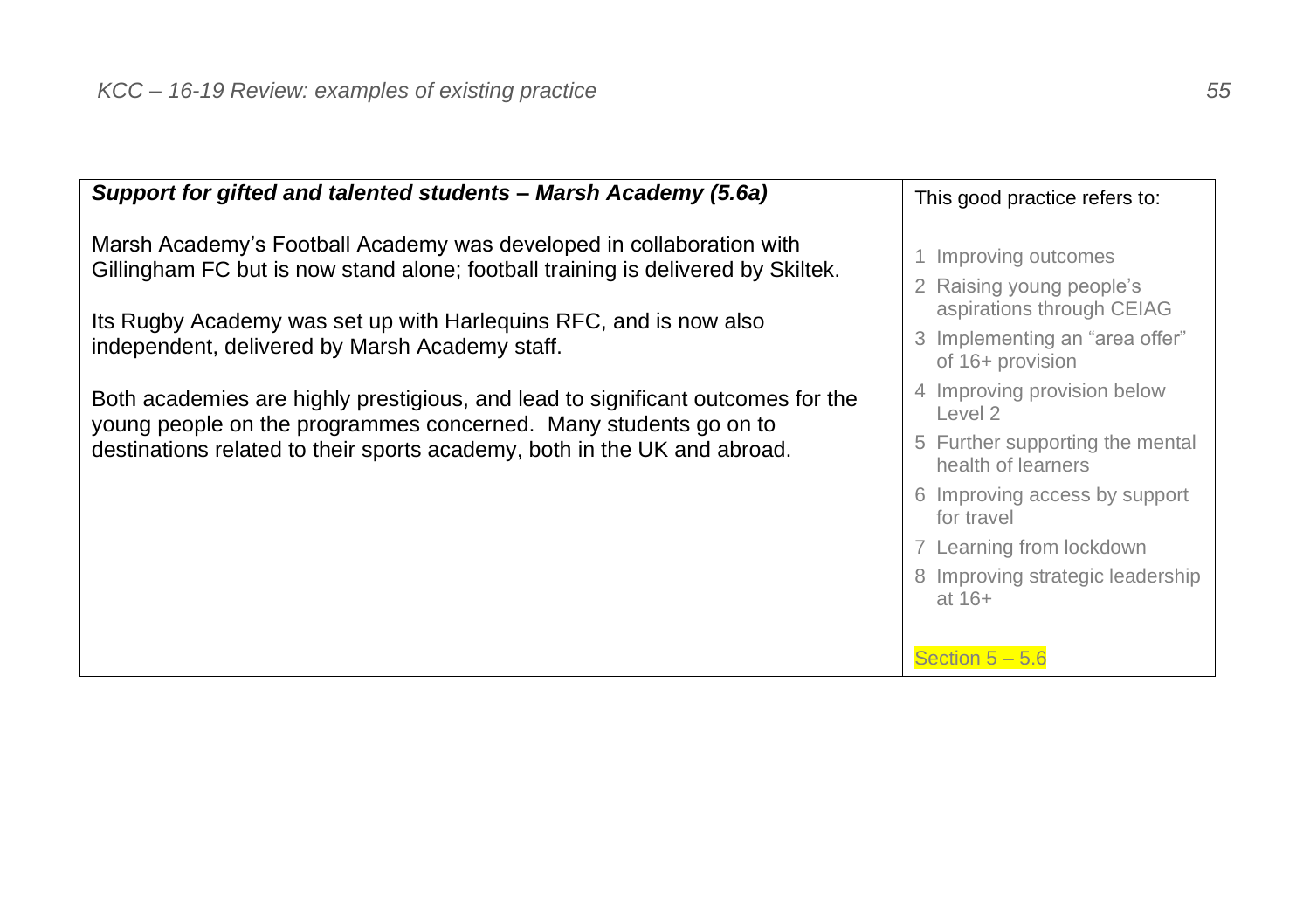| Enrichment, extension and employability - Cranbrook School (5.6b)<br>The "Cranbrook Sixth Form Diploma" is an enrichment, extension and<br>employability programme that all students are expected to achieve during their<br>time in the School's sixth form.<br>In order to complete the Diploma, students are required to achieve three A levels<br>and:<br>Complete an EPQ or write an independent research project, ideally linked<br>$\bullet$<br>to their choice of course for university | This good practice refers to:<br>Improving outcomes<br>2 Raising young people's<br>aspirations through CEIAG<br>3 Implementing an "area offer"<br>of 16+ provision<br>4 Improving provision below<br>Level 2<br>5 Further supporting the mental |
|-------------------------------------------------------------------------------------------------------------------------------------------------------------------------------------------------------------------------------------------------------------------------------------------------------------------------------------------------------------------------------------------------------------------------------------------------------------------------------------------------|-------------------------------------------------------------------------------------------------------------------------------------------------------------------------------------------------------------------------------------------------|
|                                                                                                                                                                                                                                                                                                                                                                                                                                                                                                 |                                                                                                                                                                                                                                                 |
|                                                                                                                                                                                                                                                                                                                                                                                                                                                                                                 |                                                                                                                                                                                                                                                 |
|                                                                                                                                                                                                                                                                                                                                                                                                                                                                                                 |                                                                                                                                                                                                                                                 |
|                                                                                                                                                                                                                                                                                                                                                                                                                                                                                                 |                                                                                                                                                                                                                                                 |
| Complete a period of work experience or a significant course, again<br>ideally linked to their future plans                                                                                                                                                                                                                                                                                                                                                                                     | health of learners                                                                                                                                                                                                                              |
| Take part in service/leadership activities at school or in the local<br>community                                                                                                                                                                                                                                                                                                                                                                                                               | 6 Improving access by support<br>for travel                                                                                                                                                                                                     |
| Take part in school activities such as sport, music, drama, the Combined<br>$\bullet$<br>Cadet Force or any clubs and societies                                                                                                                                                                                                                                                                                                                                                                 | 7 Learning from lockdown<br>8 Improving strategic leadership                                                                                                                                                                                    |
| Individually, or in a small group, give a presentation on any subject to<br>$\bullet$<br>either a tutor group, house or school assembly.                                                                                                                                                                                                                                                                                                                                                        | at $16+$                                                                                                                                                                                                                                        |
| The Diploma runs alongside students' formal studies and challenges them to<br>broaden their post-16 experience beyond the purely academic, at the same time<br>developing new skills which will improve their employability and the quality of their<br>university applications.                                                                                                                                                                                                                | Section $5 - 5.6$                                                                                                                                                                                                                               |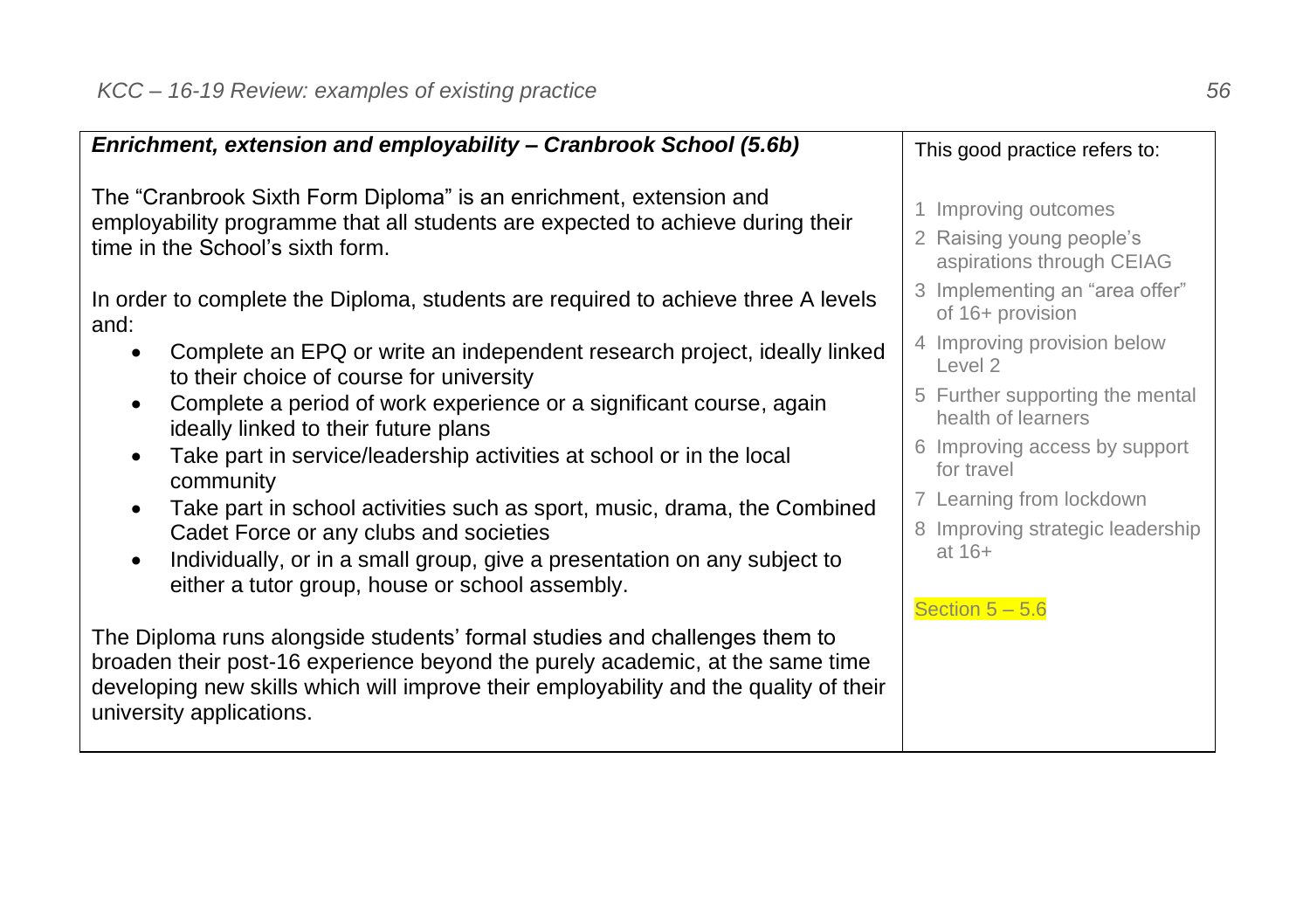| The intention is that the Diploma fills the gaps in/goes beyond A Levels to offer |  |
|-----------------------------------------------------------------------------------|--|
| students a much broader education (more akin to what the IBDP can offer with its  |  |
| Extended Essay and Creativity, Activity, Service elements).                       |  |
|                                                                                   |  |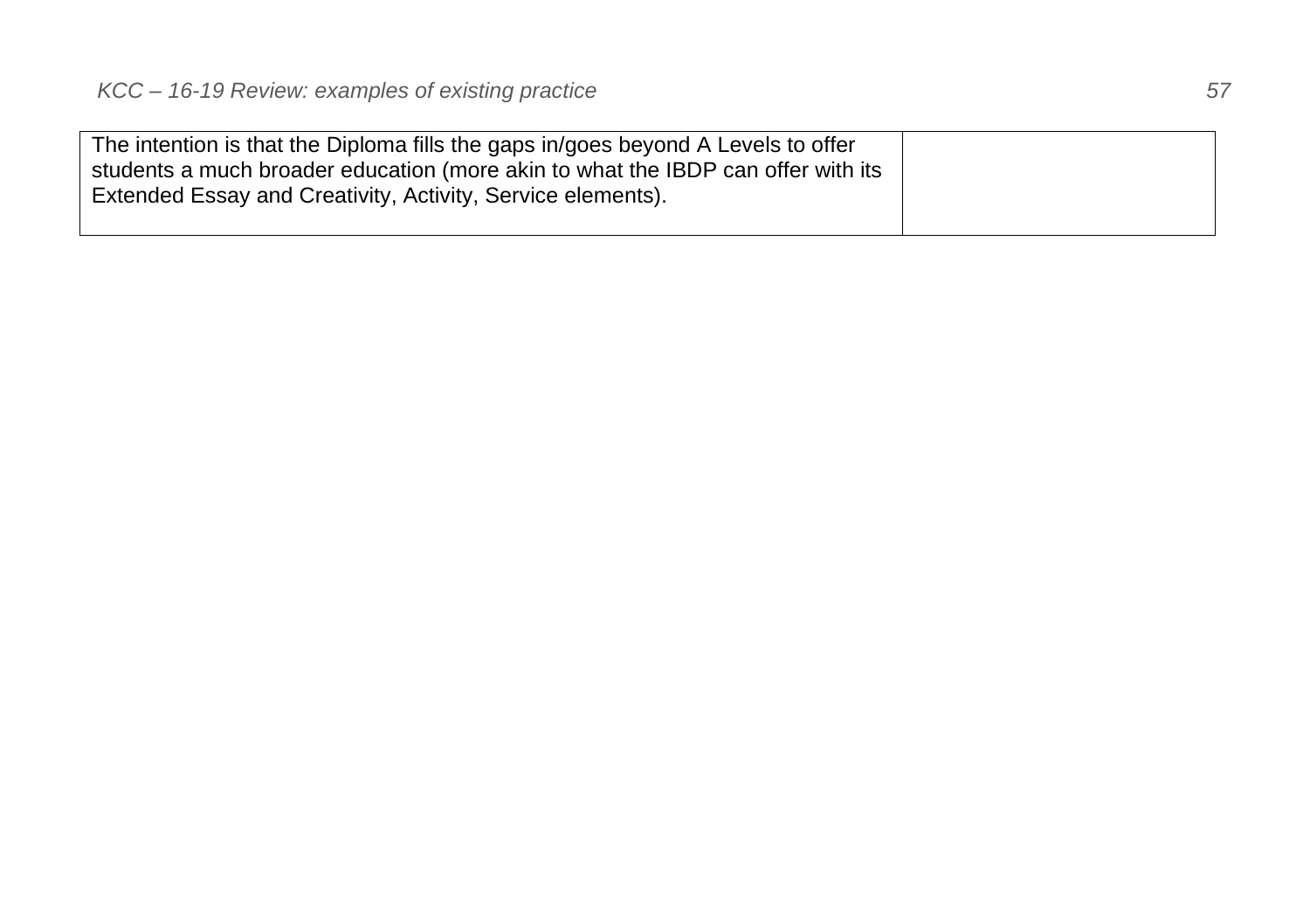#### <span id="page-57-0"></span>**5.7 Outcomes**

Section 3.7 of the main report refers to the following groups/activities which work to promote progression to Higher Education.

- The Kent and Medway Progression Federation itself, which involves 47 secondary schools in widening participation activities in partnership with the four local HEIs (Canterbury Christ Church, University College of the Arts, Greenwich University, University of Kent). KMPF is a direct descendant of the Aim Higher programme, which was funded locally after national funding ceased
- The Kent and Medway National Collaborative Outreach Programme, which is funded by the Office for Students under Uni Connect, and which is open to students in certain specified postcodes.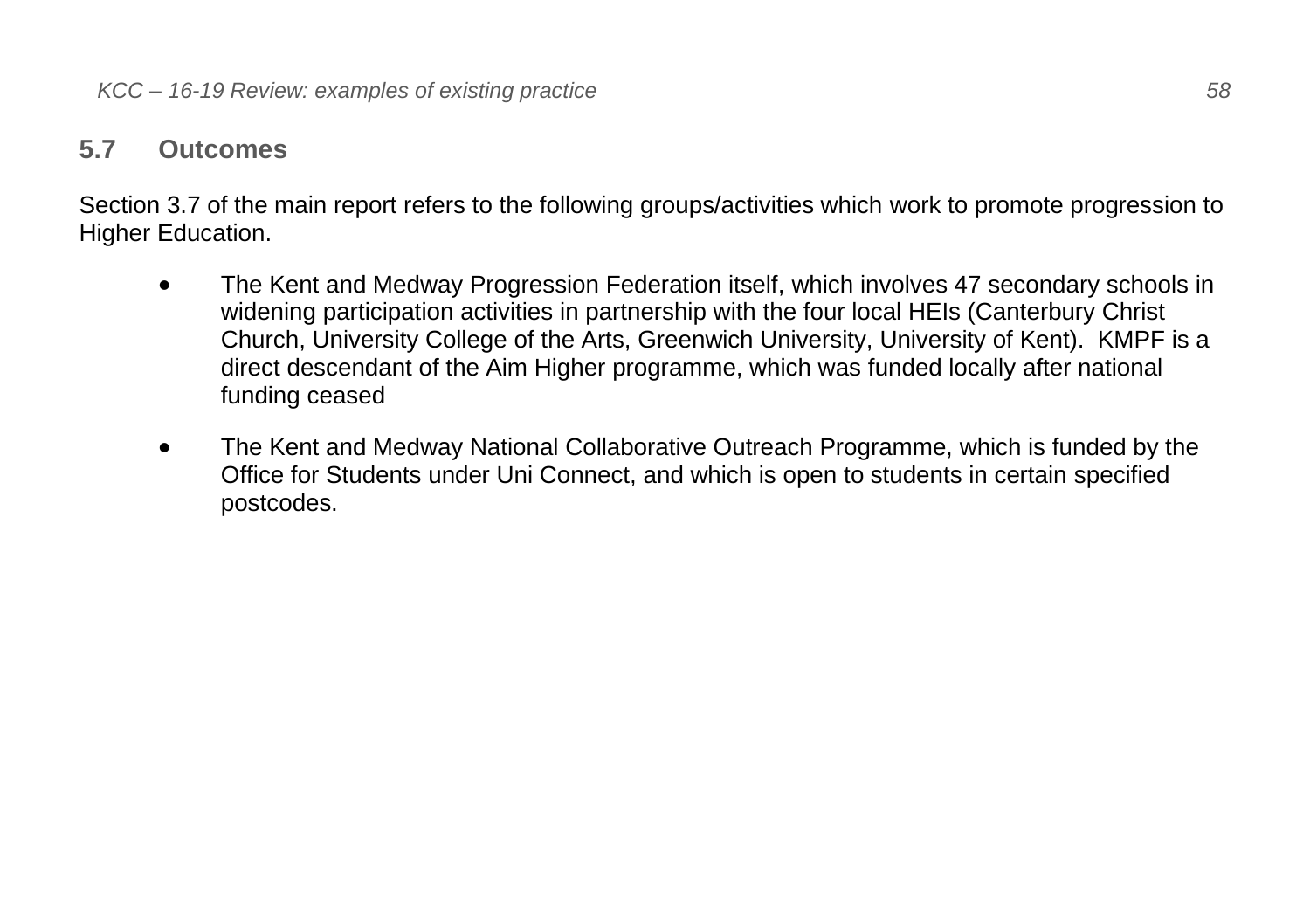### <span id="page-58-0"></span>**5.8 Post -Year 13 decision -making and transition**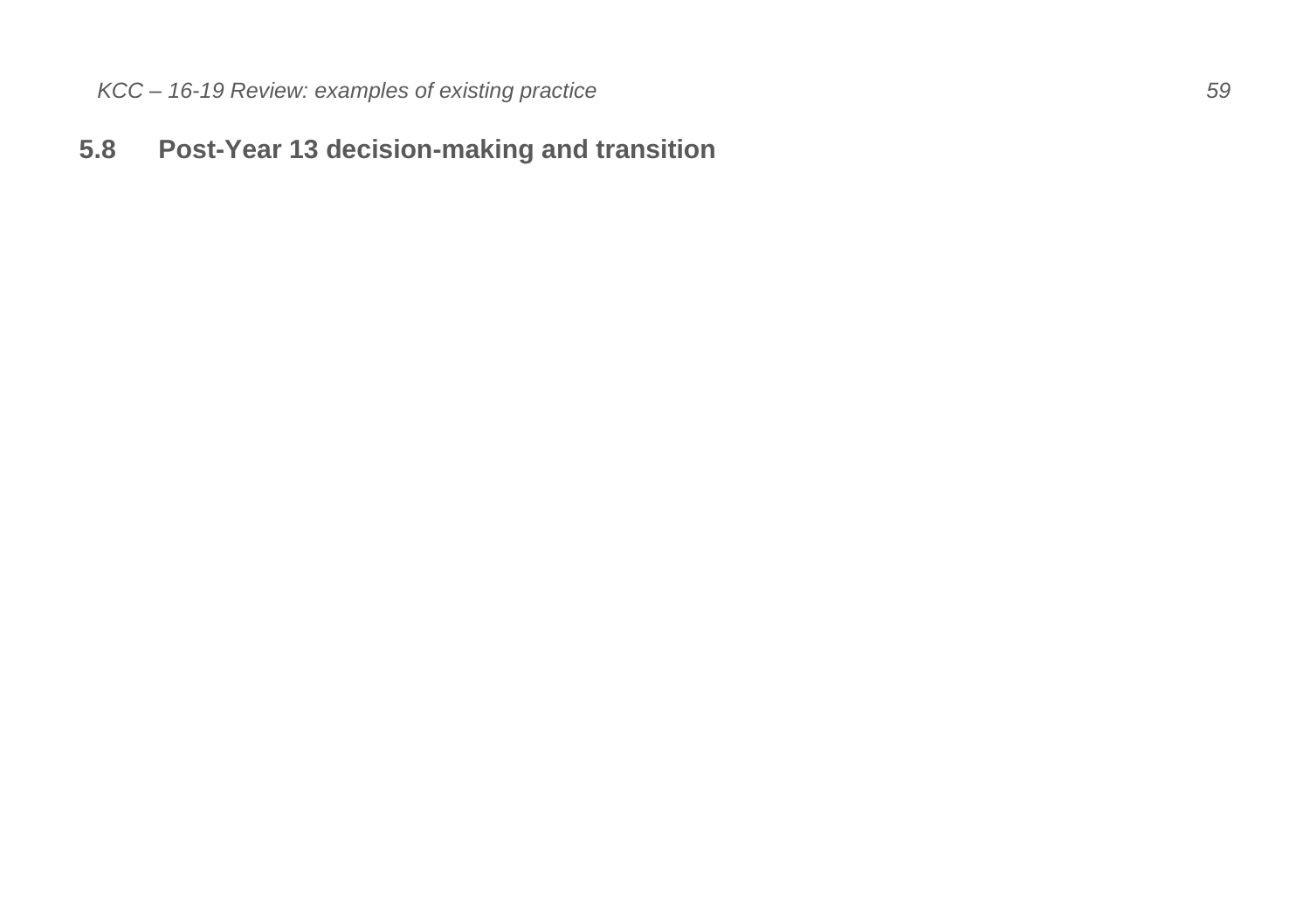| Transition years - Coastal Academies Trust [CAT] (5.8b)                                                                                                                                                                                                                                                                                                                                                                                                                                                                                                                                                                                                                                | This good practice refers to:                                                                                                                                                                                                                                                                                                                                                                                        |
|----------------------------------------------------------------------------------------------------------------------------------------------------------------------------------------------------------------------------------------------------------------------------------------------------------------------------------------------------------------------------------------------------------------------------------------------------------------------------------------------------------------------------------------------------------------------------------------------------------------------------------------------------------------------------------------|----------------------------------------------------------------------------------------------------------------------------------------------------------------------------------------------------------------------------------------------------------------------------------------------------------------------------------------------------------------------------------------------------------------------|
| CAT is developing a project with the University of Kent [UoK] to encourage a<br>greater number of disadvantaged young people to consider a career in medicine.<br>The idea is to run a (partly residential) Year 14/transition year for anyone who has<br>completed the IBCP – in effect converting it to an IBDP by providing more<br>science, more work experience, and more community-based activities, which will<br>then open up the possibility of the young person applying for medical school.<br>The programme is being developed in 2022 for a first intake in September 2024,<br>and with a view to these students starting at UoK's (or other) medical schools in<br>2025. | Improving outcomes<br>1.<br>Raising young people's<br>2.<br>aspirations through CEIAG<br>Implementing an "area offer"<br>3.<br>of 16+ provision<br>Improving provision below<br>4.<br>Level 2<br>Further supporting the<br>5.<br>mental health of learners<br>Improving access by<br>6.<br>support for travel<br>Learning from lockdown<br>7.<br>8.<br>Improving strategic<br>leadership at 16+<br>Section $5 - 5.8$ |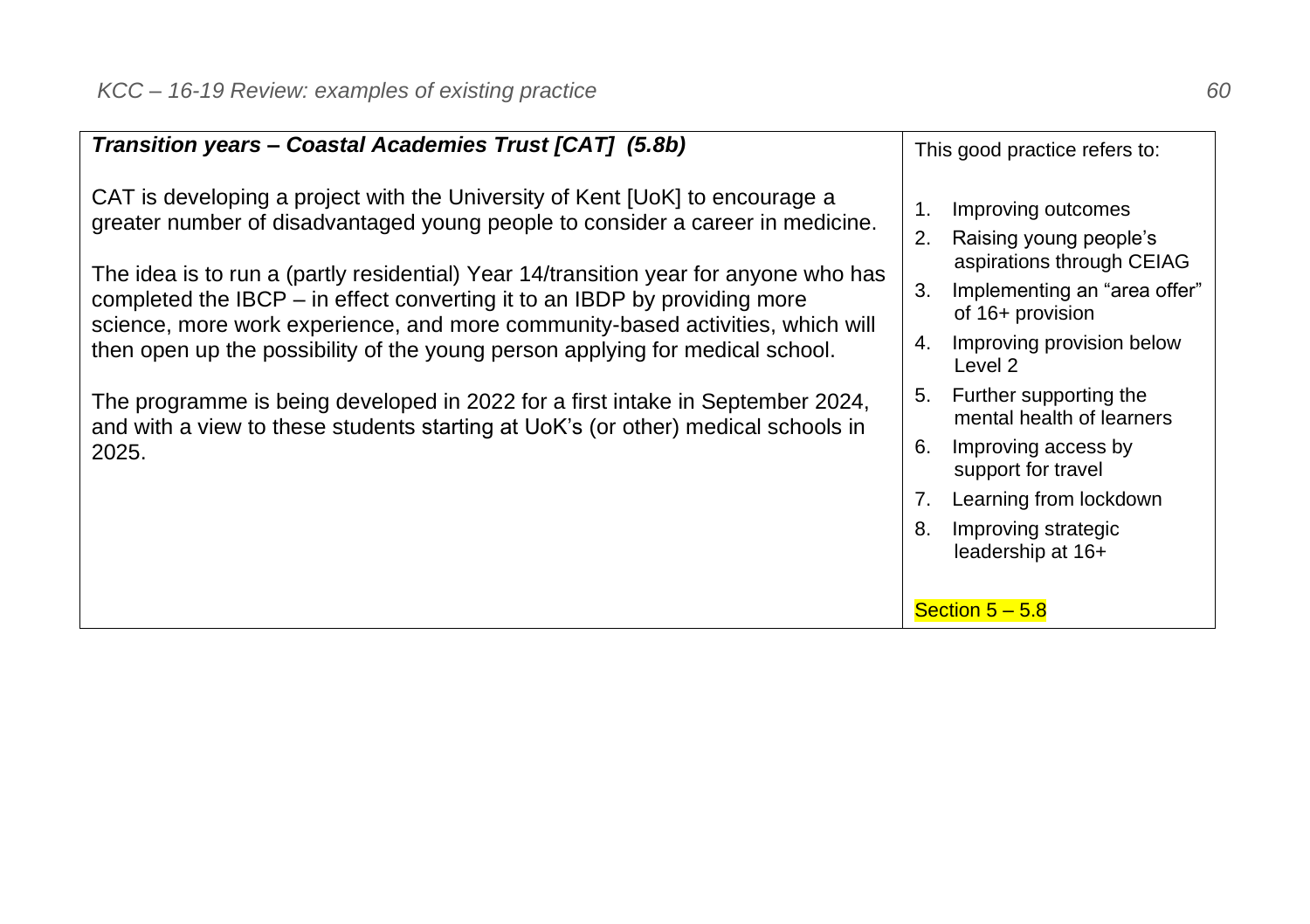| Labour market focus and transition - EKCG (Broadstairs) (5.8c)                                                                                                                                                                                                                                                                                                                              |                      | This good practice refers to:                                                 |
|---------------------------------------------------------------------------------------------------------------------------------------------------------------------------------------------------------------------------------------------------------------------------------------------------------------------------------------------------------------------------------------------|----------------------|-------------------------------------------------------------------------------|
| The college puts considerable efforts in to ensure that young people leave college<br>successfully - generally this will be into employment or further learning.                                                                                                                                                                                                                            | 1.<br>2.             | Improving outcomes<br>Raising young people's                                  |
| Partly as preparation for this, all courses have work experience and local<br>community service elements.                                                                                                                                                                                                                                                                                   | 3.                   | aspirations through CEIAG<br>Implementing an "area offer"<br>of 16+ provision |
| Each year a number of local employers approach the college directly for help<br>meeting their recruitment needs.                                                                                                                                                                                                                                                                            |                      | 4. Improving provision below<br>Level 2<br>5. Further supporting the          |
| The college also uses <i>Passport to Employment [PtoE]</i> to improve employment<br>prospects for young people through:                                                                                                                                                                                                                                                                     | 6.                   | mental health of learners<br>Improving access by<br>support for travel        |
| Personal development mentors, who provide 2 hours of support per<br>month for 8 months<br>A personal development plan                                                                                                                                                                                                                                                                       | 7 <sub>1</sub><br>8. | Learning from lockdown<br>Improving strategic<br>leadership at 16+            |
| Workshops for developing relevant skills and competencies (e.g. goal<br>$\bullet$<br>setting, completion of applications, networking skills, interview practice,<br>team working and presentation skills)<br>Workshops to provide insights into different industries, covering a diverse<br>range of vocational and occupational areas and topics to support young<br>people's development. |                      | Section $5 - 5.8$                                                             |
| [PtoE is one of a range of programmes offered by Windsor Fellowship - see<br>https://www.windsor-fellowship.org/programmes]                                                                                                                                                                                                                                                                 |                      |                                                                               |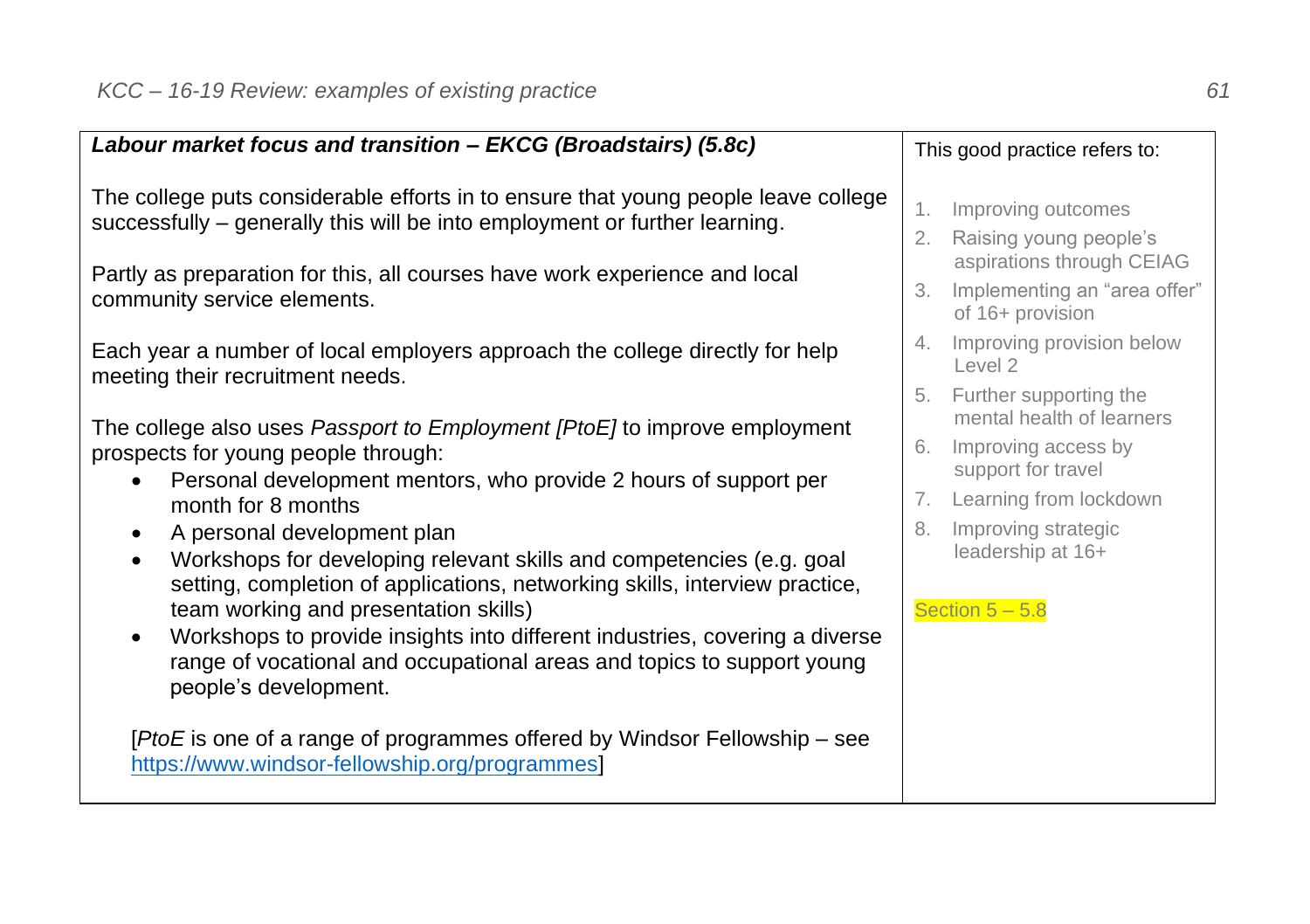The college's team of mentors carry out exit interviews at the end of each year to identify any ongoing support needs students have, either for their next year at, or for their transition out of, college. Students who want to leave before the end of their course are offered IAG; mentors provide support and encouragement to ensure that they engage with the process, and have the best chance of completing a successful transition out of college into whatever comes next.

The overall aim is to provide a range of support that will help participants achieve a positive outcome when they leave and help to ensure that they realise their potential.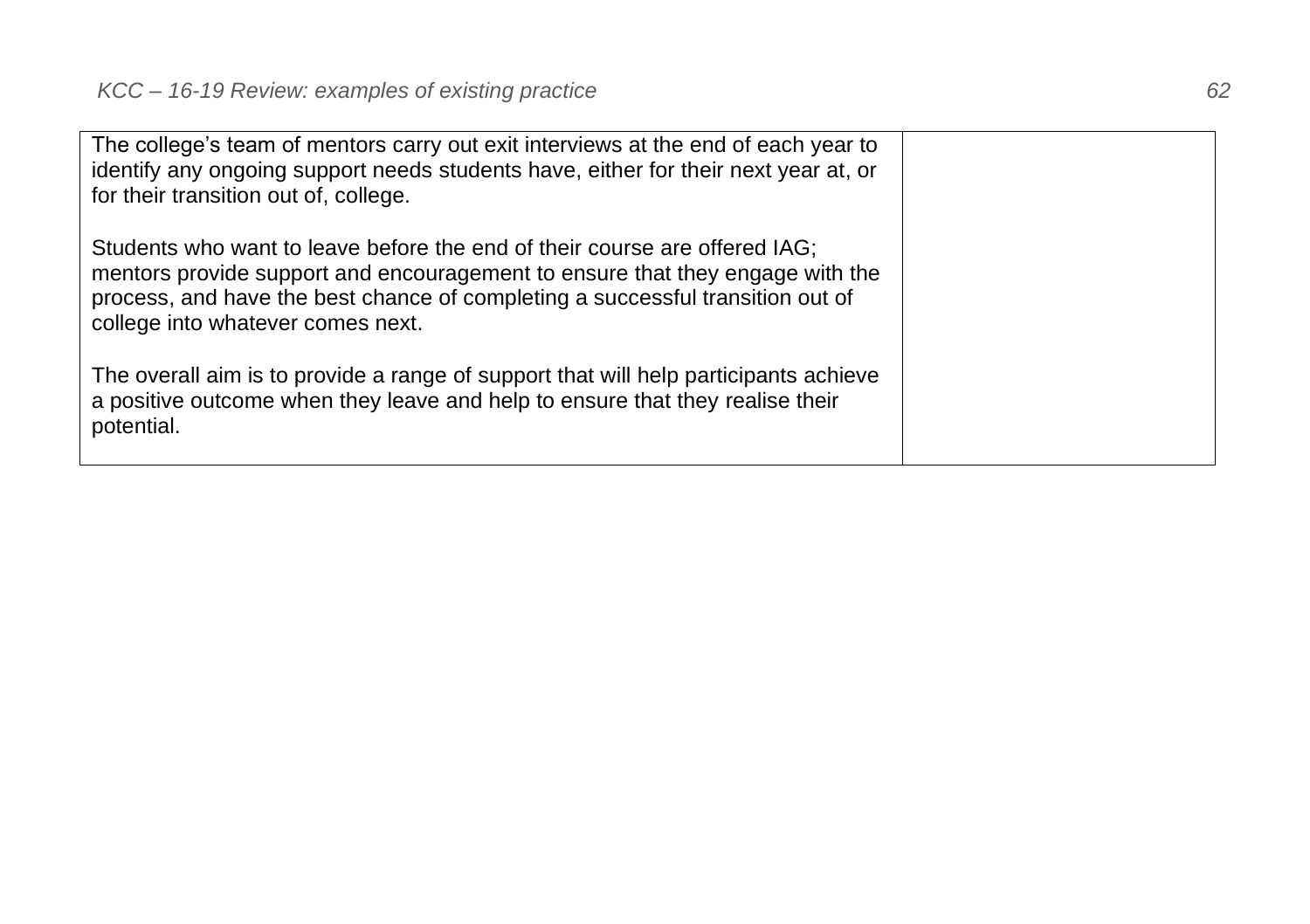| Post-transition support - NACRO (5.8d)                                                                       | This good practice refers to:                                                                                                                                                                                                                                                                                                                                                        |
|--------------------------------------------------------------------------------------------------------------|--------------------------------------------------------------------------------------------------------------------------------------------------------------------------------------------------------------------------------------------------------------------------------------------------------------------------------------------------------------------------------------|
| NACRO maintains regular phone contact with young people for 12 months after<br>they have left its provision. | Improving outcomes<br>2 Raising young people's<br>aspirations through CEIAG<br>3 Implementing an "area offer"<br>of 16+ provision<br>4 Improving provision below<br>Level 2<br>5 Further supporting the mental<br>health of learners<br>6 Improving access by support<br>for travel<br>7 Learning from lockdown<br>8 Improving strategic leadership<br>at $16+$<br>Section $5 - 5.8$ |
|                                                                                                              |                                                                                                                                                                                                                                                                                                                                                                                      |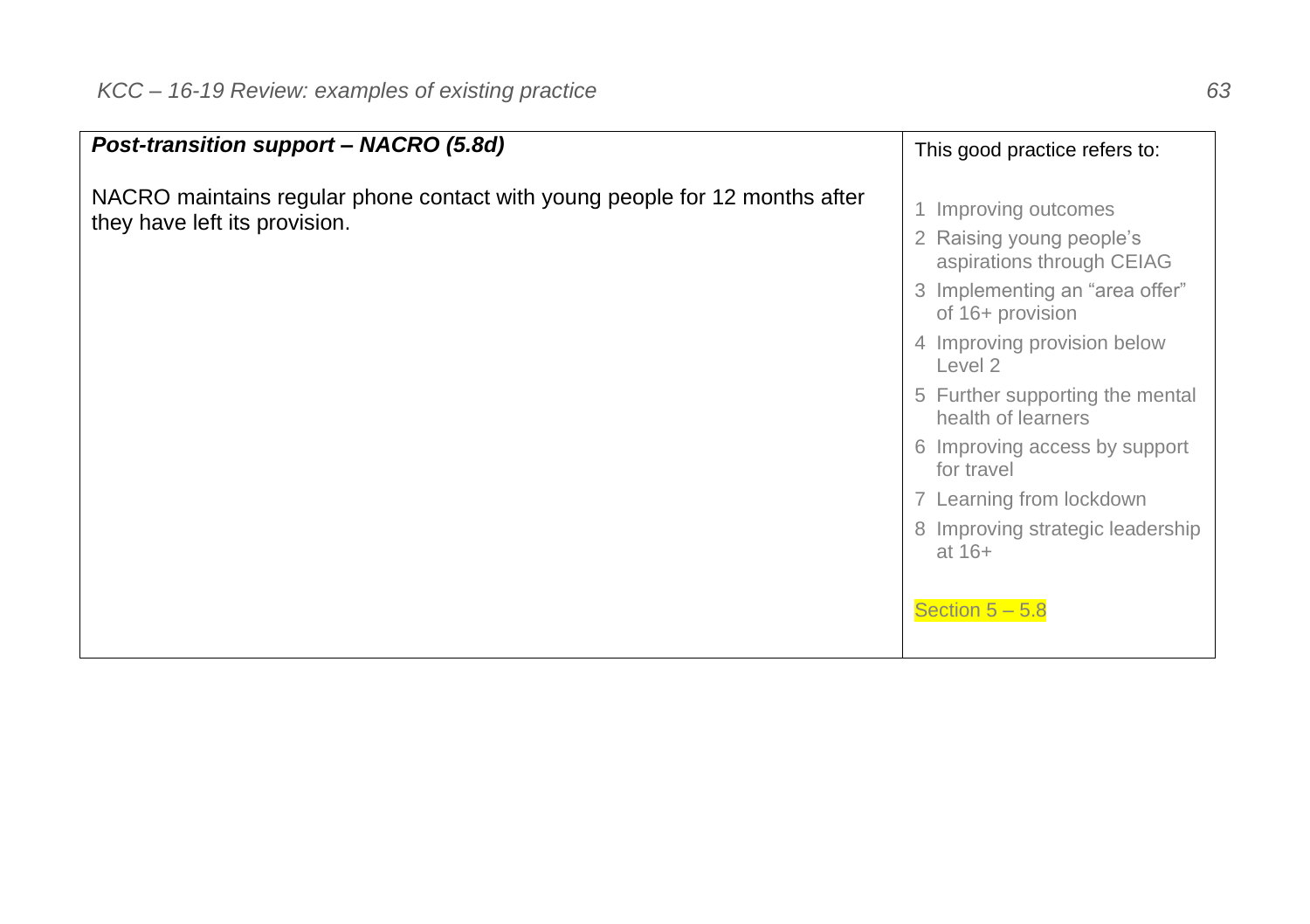| Support for gifted and talented students - Marsh Academy (5.8e)                                                                                                                                                                                          | This good practice refers to:                                                   |
|----------------------------------------------------------------------------------------------------------------------------------------------------------------------------------------------------------------------------------------------------------|---------------------------------------------------------------------------------|
| Marsh Academy is an active member of the Kent Academies Network.                                                                                                                                                                                         | 1 Improving outcomes<br>2 Raising young people's                                |
| Through the Network's University Access Programme, students receive mentoring<br>from post-graduate and academic mentors, and take part in residentials at<br>independent schools in the county.                                                         | aspirations through CEIAG<br>3 Implementing an "area offer"<br>of 16+ provision |
| The Academy also encourages students to attend Summer Schools at a number<br>of HE providers in the county/wider south east, including the Royal Veterinary<br>College, The University of Kent at Canterbury and Canterbury Christ Church<br>University. | 4 Improving provision below<br>Level 2                                          |
|                                                                                                                                                                                                                                                          | 5 Further supporting the mental<br>health of learners                           |
|                                                                                                                                                                                                                                                          | 6 Improving access by support<br>for travel                                     |
|                                                                                                                                                                                                                                                          | 7 Learning from lockdown                                                        |
|                                                                                                                                                                                                                                                          | 8 Improving strategic leadership<br>at $16+$                                    |
|                                                                                                                                                                                                                                                          | Section $5 - 5.8$                                                               |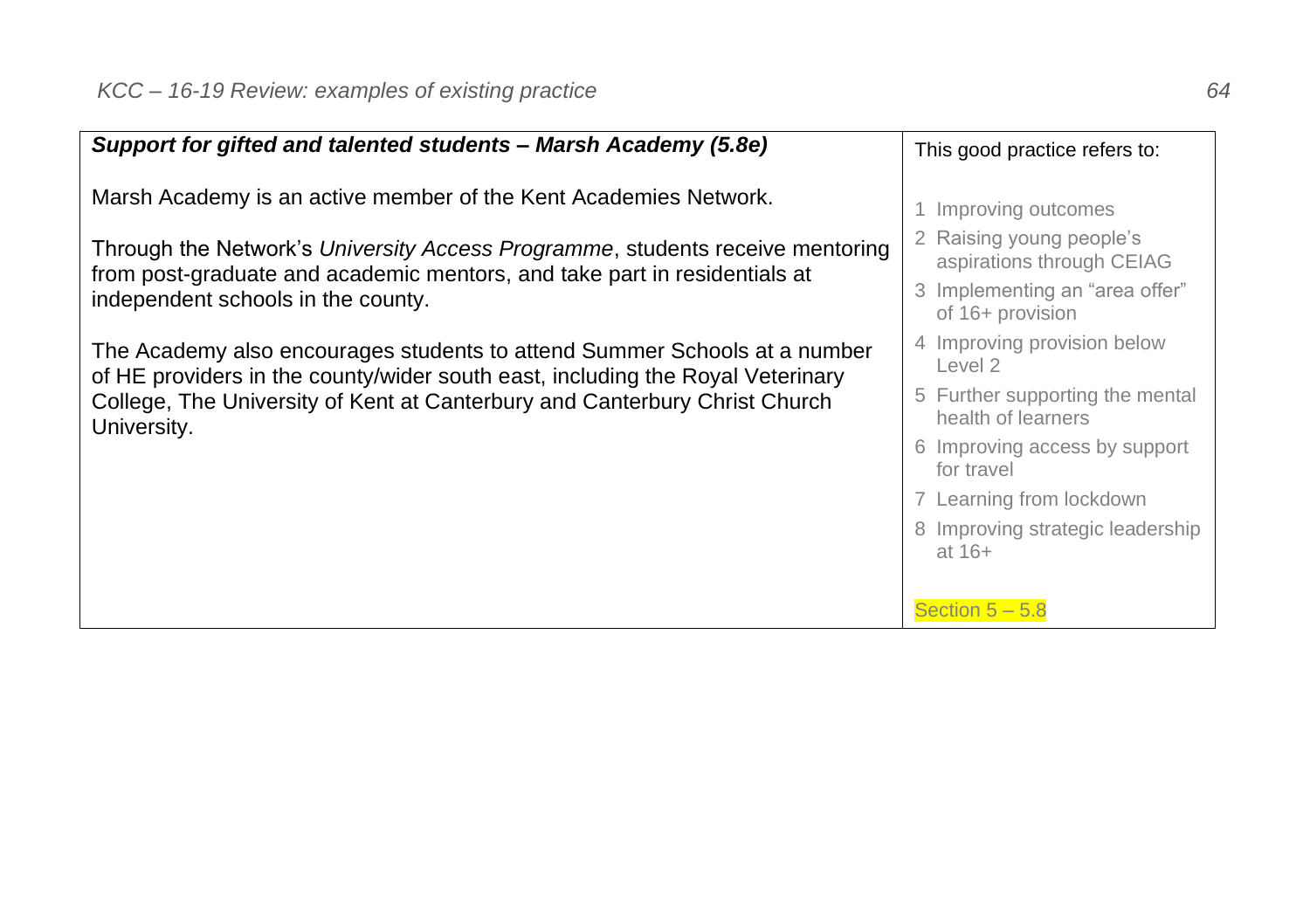### <span id="page-64-0"></span>**5.9 Future viability of provision**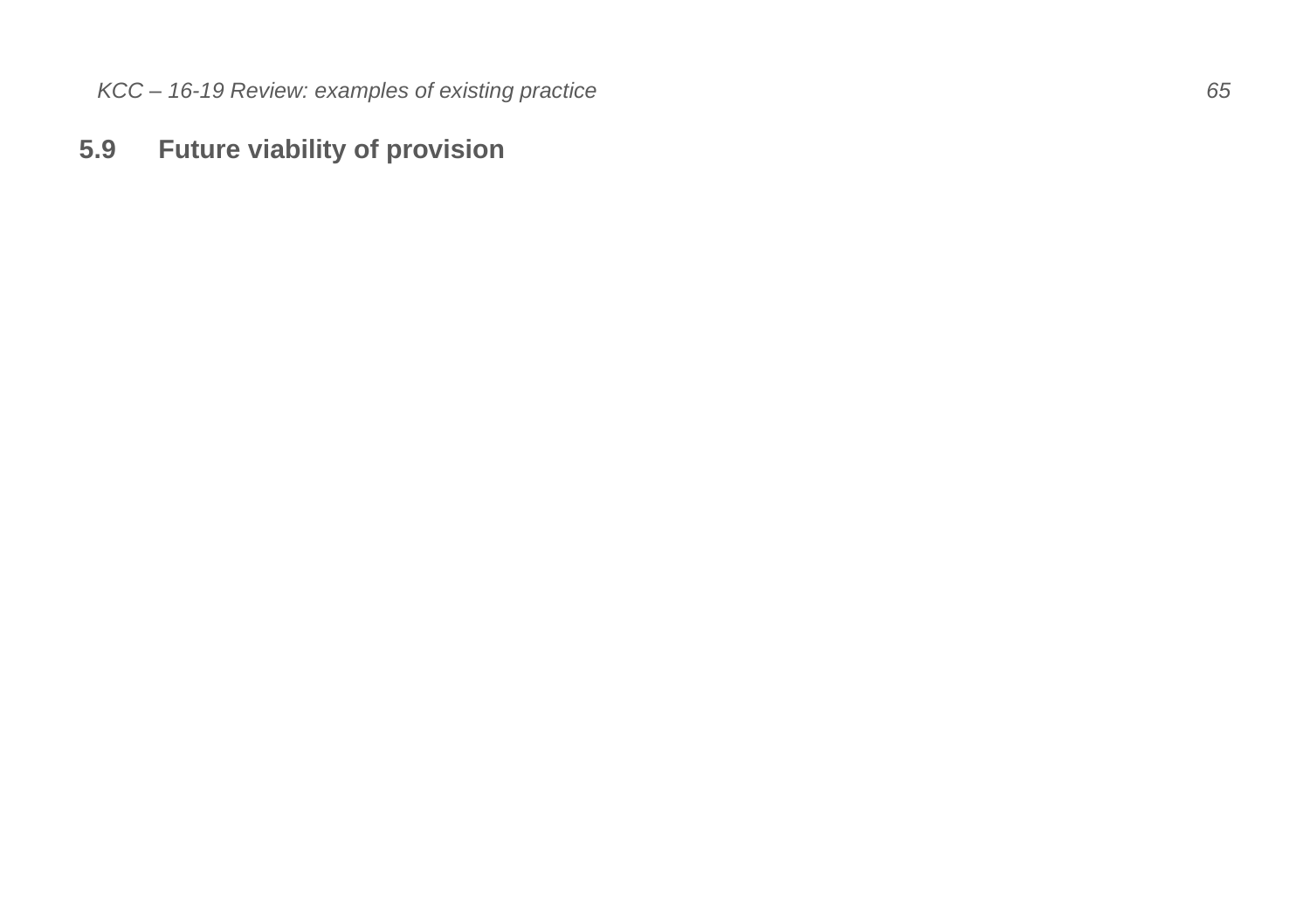### <span id="page-65-0"></span>**5.10 Collaboration**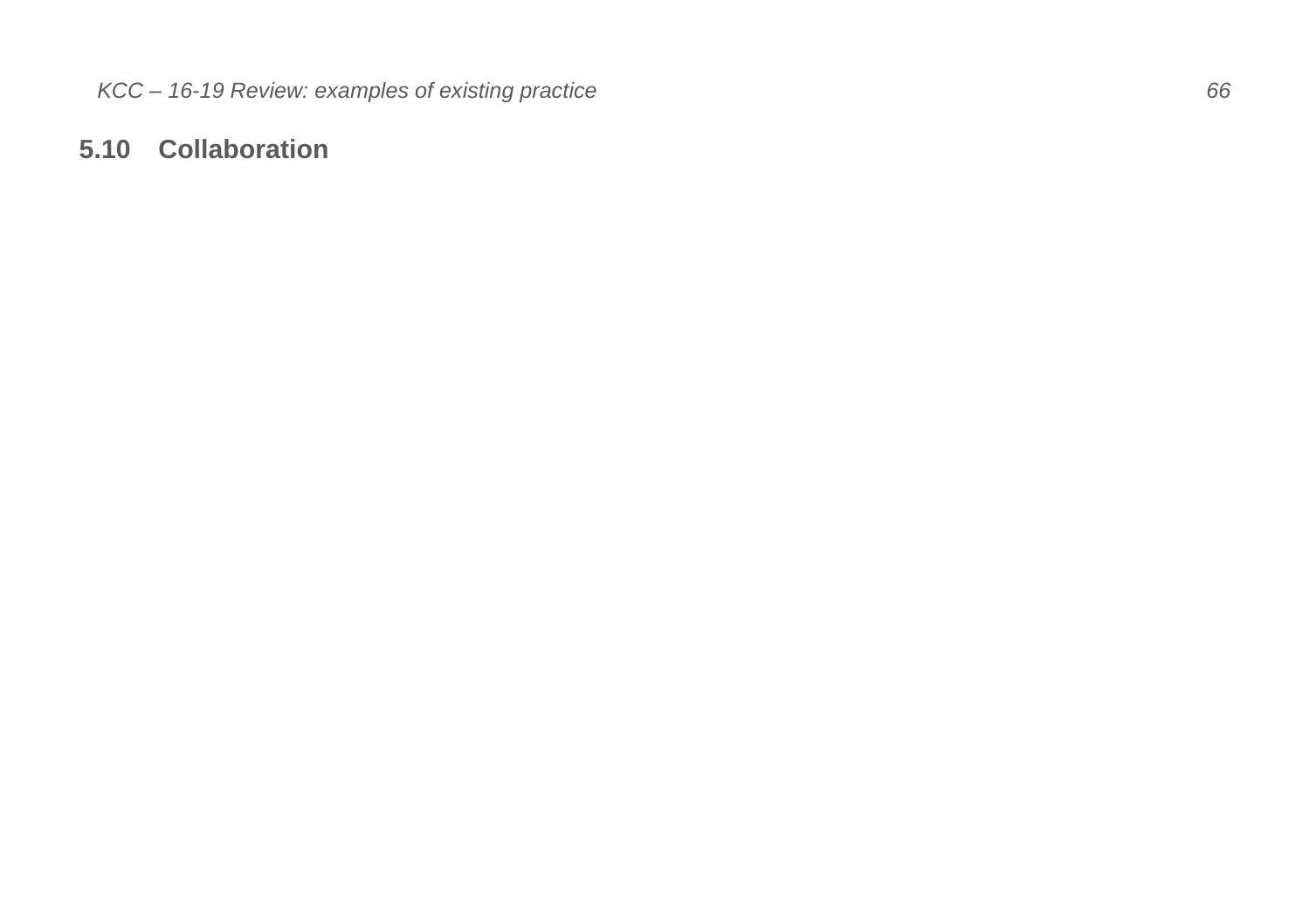| Action on NEETs - Thanet schools (5.10a)                                                                                                                                                                                                                                                                                                                                                                                                                                                                                                                                                                                                                            | This good practice refers to: |                                                                                                                                                                                                                        |
|---------------------------------------------------------------------------------------------------------------------------------------------------------------------------------------------------------------------------------------------------------------------------------------------------------------------------------------------------------------------------------------------------------------------------------------------------------------------------------------------------------------------------------------------------------------------------------------------------------------------------------------------------------------------|-------------------------------|------------------------------------------------------------------------------------------------------------------------------------------------------------------------------------------------------------------------|
| Historically, Thanet had been bottom of the Kent NEET table for a number of<br>years. The schools – and EKCG – accepted that this was a collective failing, and<br>that to address it required a collective response.                                                                                                                                                                                                                                                                                                                                                                                                                                               | 1.                            | Improving outcomes<br>2. Raising young people's<br>aspirations through CEIAG                                                                                                                                           |
| NEET prevention work now starts in Year 10; each school produces a list of those<br>pupils they consider to be at risk of becoming NEET. Those in this group are<br>offered a series of vocationally-related/based sessions to familiarise them with<br>college as an option, and taster sessions in vocational areas of interest. As part<br>of this process, schools share any relevant information about individual students<br>with the college in order that it has a good understanding of each young person's<br>needs. The vocational inputs take 2 to 3 days per term in years 10 and 11; pupils<br>remain at school on a GCSE-based programme throughout. | 3.<br>4.<br>5.<br>6.<br>7.    | Implementing an "area offer"<br>of 16+ provision<br>Improving provision below<br>Level 2<br>Further supporting the<br>mental health of learners<br>Improving access by<br>support for travel<br>Learning from lockdown |
| Additionally, each secondary school now has a designated careers lead within its<br>SMT; Dane Court receives funding to enable its Deputy Head to coordinate the<br>activities of the group.                                                                                                                                                                                                                                                                                                                                                                                                                                                                        | 8.                            | Improving strategic<br>leadership at 16+<br>Section $5 - 5.10$                                                                                                                                                         |
| As a result of these steps, and other actions taken, the NEET position in the<br>district and at every school has improved.                                                                                                                                                                                                                                                                                                                                                                                                                                                                                                                                         |                               |                                                                                                                                                                                                                        |
| The intervention has shown the value of a district taking responsibility for an<br>aspect of its provision that was causing concern, and working together to produce<br>solutions – it has also shown the value of exposing young people to vocational<br>options earlier.                                                                                                                                                                                                                                                                                                                                                                                          |                               |                                                                                                                                                                                                                        |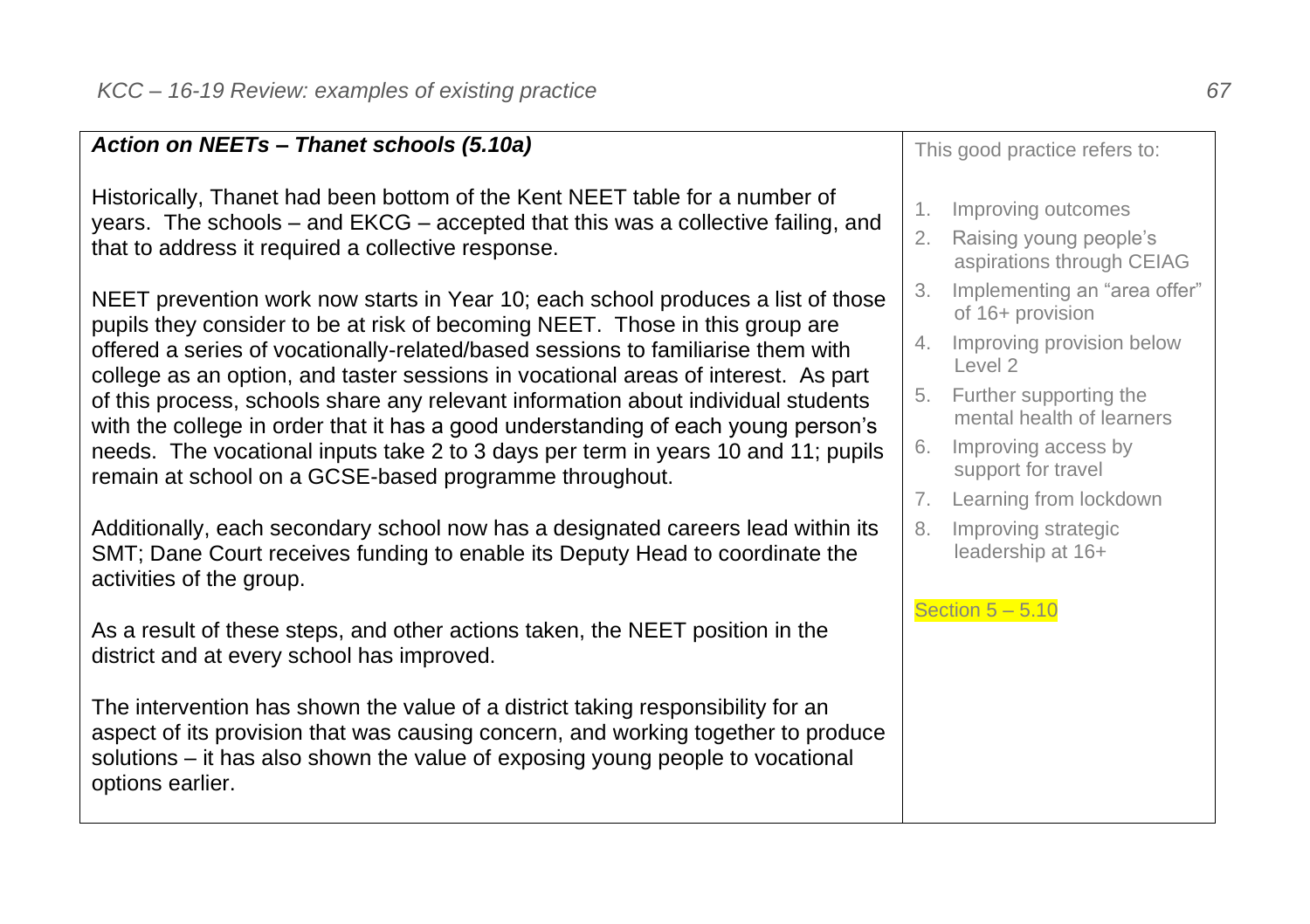| There are plans for the interventions described above to start in Year 9, and also  |  |
|-------------------------------------------------------------------------------------|--|
| to link those students accessing the additional vocational inputs to career mentors |  |
| and to provide appropriate work experience (offered in association with the NHS,    |  |
| KCC and EKBP).                                                                      |  |
|                                                                                     |  |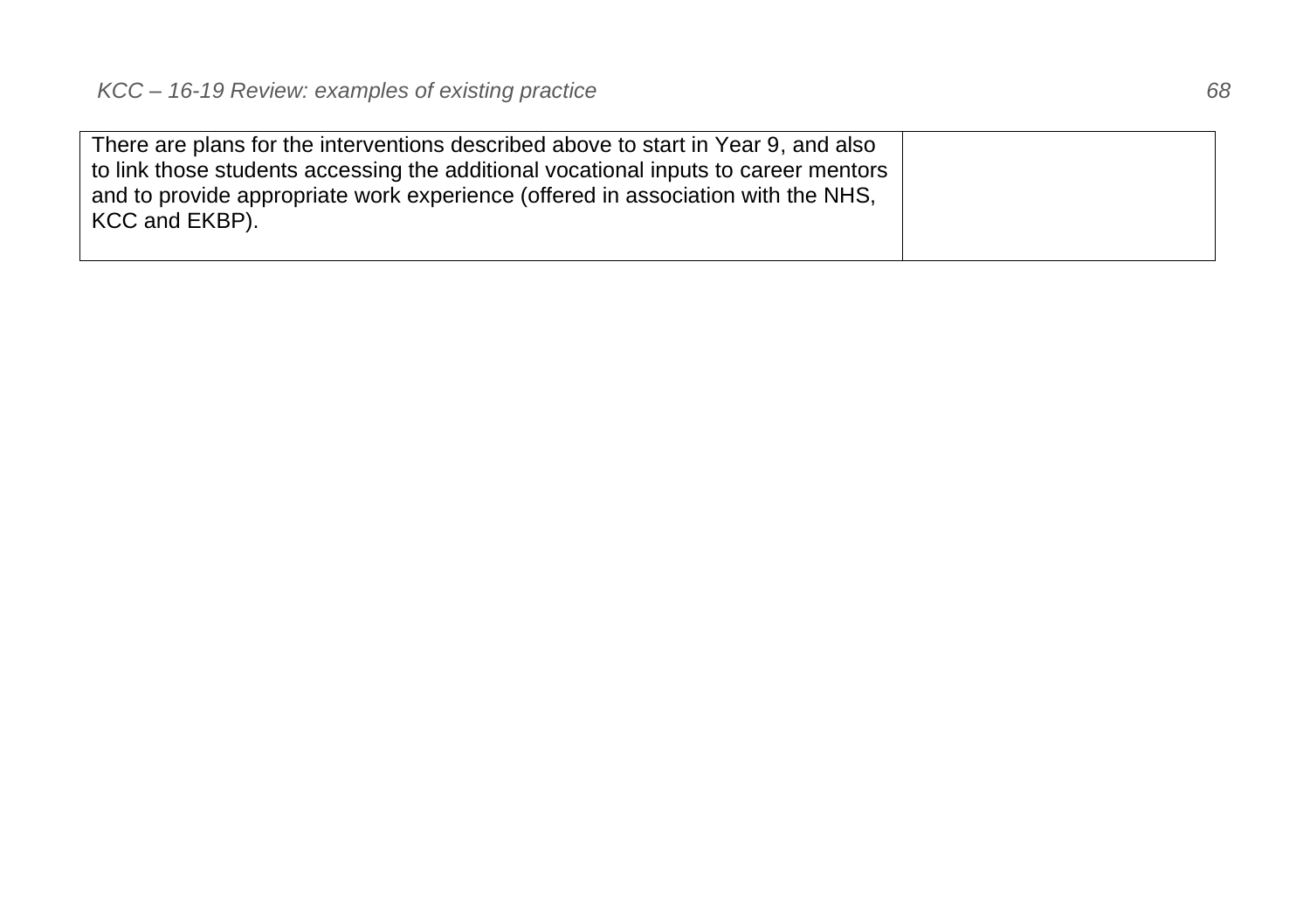| Collaboration - East Kent Learning Alliance [EKLA] (5.10b)                                                                                                                                                                                                                                                                                                                                                                                                                                                                                                                                                                                                                                      |                                  | This good practice refers to:                                                                                                                                                                                                                       |
|-------------------------------------------------------------------------------------------------------------------------------------------------------------------------------------------------------------------------------------------------------------------------------------------------------------------------------------------------------------------------------------------------------------------------------------------------------------------------------------------------------------------------------------------------------------------------------------------------------------------------------------------------------------------------------------------------|----------------------------------|-----------------------------------------------------------------------------------------------------------------------------------------------------------------------------------------------------------------------------------------------------|
| Three of the Coastal Academies Trust's [CAT's] secondary schools (Dane Court,<br>King Ethelbert School and Cliftonville Primary) are strategic partners of EKLA,<br>along with Herne Infants, Joy Lane Primary, Capel-le-Ferne Primary, Fulston<br>Manor, Simon Langton School for Girls and Herne Bay High School.<br>EKLA works across the East Kent area to raise standards and outcomes for<br>young people through school-to-school support and collaboration on:<br>Recruiting and training new entrants to the profession<br>$\bullet$<br>Providing targeted and bespoke training and professional development<br>for existing staff<br>Developing leadership within and across schools. | 1.<br>2.<br>3.<br>4.<br>5.<br>6. | Improving outcomes<br>Raising young people's<br>aspirations through CEIAG<br>Implementing an "area offer"<br>of 16+ provision<br>Improving provision below<br>Level 2<br>Further supporting the<br>mental health of learners<br>Improving access by |
| CAT has also developed a Leadership Pathway programme covering all stages of<br>a teacher's career from ECT to Headship. Other schools and Trusts are involved<br>in this programme which involves scenario based planning and visits to other<br>schools/trusts.                                                                                                                                                                                                                                                                                                                                                                                                                               | 7.<br>8.                         | support for travel<br>Learning from lockdown<br>Improving strategic<br>leadership at 16+                                                                                                                                                            |
|                                                                                                                                                                                                                                                                                                                                                                                                                                                                                                                                                                                                                                                                                                 |                                  | Section $5 - 5.10$                                                                                                                                                                                                                                  |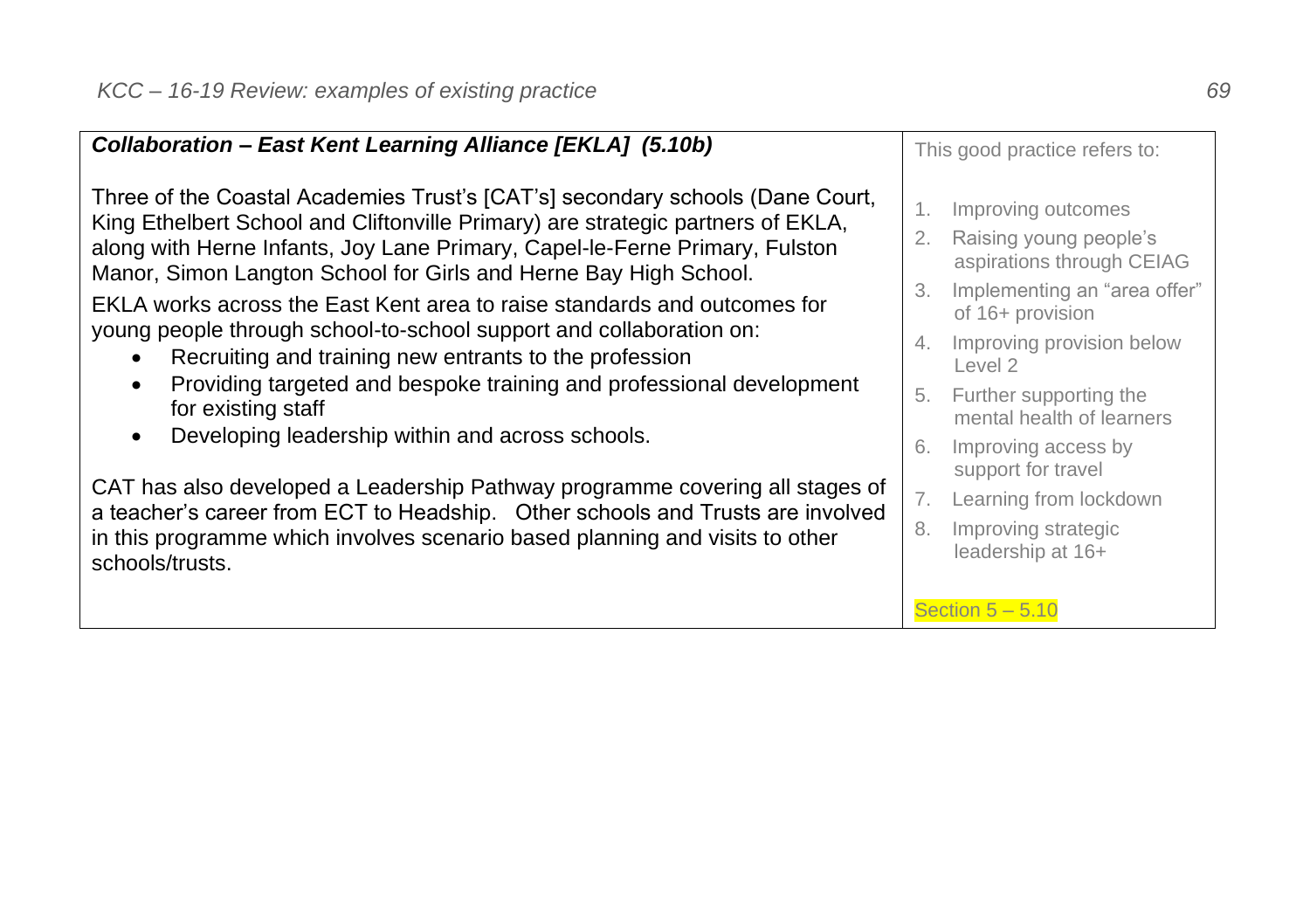*Annex 1*

<span id="page-69-1"></span><span id="page-69-0"></span>**Proforma for recording relevant practice**